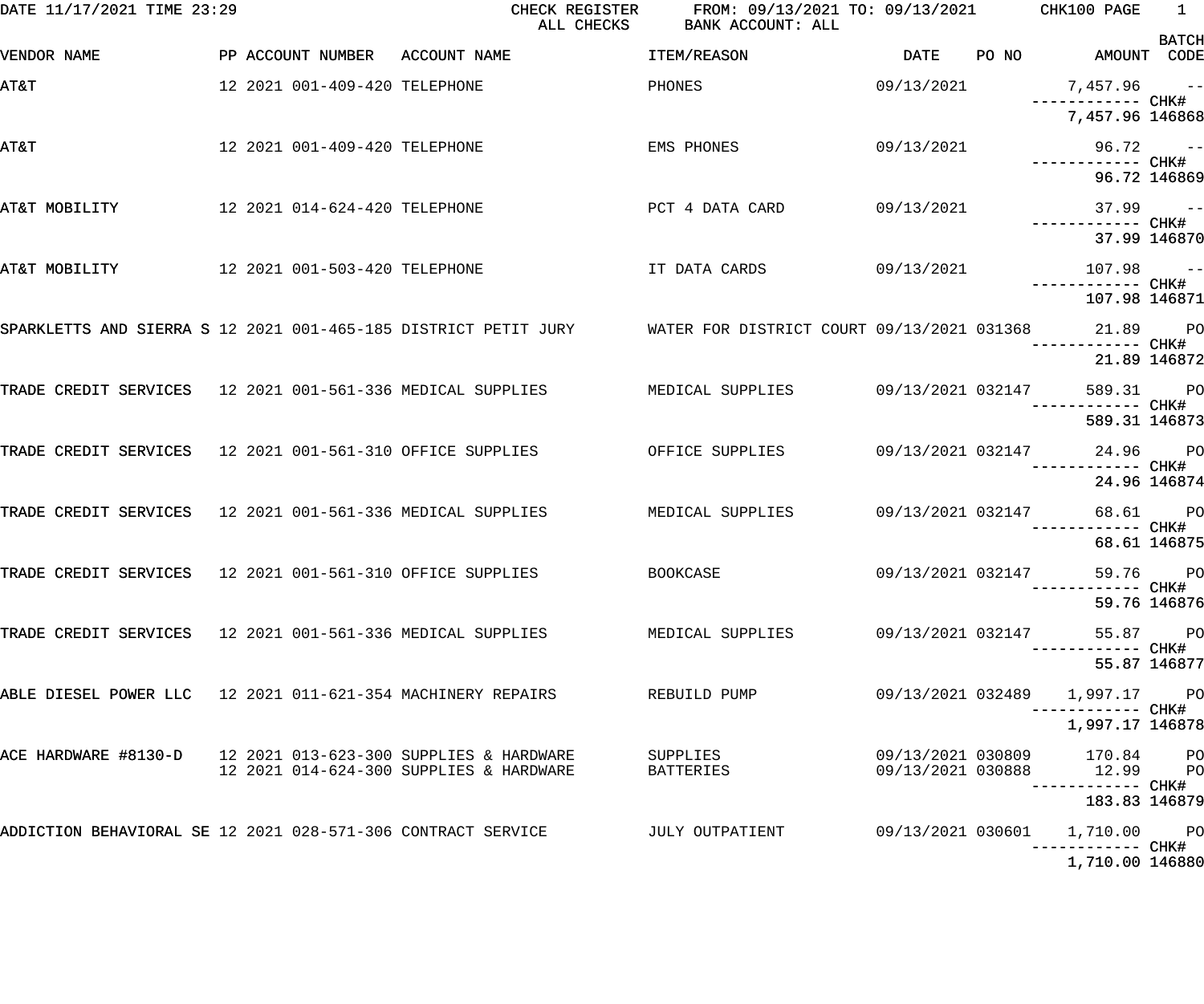| DATE 11/17/2021 TIME 23:29                                      |  |  | CHECK REGISTER<br>ALL CHECKS                                                                                                                                                                                                                | FROM: 09/13/2021 TO: 09/13/2021 CHK100 PAGE<br>BANK ACCOUNT: ALL |                   |                                   |                         |
|-----------------------------------------------------------------|--|--|---------------------------------------------------------------------------------------------------------------------------------------------------------------------------------------------------------------------------------------------|------------------------------------------------------------------|-------------------|-----------------------------------|-------------------------|
| VENDOR NAME                                                     |  |  | PP ACCOUNT NUMBER ACCOUNT NAME                                                                                                                                                                                                              | <b>ITEM/REASON</b>                                               |                   | DATE PO NO AMOUNT                 | <b>BATCH</b><br>CODE    |
|                                                                 |  |  | ALLISON BASS & MAGEE LL 12 2021 001-409-412 LEGAL EXPENSES           LEGAL SERVICES         09/13/2021 032585                                                                                                                               |                                                                  |                   | 195.00<br>------------ CHK#       | $P$ O                   |
|                                                                 |  |  |                                                                                                                                                                                                                                             |                                                                  |                   | 195.00 146881                     |                         |
|                                                                 |  |  | AMAZON CREDIT PLAN       12 2021 001-561-331 LAUNDRY SUPPLIES        CLEANER/DEGREASER     09/13/2021 032343    39.99                                                                                                                       |                                                                  |                   |                                   | PO                      |
|                                                                 |  |  |                                                                                                                                                                                                                                             |                                                                  | 09/13/2021 032421 | 7.99                              | PO                      |
|                                                                 |  |  | 12 2021 001-590-310 OFFICE SUPPLIES 2IP TIES 09/13/2021 032421<br>12 2021 011-621-499 MISCELLANEOUS LAPTOP BATTERY 09/13/2021 032354<br>12 2021 011-621-354 MACHINERY REPAIRS REPLACEMENT TRANSFORMER 09/13/2021 032354                     |                                                                  | 09/13/2021 032354 | 38.99                             | PO                      |
|                                                                 |  |  |                                                                                                                                                                                                                                             |                                                                  |                   | 303.84                            | PO                      |
|                                                                 |  |  | 12 2021 012-622-300 SUPPLIES & HARDWARE REFLECTIVE TAPE                                                                                                                                                                                     |                                                                  | 09/13/2021 032384 | 26.99                             | PO                      |
|                                                                 |  |  |                                                                                                                                                                                                                                             |                                                                  |                   | 116.99                            | PO                      |
|                                                                 |  |  |                                                                                                                                                                                                                                             |                                                                  |                   | 17.99                             | PO                      |
|                                                                 |  |  |                                                                                                                                                                                                                                             |                                                                  |                   | 27.99                             | PO                      |
|                                                                 |  |  |                                                                                                                                                                                                                                             |                                                                  |                   | 21.60                             | PO                      |
|                                                                 |  |  |                                                                                                                                                                                                                                             |                                                                  |                   | 31.00                             | PO                      |
|                                                                 |  |  |                                                                                                                                                                                                                                             |                                                                  |                   | 30.36                             | PO                      |
|                                                                 |  |  |                                                                                                                                                                                                                                             |                                                                  |                   | 68.98                             | PO                      |
|                                                                 |  |  |                                                                                                                                                                                                                                             |                                                                  |                   | 35.96                             | PO                      |
|                                                                 |  |  |                                                                                                                                                                                                                                             |                                                                  |                   | 64.95                             | PO                      |
|                                                                 |  |  |                                                                                                                                                                                                                                             |                                                                  |                   | 20.70                             | PO                      |
|                                                                 |  |  |                                                                                                                                                                                                                                             |                                                                  |                   | 23.99                             | PO                      |
|                                                                 |  |  |                                                                                                                                                                                                                                             |                                                                  |                   | 16.99                             | PO                      |
|                                                                 |  |  | 12 2021 001-560-499 MISCELLANEOUS                                                                                                                                                                                                           | HAMMER                                                           | 09/13/2021 031564 | 9.98<br>$24.79-$                  | PO                      |
|                                                                 |  |  |                                                                                                                                                                                                                                             |                                                                  |                   | 25.33                             | $\qquad \qquad -$<br>PO |
|                                                                 |  |  |                                                                                                                                                                                                                                             |                                                                  |                   | 56.95                             | PO                      |
|                                                                 |  |  | 12 2021 001-540-391 MEDICAL SUPPLIES<br>12 2021 001-503-310 OFFICE SUPPLIES<br>12 2021 001-503-310 OFFICE SUPPLIES<br>12 2021 001-503-310 OFFICE SUPPLIES<br>12 2021 001-503-310 OFFICE SUPPLIES<br>12 2021 001-503-310 OFFICE SUPPLIES<br> |                                                                  |                   | 223.93                            | PO                      |
|                                                                 |  |  |                                                                                                                                                                                                                                             |                                                                  |                   | ------------ CHK#                 |                         |
|                                                                 |  |  |                                                                                                                                                                                                                                             |                                                                  |                   | 1,186.70 146882                   |                         |
|                                                                 |  |  | ARAMARK UNIFORM & CAREE 12 2021 014-624-300 SUPPLIES & HARDWARE SHOP TOWELS, MAT, FIRST 09/13/2021 030890 28.97<br>12 2021 014-624-392 UNIFORMS - EMPLOYEES & PRI UNIFORMS 08/18/21 09/13/2021 030890 250.95                                |                                                                  |                   |                                   | PO                      |
|                                                                 |  |  |                                                                                                                                                                                                                                             |                                                                  |                   |                                   | P <sub>O</sub>          |
|                                                                 |  |  | 11 2021 014-624-300 SUPPLIES & HARDWARE                                                                                                                                                                                                     | SHOP TOWELS MATS FIRST A 09/13/2021 030890                       |                   | 28.97                             | PO                      |
|                                                                 |  |  | 11 2021 014-624-392 UNIFORMS - EMPLOYEES & PRI UNIFORMS 09/01/21 09/13/2021 030890                                                                                                                                                          |                                                                  |                   | 137.14                            | P <sub>O</sub>          |
|                                                                 |  |  | 11 2021 014-624-300 SUPPLIES & HARDWARE                                                                                                                                                                                                     | SHOP TOWELS MATS FIRST A 09/13/2021 030890                       |                   | 28.97                             | $P$ O                   |
|                                                                 |  |  | 11 2021 014-624-392 UNIFORMS - EMPLOYEES & PRI UNIFORMS 08/25/21                                                                                                                                                                            |                                                                  | 09/13/2021 030890 | 137.14                            | $P$ O                   |
|                                                                 |  |  |                                                                                                                                                                                                                                             |                                                                  |                   | ----------- CHK#<br>612.14 146883 |                         |
| ARENDT ADAM                                                     |  |  |                                                                                                                                                                                                                                             | 2021 LEGISLATIVE CONFERA 09/13/2021                              |                   | 845.29                            | $\sim$ $-$              |
|                                                                 |  |  |                                                                                                                                                                                                                                             |                                                                  |                   | 845.29 146884                     |                         |
|                                                                 |  |  | ASSOCIATED TIME & PARKI 12 2021 001-495-310 OFFICE SUPPLIES                                                                                                                                                                                 |                                                                  |                   | 314.60 PO<br>----------- CHK#     |                         |
|                                                                 |  |  |                                                                                                                                                                                                                                             |                                                                  |                   | 314.60 146885                     |                         |
| ATTEBERRY SHELLY 12 2021 001-495-427 CONFERENCE EXPENSE         |  |  |                                                                                                                                                                                                                                             | TAC 2021 LEGS CONF AUST 09/13/2021                               |                   | $1,107.69$ --<br>----------- CHK# |                         |
|                                                                 |  |  |                                                                                                                                                                                                                                             |                                                                  |                   | 1,107.69 146886                   |                         |
| ATTORNEY GENERALS OFFIC 12 2021 001-209-300 RESTITUTION PAYABLE |  |  |                                                                                                                                                                                                                                             | SANDERS                                                          | 09/13/2021        | ----------- CHK#                  | $0.10 - -$              |
|                                                                 |  |  |                                                                                                                                                                                                                                             |                                                                  |                   |                                   | 0.10 146887             |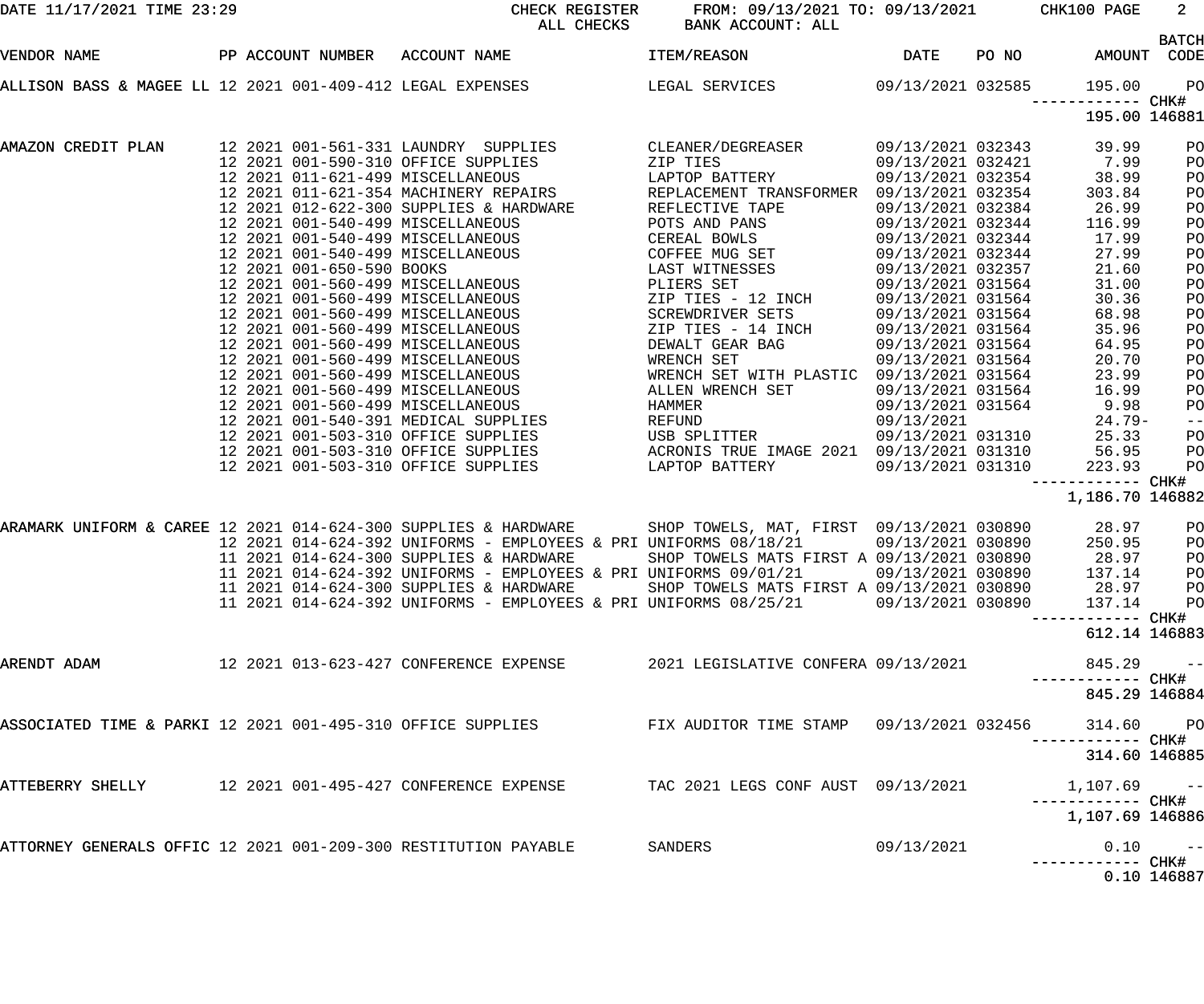| DATE 11/17/2021 TIME 23:29                                      |                                   | CHECK REGISTER<br>ALL CHECKS                                    | FROM: 09/13/2021 TO: 09/13/2021<br>BANK ACCOUNT: ALL |                   |       | CHK100 PAGE                          | 3 <sup>7</sup>       |
|-----------------------------------------------------------------|-----------------------------------|-----------------------------------------------------------------|------------------------------------------------------|-------------------|-------|--------------------------------------|----------------------|
| VENDOR NAME                                                     | PP ACCOUNT NUMBER                 | ACCOUNT NAME                                                    | ITEM/REASON                                          | DATE              | PO NO | AMOUNT                               | <b>BATCH</b><br>CODE |
| ATWOOD DISTRIBUTING LP 12 2021 001-678-499 MISCELLANEOUS        |                                   |                                                                 | MISC SUPPLIES                                        | 09/13/2021 032498 |       | 64.98                                | PO                   |
|                                                                 |                                   | 12 2021 001-678-310 OFFICE SUPPLIES                             | OFFICE SUPPLIES                                      | 09/13/2021 032498 |       | 194.87                               | PO                   |
|                                                                 | 12 2021 001-678-499 MISCELLANEOUS |                                                                 | MISC SUPPLIES                                        | 09/13/2021 032498 |       | 734.85                               | PO                   |
|                                                                 |                                   | 12 2021 013-623-300 SUPPLIES & HARDWARE                         | SUPPLIES                                             | 09/13/2021 030811 |       | 354.28                               | PO                   |
|                                                                 |                                   | 12 2021 013-623-457 MACHINERY & EQUIP NON-CAPI FUEL SAWZALL M18 |                                                      | 09/13/2021 030811 |       | 319.99                               | PO                   |
|                                                                 |                                   | 12 2021 011-621-300 SUPPLIES & HARDWARE                         | MAILBOX                                              | 09/13/2021 030791 |       | 50.98                                | PO                   |
|                                                                 |                                   |                                                                 |                                                      |                   |       | ------------ CHK#<br>1,719.95 146888 |                      |
| AUSTIN ASPHALT INC                                              | 12 2021 013-623-309 ASPHALT       |                                                                 | POTHOLE PATCH                                        | 09/13/2021 031663 |       | 2,298.00                             | <b>PO</b>            |
|                                                                 | 12 2021 011-621-309 ASPHALT       |                                                                 | POTHOLE PATCH                                        |                   |       | 09/13/2021 030741 2,949.00           | P <sub>O</sub>       |
|                                                                 | 12 2021 011-621-309 ASPHALT       |                                                                 | POTHOLE PATCH                                        | 09/13/2021 030741 |       | 1,284.00                             | P <sub>O</sub>       |
|                                                                 |                                   |                                                                 |                                                      |                   |       | ------------ CHK#                    |                      |
|                                                                 |                                   |                                                                 |                                                      |                   |       | 6,531.00 146889                      |                      |
| AVENU HOLDINGS LLC                                              |                                   | 12 2021 052-403-495 MICROFILM EXPENSE                           | AUGUST 2021                                          | 09/13/2021 031375 |       | 6,620.00                             | $P$ O                |
|                                                                 |                                   |                                                                 |                                                      |                   |       | ------ CHK#                          |                      |
|                                                                 |                                   |                                                                 |                                                      |                   |       | 6,620.00 146890                      |                      |
| B&T AUTO                                                        |                                   | 12 2021 001-560-354 VEHICLE MAINTENANCE                         | UNIIT 23 - BATTERY 09/13/2021 031083                 |                   |       | 150.00                               | PO                   |
|                                                                 |                                   | 12 2021 001-560-354 VEHICLE MAINTENANCE                         | UNIT 4 - REPAIR 2 WAY RA 09/13/2021 031083           |                   |       | 50.00                                | PO                   |
|                                                                 |                                   | 12 2021 001-560-354 VEHICLE MAINTENANCE                         | UNIT 7 - BATTERIES                                   | 09/13/2021 031083 |       | 300.00                               | PO                   |
|                                                                 |                                   | 12 2021 001-560-354 VEHICLE MAINTENANCE                         | UNIT 16 - REMOVAL OF EQU 09/13/2021 031083           |                   |       | 50.00<br>------- CHK#                | PO                   |
|                                                                 |                                   |                                                                 |                                                      |                   |       | 550.00 146891                        |                      |
| BALDRIDGE GARY                                                  |                                   | 12 2021 001-209-300 RESTITUTION PAYABLE                         | CHAPMAN                                              | 09/13/2021        |       | 58.00                                | $\qquad \qquad -$    |
|                                                                 |                                   |                                                                 |                                                      |                   |       |                                      | CHK#                 |
|                                                                 |                                   |                                                                 |                                                      |                   |       |                                      | 58.00 146892         |
| BARTHOLD TIRE                                                   |                                   | 12 2021 001-540-354 VEHICLE MAINTENANCE                         | FLAT REPAIR                                          | 09/13/2021 031254 |       | 20.00                                | P <sub>O</sub>       |
|                                                                 |                                   | 12 2021 001-552-354 VEHICLE MAINTENANCE                         | FLAT FIXED                                           | 09/13/2021 032501 |       | 20.00                                | PO                   |
|                                                                 |                                   |                                                                 |                                                      |                   |       |                                      |                      |
|                                                                 |                                   |                                                                 |                                                      |                   |       |                                      | 40.00 146893         |
| BCBS TEXAS TOWER A2-212 12 2021 001-209-300 RESTITUTION PAYABLE |                                   |                                                                 | COX                                                  | 09/13/2021        |       | 2,498.00                             | $ -$                 |
|                                                                 |                                   |                                                                 |                                                      |                   |       |                                      |                      |
|                                                                 |                                   |                                                                 |                                                      |                   |       | 2,498.00 146894                      |                      |
| BICKERSTAFF HEATH DELGA 12 2021 001-409-412 LEGAL EXPENSES      |                                   |                                                                 | REVIEW CHANGES TO LEASE 09/13/2021 032202            |                   |       | 450.00                               | P <sub>O</sub>       |
|                                                                 |                                   |                                                                 |                                                      |                   |       | 450.00 146895                        |                      |
|                                                                 |                                   |                                                                 |                                                      |                   |       |                                      |                      |
| BIG M AUTO SUPPLY LIMIT 12 2021 011-621-354 MACHINERY REPAIRS   |                                   |                                                                 | ADAPTER, COUPLER                                     | 09/13/2021 030796 |       | 28.71                                | PO                   |
|                                                                 |                                   | 12 2021 014-624-354 MACHINERY REPAIRS                           | WHL/DRUM                                             | 09/13/2021 030925 |       | 866.16                               | PO                   |
|                                                                 |                                   | 12 2021 014-624-300 SUPPLIES & HARDWARE                         | BRAKE CLNR                                           | 09/13/2021 030925 |       | 23.88                                | PO                   |
|                                                                 |                                   | 12 2021 011-621-354 MACHINERY REPAIRS                           | SPLIT FLEX TUBING                                    | 09/13/2021 030796 |       | 14.49                                | PO                   |
|                                                                 |                                   | 12 2021 014-624-354 MACHINERY REPAIRS                           | OIL DRY                                              | 09/13/2021 030925 |       | 230.20                               | P <sub>O</sub>       |
|                                                                 |                                   | 12 2021 011-621-354 MACHINERY REPAIRS                           | PARTS                                                | 09/13/2021 030796 |       | 14.48                                | P <sub>O</sub>       |
|                                                                 |                                   |                                                                 |                                                      |                   |       | ------------ CHK#<br>1,177.92 146896 |                      |
| BOOKS BY THE BUSHEL LLC 12 2021 041-650-590 BOOKS               |                                   |                                                                 | <b>BOOKS</b>                                         | 09/13/2021 032503 |       | 1,397.37                             | PO                   |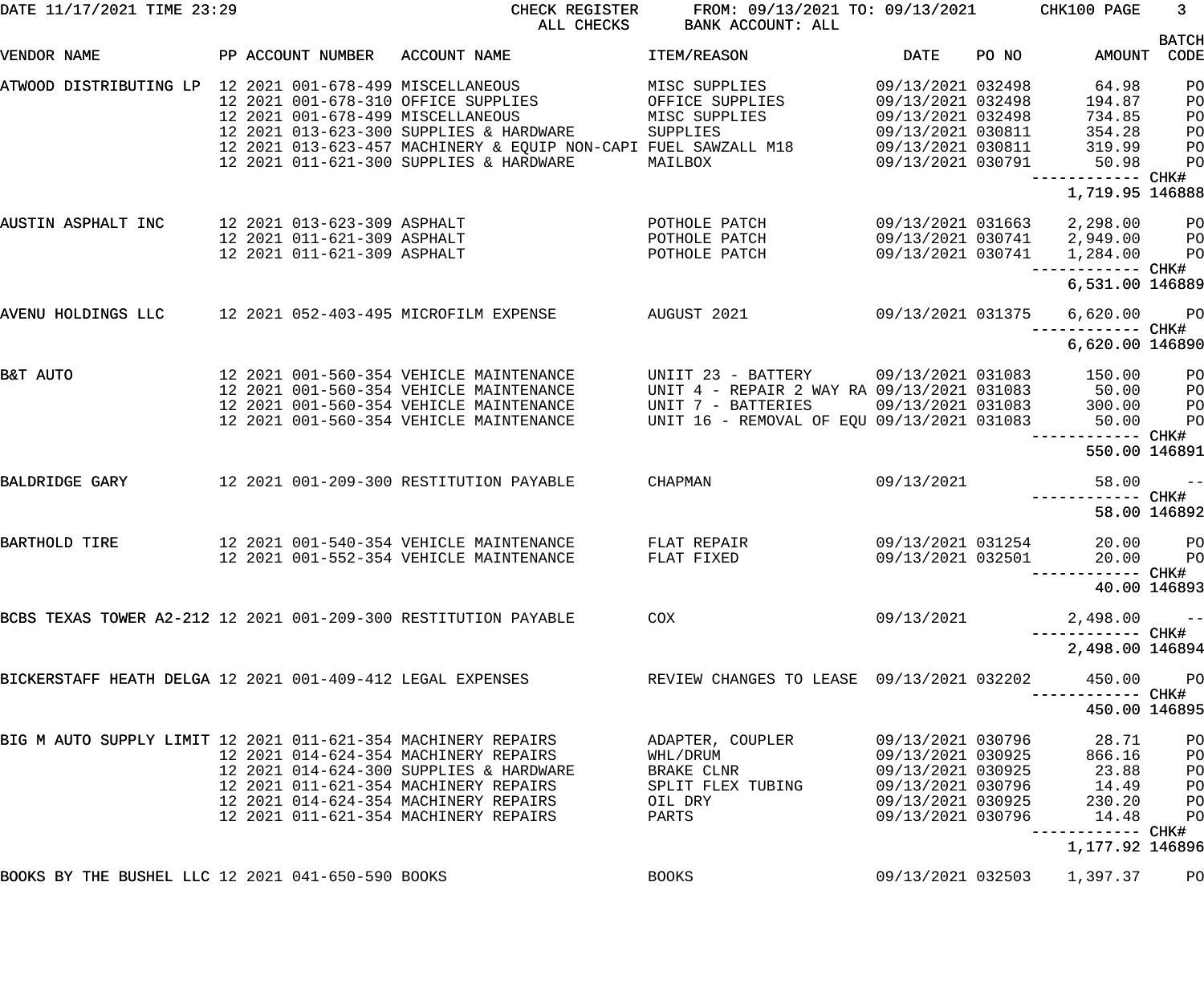| DATE 11/17/2021 TIME 23:29                                    |  |                              | CHECK REGISTER<br>ALL CHECKS                                                 | FROM: 09/13/2021 TO: 09/13/2021<br>BANK ACCOUNT: ALL |                                        |       | CHK100 PAGE                          | $4\phantom{.00000}\phantom{.0000000000000000000}$<br><b>BATCH</b> |
|---------------------------------------------------------------|--|------------------------------|------------------------------------------------------------------------------|------------------------------------------------------|----------------------------------------|-------|--------------------------------------|-------------------------------------------------------------------|
| VENDOR NAME                                                   |  |                              | PP ACCOUNT NUMBER ACCOUNT NAME                                               | ITEM/REASON                                          | DATE                                   | PO NO | AMOUNT CODE                          |                                                                   |
|                                                               |  |                              |                                                                              |                                                      |                                        |       | ------------ CHK#<br>1,397.37 146897 |                                                                   |
| <b>BORDEN DAIRY</b>                                           |  |                              | 12 2021 001-561-333 FOOD FOR JAIL                                            | MILK                                                 | 09/13/2021 031396                      |       | 234.94                               | P <sub>O</sub>                                                    |
|                                                               |  |                              | 12 2021 001-561-333 FOOD FOR JAIL                                            | MILK                                                 | 09/13/2021 031396                      |       | 161.10                               | P <sub>O</sub>                                                    |
|                                                               |  |                              | 12 2021 001-561-333 FOOD FOR JAIL                                            | MILK                                                 | 09/13/2021 031396                      |       | 201.38                               | PO                                                                |
|                                                               |  |                              | 12 2021 001-561-333 FOOD FOR JAIL                                            | MILK                                                 | 09/13/2021 031396                      |       | 201.38<br>------------ CHK#          | P <sub>O</sub>                                                    |
|                                                               |  |                              |                                                                              |                                                      |                                        |       | 798.80 146898                        |                                                                   |
| BOUND TO STAY BOUND BOO 12 2021 001-650-590 BOOKS             |  |                              |                                                                              | BLUEBONNET BOOKS                                     | 09/13/2021 032004                      |       | 413.63<br>------------ CHK#          | PO                                                                |
|                                                               |  |                              |                                                                              |                                                      |                                        |       | 413.63 146899                        |                                                                   |
| BOUND TREE MEDICAL LLC 12 2021 001-540-391 MEDICAL SUPPLIES   |  |                              |                                                                              | MEDICAL SUPPLIES                                     | 09/13/2021 031253                      |       | 967.00                               | PO                                                                |
|                                                               |  |                              | 12 2021 001-540-391 MEDICAL SUPPLIES                                         | MEDICAL SUPPLIES                                     | 09/13/2021 031253                      |       | 87.25                                | PO                                                                |
|                                                               |  |                              | 12 2021 001-540-391 MEDICAL SUPPLIES                                         | MEDICAL SUPPLIES                                     | 09/13/2021 031253                      |       | 20.97                                | PO                                                                |
|                                                               |  |                              | 12 2021 001-540-391 MEDICAL SUPPLIES                                         | MEDICAL SUPPLIES                                     | 09/13/2021 031253                      |       | 49.20                                | PO                                                                |
|                                                               |  |                              | 12 2021 001-540-391 MEDICAL SUPPLIES                                         | MEDICAL SUPPLIES                                     | 09/13/2021 031253                      |       | 18.79                                | PO                                                                |
|                                                               |  |                              | 12 2021 001-540-391 MEDICAL SUPPLIES                                         | MEDICAL SUPPLIES                                     | 09/13/2021 031253                      |       | 84.23                                | PO                                                                |
|                                                               |  |                              | 12 2021 001-540-391 MEDICAL SUPPLIES                                         | MEDICAL SUPPLIES                                     | 09/13/2021 031253                      |       | 5.59                                 | PO                                                                |
|                                                               |  |                              | 12 2021 001-540-391 MEDICAL SUPPLIES                                         | 02 CYLINDER D TANK                                   | 09/13/2021 031253                      |       | 89.99                                | PO                                                                |
|                                                               |  |                              | 12 2021 001-540-391 MEDICAL SUPPLIES                                         | AMMONIA INHALANT                                     | 09/13/2021 031253                      |       | 2.99                                 | PO                                                                |
|                                                               |  |                              | 12 2021 001-540-391 MEDICAL SUPPLIES                                         | PROVENTIL                                            | 09/13/2021 031253                      |       | 779.48                               | PO                                                                |
|                                                               |  |                              | 12 2021 001-540-391 MEDICAL SUPPLIES                                         | MEDICAL SUPPLIES                                     | 09/13/2021 031253                      |       | 8.52                                 | PO                                                                |
|                                                               |  |                              | 12 2021 001-540-391 MEDICAL SUPPLIES                                         | MEDICAL SUPPLIES                                     | 09/13/2021 031253                      |       | 62.79                                | PO                                                                |
|                                                               |  |                              | 12 2021 001-540-391 MEDICAL SUPPLIES                                         | MEDICAL SUPPLIES                                     | 09/13/2021 031253                      |       | 529.50                               | PO                                                                |
|                                                               |  |                              | 12 2021 001-540-391 MEDICAL SUPPLIES                                         | MEDICAL SUPPLIES                                     | 09/13/2021 031253                      |       | 14.20                                | PO                                                                |
|                                                               |  |                              | 12 2021 001-540-391 MEDICAL SUPPLIES                                         | MEDICAL SUPPLIES                                     | 09/13/2021 031253                      |       | 1,647.86                             | PO                                                                |
|                                                               |  |                              | 12 2021 001-540-391 MEDICAL SUPPLIES                                         | MEDICAL SUPPLIES                                     | 09/13/2021 031253                      |       | 349.50                               | PO                                                                |
|                                                               |  |                              | 12 2021 001-540-391 MEDICAL SUPPLIES                                         | MEDICAL SUPPLIES                                     | 09/13/2021 031253                      |       | 1,729.70                             | PO                                                                |
|                                                               |  |                              | 12 2021 001-540-391 MEDICAL SUPPLIES                                         | MEDICAL SUPPLIES                                     | 09/13/2021 031253                      |       | 124.99                               | PO                                                                |
|                                                               |  |                              | 12 2021 001-540-391 MEDICAL SUPPLIES                                         | MEDICAL SUPPLIES                                     | 09/13/2021 031253                      |       | 577.05                               | PO                                                                |
|                                                               |  |                              | 12 2021 001-540-391 MEDICAL SUPPLIES                                         | 5.11 PANTS                                           | 09/13/2021 031253                      |       | 256.74                               | PO                                                                |
|                                                               |  |                              | 12 2021 001-540-391 MEDICAL SUPPLIES                                         | 5.11 PANTS                                           | 09/13/2021 031253                      |       | 90.14                                | PO                                                                |
|                                                               |  | 12 2021 001-540-392 UNIFORMS |                                                                              | 5.11 PANTS                                           | 09/13/2021 031253                      |       | 42.79                                | PO                                                                |
|                                                               |  |                              | 12 2021 001-540-391 MEDICAL SUPPLIES                                         | MEDICAL SUPPLIES                                     | 09/13/2021 031253                      |       | 203.95                               | PO                                                                |
|                                                               |  |                              | 12 2021 001-540-391 MEDICAL SUPPLIES<br>12 2021 001-540-391 MEDICAL SUPPLIES | MEDICAL SUPPLIES<br>MEDICAL SUPPLIES                 | 09/13/2021 031253<br>09/13/2021 031253 |       | 84.99<br>1,331.14                    | PO<br>PO                                                          |
|                                                               |  |                              |                                                                              |                                                      |                                        |       | ----------- CHK#<br>9,159.35 146900  |                                                                   |
| BROWNING BRADLEY                                              |  |                              | 12   2021   001-209-300 RESTITUTION PAYABLE                                  | STEWART                                              | 09/13/2021                             |       | 1,383.00                             | $\sim$ $-$                                                        |
|                                                               |  |                              |                                                                              |                                                      |                                        |       | ----------- CHK#<br>1,383.00 146901  |                                                                   |
| BRUCES PROPERTY SERVICE 12 2021 001-510-306 CONTRACT SERVICES |  |                              |                                                                              | MOWING AUG 2021                                      | 09/13/2021 031013                      |       | 1,670.00                             | PO                                                                |
|                                                               |  |                              |                                                                              |                                                      |                                        |       | —————————— CHK#<br>1,670.00 146902   |                                                                   |
|                                                               |  |                              | BUFFALO BUSINESS PRODUC 12 2021 001-499-310 OFFICE SUPPLIES                  | GREEN 6 COLUMN 11X5 BALA 09/13/2021 032520           |                                        |       | 2.23                                 | PO                                                                |
|                                                               |  |                              | 12 2021 001-499-310 OFFICE SUPPLIES                                          | YELLOW 5X8 LEGAL PADS 09/13/2021 032520              |                                        |       | 12.86                                | PO                                                                |
|                                                               |  |                              |                                                                              |                                                      |                                        |       | ----------- CHK#<br>15.09 146903     |                                                                   |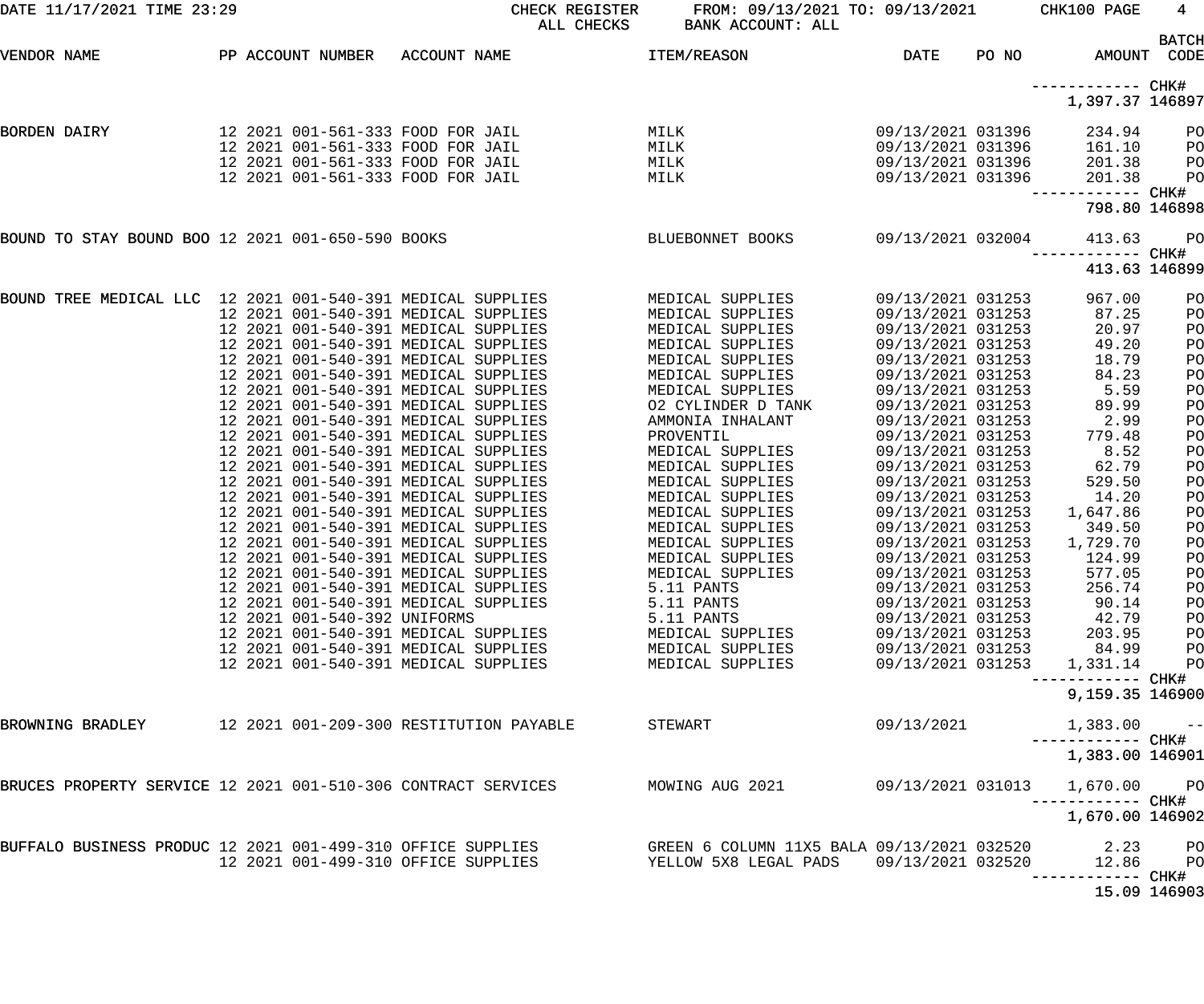| DATE 11/17/2021 TIME 23:29                                  |                   |                              | CHECK REGISTER<br>ALL CHECKS                                                         | FROM: 09/13/2021 TO: 09/13/2021<br>BANK ACCOUNT: ALL |                                        |       | CHK100 PAGE                 | $5 -$                       |
|-------------------------------------------------------------|-------------------|------------------------------|--------------------------------------------------------------------------------------|------------------------------------------------------|----------------------------------------|-------|-----------------------------|-----------------------------|
| VENDOR NAME                                                 | PP ACCOUNT NUMBER |                              | ACCOUNT NAME                                                                         | ITEM/REASON                                          | <b>DATE</b>                            | PO NO |                             | <b>BATCH</b><br>AMOUNT CODE |
| BURNS SABRE S                                               |                   |                              | 12 2021 001-209-300 RESTITUTION PAYABLE                                              | JIMENEZ                                              | 09/13/2021                             |       | 200.00<br>—————————— CHK#   | $ -$                        |
|                                                             |                   |                              |                                                                                      |                                                      |                                        |       | 200.00 146904               |                             |
| C&L MACHINE SHOP                                            |                   |                              | 12 2021 011-621-354 MACHINERY REPAIRS                                                | SEAL KITS                                            | 09/13/2021 030744                      |       | 200.00<br>------------ CHK# | <b>PO</b>                   |
|                                                             |                   |                              |                                                                                      |                                                      |                                        |       | 200.00 146905               |                             |
| CALLISBURG ISD                                              |                   |                              | 12 2021 001-209-300 RESTITUTION PAYABLE                                              | RESTITUTION                                          | 09/13/2021                             |       | 40.00                       | $\sim$ $ -$                 |
|                                                             |                   |                              |                                                                                      |                                                      |                                        |       |                             | 40.00 146906                |
|                                                             |                   |                              | CALLISBURG VOLUNTEER FI 12 2021 001-543-472 COOKE CO. FIREFIGHTERS                   | PARTIAL GRANT MATCH                                  | 09/13/2021                             |       | $1,000.00$ --               |                             |
|                                                             |                   |                              |                                                                                      |                                                      |                                        |       | 1,000.00 146907             |                             |
| CAREFLITE                                                   |                   |                              | 12 2021 001-498-411 EMPLOYEE RECOGNITION                                             | MCROREY                                              | 09/13/2021 030953                      |       | 12.00<br>------------ CHK#  | <b>PO</b>                   |
|                                                             |                   |                              |                                                                                      |                                                      |                                        |       |                             | 12.00 146908                |
|                                                             |                   |                              | CARLTON NANCY PLLC 12 2021 001-409-400 COURT APPOINTED ATTORNEYS ST VS JESSE BOSSERT |                                                      | 09/13/2021                             |       | 400.00<br>------------ CHK# | $- -$                       |
|                                                             |                   |                              |                                                                                      |                                                      |                                        |       | 400.00 146909               |                             |
| CBJ TIRE & ALIGNMENT NR 12 2021 001-510-354 VEHICLE EXPENSE |                   |                              | 12 2021 012-622-303 TIRES & TIRE REPAIRS                                             | FIX FLAT<br>TIRES                                    | 09/13/2021 031027<br>09/13/2021 031126 |       | 20.00<br>2,480.00           | PO<br>PO                    |
|                                                             |                   |                              | 12 2021 011-621-303 TIRES & TIRE REPAIRS                                             | TIRES                                                | 09/13/2021 030793                      |       | 890.00                      | PO                          |
|                                                             |                   |                              | 12 2021 001-560-354 VEHICLE MAINTENANCE                                              | UNIT 18 - FLAT                                       | 09/13/2021 031082                      |       | 20.00                       | PO                          |
|                                                             |                   |                              | 12 2021 012-622-303 TIRES & TIRE REPAIRS                                             | TIRES                                                | 09/13/2021 031126                      |       | 2,160.00                    | PO                          |
|                                                             |                   |                              | 12 2021 012-622-303 TIRES & TIRE REPAIRS                                             | TIRE DISPOSAL FEE                                    | 09/13/2021 031126                      |       | 150.00                      | PO                          |
|                                                             |                   |                              | 12 2021 001-560-354 VEHICLE MAINTENANCE                                              | UNIT 17 - NEW TIRES                                  | 09/13/2021 031082                      |       | 697.67                      | PO                          |
|                                                             |                   |                              | 12 2021 001-560-354 VEHICLE MAINTENANCE                                              | UNIT 7 - FLAT                                        | 09/13/2021 031082                      |       | 20.00                       | PO                          |
|                                                             |                   |                              | 12 2021 001-560-354 VEHICLE MAINTENANCE                                              | UNIT 7 - NEW TIRES                                   | 09/13/2021 031082                      |       | 138.18                      | $P$ O                       |
|                                                             |                   |                              | 12 2021 014-624-303 TIRES & TIRE REPAIRS                                             | TIRE                                                 | 09/13/2021 030901                      |       | 90.00                       | P <sub>O</sub>              |
|                                                             |                   |                              |                                                                                      |                                                      |                                        |       | 6,665.85 146910             |                             |
|                                                             |                   |                              | CCD COUNSELING P.A. 12 2021 020-570-328 MENTAL HEALTH SERVICES                       | JUVENILE - GC                                        | 09/13/2021 031346                      |       | 60.00                       | P <sub>O</sub>              |
|                                                             |                   |                              |                                                                                      |                                                      |                                        |       |                             | 60.00 146911                |
| CENGAGE LEARNING INC                                        |                   | 12 2021 001-650-590 BOOKS    |                                                                                      | <b>BOOKS</b>                                         | 09/13/2021 031190                      |       | 78.37<br>------ CHK#        | P <sub>O</sub>              |
|                                                             |                   |                              |                                                                                      |                                                      |                                        |       |                             | 78.37 146912                |
| CINTAS CORPORATION                                          |                   |                              | 12 2021 013-623-300 SUPPLIES & HARDWARE                                              | SHOP TOWELS & MAT                                    | 09/13/2021 030821                      |       | 5.20                        | 20                          |
|                                                             |                   | 12 2021 013-623-392 UNIFORMS |                                                                                      | UNIFORMS 08/06/21                                    | 09/13/2021 030821                      |       | 86.03                       | 20                          |
|                                                             |                   |                              | 12 2021 013-623-300 SUPPLIES & HARDWARE                                              | SHOP TOWELS & MAT                                    | 09/13/2021 030821                      |       | 5.20                        | 20                          |
|                                                             |                   | 12 2021 013-623-392 UNIFORMS |                                                                                      | UNIFORMS 08/13/21                                    | 09/13/2021 030821                      |       | 155.39                      | 20                          |
|                                                             |                   |                              | 12 2021 013-623-300 SUPPLIES & HARDWARE                                              | SHOP TOWELS & MAT                                    | 09/13/2021 030821                      |       | 5.20                        | 20                          |
|                                                             |                   | 12 2021 013-623-392 UNIFORMS | 12 2021 013-623-300 SUPPLIES & HARDWARE                                              | UNIFORMS 08/20/21<br>SHOP TOWELS & MAT               | 09/13/2021 030821<br>09/13/2021 030821 |       | 93.60<br>5.20               | 20<br>20                    |
|                                                             |                   | 12 2021 013-623-392 UNIFORMS |                                                                                      | UNIFORMS 08/27/21                                    | 09/13/2021 030821                      |       | 93.60                       | 20                          |
|                                                             |                   |                              |                                                                                      |                                                      |                                        |       |                             |                             |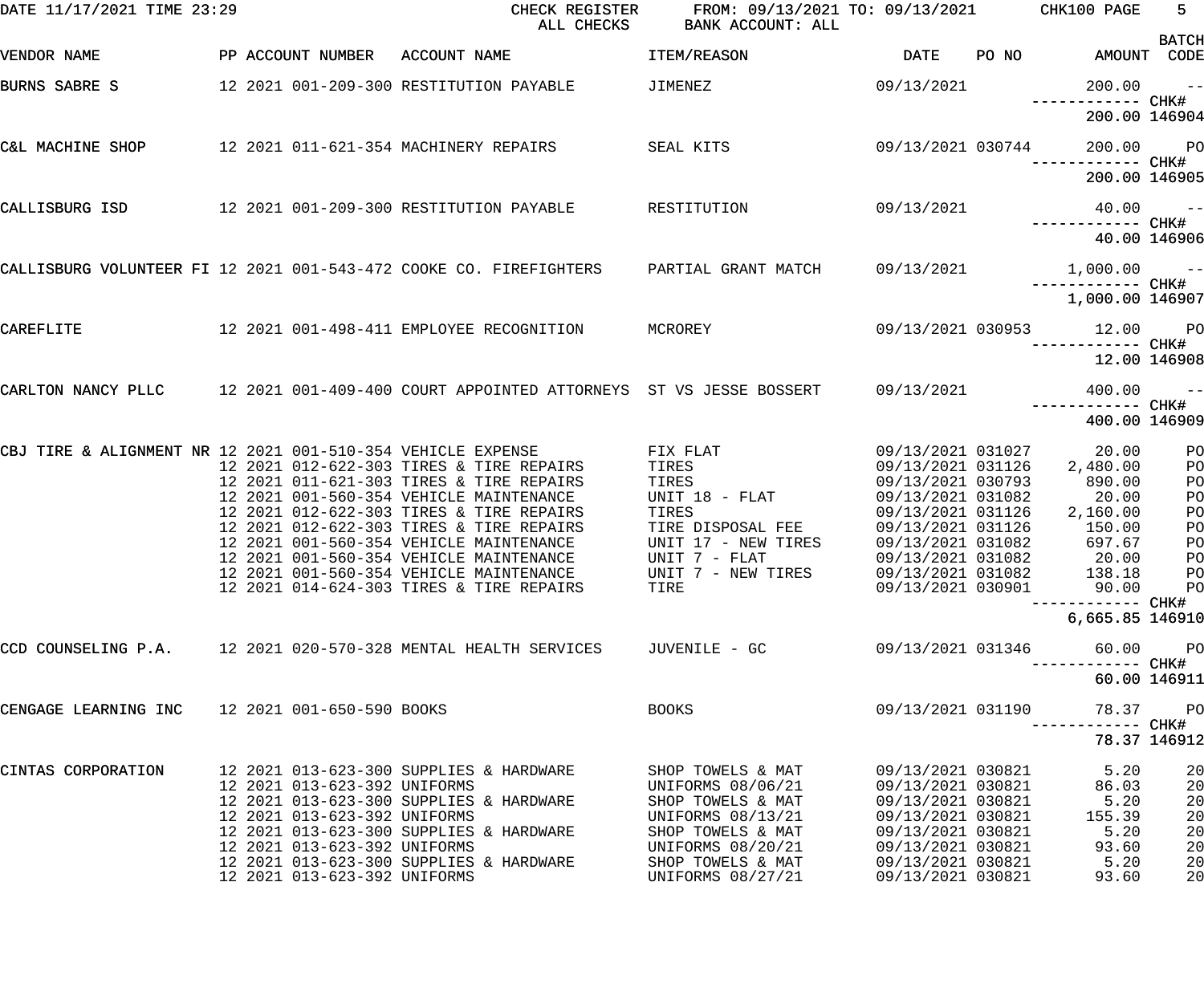DATE 11/17/2021 TIME 23:29 CHECK REGISTER FROM: 09/13/2021 TO: 09/13/2021 CHK100 PAGE 6 BANK ACCOUNT: ALL

|                    |  |                              | טיוטשנוט עעמ                                                                                                                                                                                                                                                                                                          | LAINK ACCOUNT . ALL                        |                   |       |                                    | <b>BATCH</b> |
|--------------------|--|------------------------------|-----------------------------------------------------------------------------------------------------------------------------------------------------------------------------------------------------------------------------------------------------------------------------------------------------------------------|--------------------------------------------|-------------------|-------|------------------------------------|--------------|
| <b>VENDOR NAME</b> |  |                              | PP ACCOUNT NUMBER ACCOUNT NAME                                                                                                                                                                                                                                                                                        | ITEM/REASON                                | DATE              | PO NO | AMOUNT CODE                        |              |
|                    |  |                              | $\begin{array}{cccc} 12& 2021& 001-409-499& \text{MISCELLANEOUS} & \text{SAN SVC} & 08/06/21 & 09/13/2021 & 031438 \\ 12& 2021& 001-409-499 & \text{MISCELLANEOUS} & \text{SAN SVC} & 08/13/21 & 09/13/2021 & 031438 \\ 12& 2021& 001-409-499 & \text{MISCELLANEOUS} & \text{SAN SVC} & 08/20/21 & 09/13/2021 & 0314$ |                                            |                   |       | 43.59                              | PO           |
|                    |  |                              |                                                                                                                                                                                                                                                                                                                       |                                            |                   |       | 43.59                              | PO           |
|                    |  |                              |                                                                                                                                                                                                                                                                                                                       |                                            |                   |       | 43.59                              | PO           |
|                    |  |                              |                                                                                                                                                                                                                                                                                                                       |                                            |                   |       | 43.59                              | PO           |
|                    |  |                              |                                                                                                                                                                                                                                                                                                                       |                                            |                   |       | 7.25                               | PO           |
|                    |  |                              | 12 2021 011-621-392 UNIFORMS - EMPLOYEES & PRI UNIFORMS 08/03/21                                                                                                                                                                                                                                                      |                                            | 09/13/2021 030795 |       | 159.65                             | PO           |
|                    |  |                              | 12 2021 011-621-300 SUPPLIES & HARDWARE                                                                                                                                                                                                                                                                               | SHOP TOWELS & MATS 09/13/2021 030795       |                   |       | 7.25                               | PO           |
|                    |  |                              | 12 2021 011-621-392 UNIFORMS - EMPLOYEES & PRI UNIFORMS 08/10/21<br>12 2021 011-621-392 UNIFORMS - EMPLOYEES & PRI UNIFORMS 08/10/21<br>12 2021 011-621-300 SUPPLIES & HARDWARE SHOP TOWELS & MATS 09/13/2021 030795                                                                                                  |                                            |                   |       | 151.73                             | PO           |
|                    |  |                              |                                                                                                                                                                                                                                                                                                                       |                                            |                   |       | 7.25                               | PO           |
|                    |  |                              | 12 2021 011-621-392 UNIFORMS - EMPLOYEES & PRI UNIFORMS 08/17/21 09/13/2021 030795<br>12 2021 011-621-300 SUPPLIES & HARDWARE SHOP TOWELS & MATS 08/13/2021 030795                                                                                                                                                    |                                            |                   |       | 151.73                             | PO           |
|                    |  |                              |                                                                                                                                                                                                                                                                                                                       |                                            |                   |       | 7.25                               | PO           |
|                    |  |                              | 12 2021 011-621-392 UNIFORMS - EMPLOYEES & PRI UNIFORMS 08/24/21                                                                                                                                                                                                                                                      |                                            | 09/13/2021 030795 |       | 156.47                             | PO           |
|                    |  |                              | 12 2021 011-621-300 SUPPLIES & HARDWARE                                                                                                                                                                                                                                                                               | SHOP TOWELS & MATS 09/13/2021 030795       |                   |       | 7.25                               | PO           |
|                    |  |                              | 12 2021 011-621-392 UNIFORMS - EMPLOYEES & PRI UNIFORMS 08/31/21                                                                                                                                                                                                                                                      |                                            | 09/13/2021 030795 |       | 150.15                             | PO           |
|                    |  |                              | 12 2021 012-622-300 SUPPLIES & HARDWARE                                                                                                                                                                                                                                                                               | SHOP TOWELS & MATS 09/13/2021 031050       |                   |       | 9.32                               | PO           |
|                    |  |                              | 12 2021 012-622-392 UNIFORMS - EMPLOYEES & PRI UNIFORMS 08/03/21                                                                                                                                                                                                                                                      |                                            | 09/13/2021 031050 |       | 118.23                             | PO           |
|                    |  |                              | 12 2021 012-622-300 SUPPLIES & HARDWARE                                                                                                                                                                                                                                                                               | SHOP TOWELS & MATS                         | 09/13/2021 031050 |       | 9.32                               | PO           |
|                    |  |                              | 12 2021 012-622-392 UNIFORMS - EMPLOYEES & PRI UNIFORMS 08/10/21                                                                                                                                                                                                                                                      |                                            | 09/13/2021 031050 |       | 119.81                             | PO           |
|                    |  |                              | 12 2021 012-622-300 SUPPLIES & HARDWARE                                                                                                                                                                                                                                                                               | SHOP TOWELS & MATS                         | 09/13/2021 031050 |       | 9.32                               | PO           |
|                    |  |                              | 12 2021 012-622-392 UNIFORMS - EMPLOYEES & PRI UNIFORMS 08/17/21                                                                                                                                                                                                                                                      |                                            | 09/13/2021 031050 |       | 118.23                             | PO           |
|                    |  |                              |                                                                                                                                                                                                                                                                                                                       |                                            |                   |       | 9.32                               | PO           |
|                    |  |                              |                                                                                                                                                                                                                                                                                                                       |                                            |                   |       | 118.23                             | PO           |
|                    |  |                              |                                                                                                                                                                                                                                                                                                                       |                                            |                   |       | 9.32                               | PO           |
|                    |  |                              | 12 2021 012-622-300 SUPPLIES & HARDWARE<br>12 2021 012-622-392 UNIFORMS - EMPLOYEES & PRI UNIFORMS 08/24/21<br>12 2021 012-622-392 UNIFORMS - EMPLOYEES & PRI UNIFORMS 08/24/21<br>12 2021 012-622-392 UNIFORMS - EMPLOYEES & PRI UN                                                                                  |                                            |                   |       | 118.23                             | PO           |
|                    |  |                              |                                                                                                                                                                                                                                                                                                                       |                                            |                   |       | —————————— CHK#<br>2,069.09 146913 |              |
|                    |  |                              |                                                                                                                                                                                                                                                                                                                       |                                            |                   |       |                                    |              |
|                    |  |                              | CITIBANK COMMERCIAL CAR 12 2021 001-582-499 MISCELLANEOUS<br>12 2021 001-582-499 MISCELLANEOUS<br>12 2021 001-409-310 OFFICE SUPPLIES<br>12 2021 001-409-310 OFFICE SUPPLIES<br>12 2021 001-560-429 TRAINING & SCHOOLS<br>12 2021 001-56                                                                              |                                            |                   |       | $3.31-$                            | $- -$        |
|                    |  |                              |                                                                                                                                                                                                                                                                                                                       |                                            | 09/13/2021 032333 |       | 52.46                              | PO           |
|                    |  |                              |                                                                                                                                                                                                                                                                                                                       |                                            | 09/13/2021 032449 |       | 179.00                             | PO           |
|                    |  |                              |                                                                                                                                                                                                                                                                                                                       |                                            |                   |       | 3.63                               | PO           |
|                    |  |                              |                                                                                                                                                                                                                                                                                                                       |                                            |                   |       | 247.18                             | PO           |
|                    |  |                              |                                                                                                                                                                                                                                                                                                                       |                                            |                   |       | 1,223.65                           | PO           |
|                    |  |                              | 12  2021  037-560-427  TRAINING - SHERIFF                                                                                                                                                                                                                                                                             | HILTON 7/8/2021                            | 09/13/2021 031936 |       | 193.86                             | PO           |
|                    |  | 12 2021 001-540-432 TRAINING |                                                                                                                                                                                                                                                                                                                       | J. WILKERSON LICENSE REN 09/13/2021 032361 |                   |       | 126.00                             | PO           |
|                    |  |                              | 12 2021 011-621-499 MISCELLANEOUS                                                                                                                                                                                                                                                                                     | CONTROL BOARD                              | 09/13/2021 032315 |       | 304.34                             | PO           |
|                    |  |                              | 12 2021 001-495-427 CONFERENCE EXPENSE                                                                                                                                                                                                                                                                                | YO RANCH HOTEL                             | 09/13/2021 032450 |       | 216.96                             | PO           |
|                    |  | 12 2021 001-561-429 TRAINING |                                                                                                                                                                                                                                                                                                                       | FOOD HANDLER TRAINING CO 09/13/2021 031913 |                   |       | 28.00                              | PO           |
|                    |  |                              | 12 2021 011-621-499 MISCELLANEOUS                                                                                                                                                                                                                                                                                     | REFLECTIVE PHOTO EYE FOR 09/13/2021 032315 |                   |       | 189.13                             | PO           |
|                    |  |                              | 12  2021  037-551-427  TRAINING - CONST. PCT 1                                                                                                                                                                                                                                                                        | HILTON 7/18/21                             | 09/13/2021 031882 |       | 116.12                             | PO           |
|                    |  |                              | 12 2021 001-510-450 BUILDING MAINTENANCE                                                                                                                                                                                                                                                                              | KNOB, GRATE, GRIDDLE                       | 09/13/2021 032312 |       | 509.64                             | PO           |
|                    |  |                              | 12 2021 001-510-450 BUILDING MAINTENANCE                                                                                                                                                                                                                                                                              | FLOOD LIGHTS                               | 09/13/2021 032312 |       | 192.55                             | PO           |
|                    |  |                              | 12 2021 001-510-450 BUILDING MAINTENANCE                                                                                                                                                                                                                                                                              | CREDIT                                     | 09/13/2021        |       | $247.28-$                          | $ -$         |
|                    |  |                              | 12 2021 001-510-450 BUILDING MAINTENANCE                                                                                                                                                                                                                                                                              | GRIDDLE                                    | 09/13/2021 032312 |       | 247.28                             | PO           |
|                    |  |                              | 12 2021 001-510-450 BUILDING MAINTENANCE                                                                                                                                                                                                                                                                              | FLOOD LIGHTS                               | 09/13/2021 032312 |       | 697.33                             | PO           |
|                    |  |                              | 12 2021 001-450-427 CONFERENCE EXPENSE                                                                                                                                                                                                                                                                                | KALAHARI                                   | 09/13/2021 031940 |       | 357.70                             | PO           |
|                    |  |                              | 12 2021 001-450-427 CONFERENCE EXPENSE                                                                                                                                                                                                                                                                                | KALAHARI                                   | 09/13/2021 031940 |       | 357.70                             | PO           |
|                    |  |                              | 12 2021 001-561-392 UNIFORMS - EMPLOYEES                                                                                                                                                                                                                                                                              | NURSE UNIFORMS                             | 09/13/2021 031913 |       | 167.92                             | PO           |
|                    |  |                              | 12 2021 001-503-390 SUBSCRIPTIONS                                                                                                                                                                                                                                                                                     | AMAZON CHIME 7/1/21 - 7/ 09/13/2021 031470 |                   |       | 9.94                               | PO           |
|                    |  |                              | 12 2021 028-571-427 CONFERENCE EXPENSE                                                                                                                                                                                                                                                                                | EMBASSY 7/25/21 - 7/28/2 09/13/2021 032041 |                   |       | 441.60                             | PO           |
|                    |  |                              |                                                                                                                                                                                                                                                                                                                       |                                            |                   |       |                                    | CHK#         |
|                    |  |                              |                                                                                                                                                                                                                                                                                                                       |                                            |                   |       | 5,611.40 146914                    |              |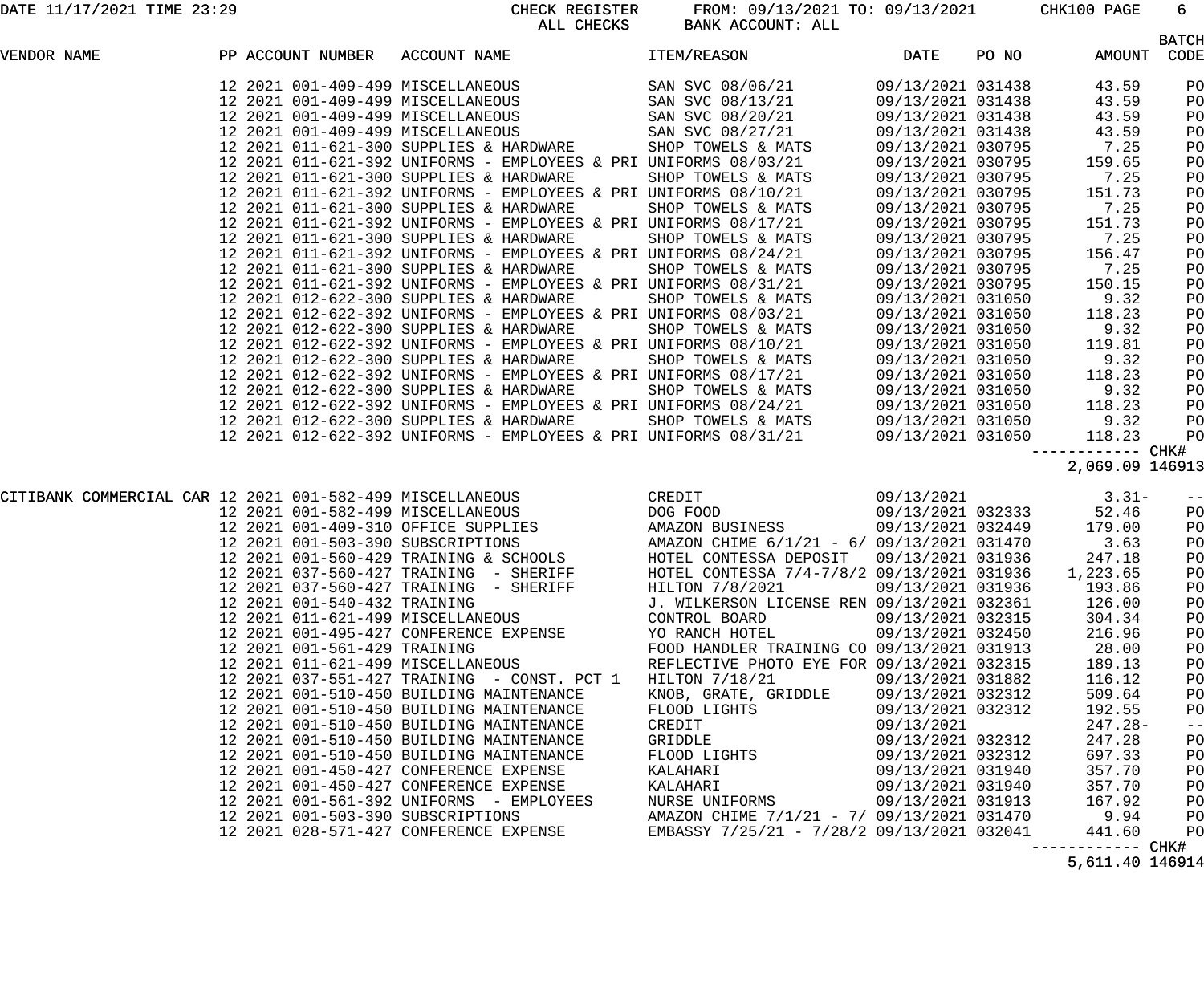| DATE 11/17/2021 TIME 23:29                                      |                                                                               | CHECK REGISTER<br>ALL CHECKS                                                                    | FROM: 09/13/2021 TO: 09/13/2021<br>BANK ACCOUNT: ALL                                               |                                        |       | CHK100 PAGE                | 7 <sup>7</sup><br><b>BATCH</b> |
|-----------------------------------------------------------------|-------------------------------------------------------------------------------|-------------------------------------------------------------------------------------------------|----------------------------------------------------------------------------------------------------|----------------------------------------|-------|----------------------------|--------------------------------|
| VENDOR NAME                                                     | PP ACCOUNT NUMBER ACCOUNT NAME                                                |                                                                                                 | ITEM/REASON                                                                                        | DATE                                   | PO NO | AMOUNT CODE                |                                |
| CITY OF GAINESVIILE                                             |                                                                               | 12 2021 001-209-300 RESTITUTION PAYABLE                                                         | <b>RENOVATO</b>                                                                                    | 09/13/2021                             |       | 48.00                      | $ -$<br>CHK#                   |
|                                                                 |                                                                               |                                                                                                 |                                                                                                    |                                        |       |                            | 48.00 146915                   |
| CITY OF GAINESVILLE RES 12 2021 001-209-300 RESTITUTION PAYABLE |                                                                               |                                                                                                 | RESTITUTION                                                                                        | 09/13/2021                             |       | 50.00<br>------------ CHK# | $ -$                           |
|                                                                 |                                                                               |                                                                                                 |                                                                                                    |                                        |       |                            | 50.00 146916                   |
| CITY OF SCHERTZ                                                 |                                                                               | 12 2021 041-650-592 AV MATERIAL             ALIENS DVD - DAMAGED/REP 09/13/2021 032524     9.99 |                                                                                                    |                                        |       |                            | $P$ O<br>CHK#                  |
|                                                                 |                                                                               |                                                                                                 |                                                                                                    |                                        |       |                            | 9.99 146917                    |
| CLARK SARA                                                      |                                                                               | 12 2021 001-209-300 RESTITUTION PAYABLE<br>RUIZ                                                 |                                                                                                    | 09/13/2021                             |       | 5.00<br>---------          | $ -$<br>CHK#                   |
|                                                                 |                                                                               |                                                                                                 |                                                                                                    |                                        |       |                            | 5.00 146918                    |
| COMMUNITY LUMBER CO                                             |                                                                               | 12 2021 013-623-300 SUPPLIES & HARDWARE<br>12 2021 013-623-300 SUPPLIES & HARDWARE              | SUPPLIES<br>SUPPLIES                                                                               | 09/13/2021 030823<br>09/13/2021 030823 |       | 54.99<br>78.69             | PO<br>PO                       |
|                                                                 |                                                                               | 12 2021 013-623-300 SUPPLIES & HARDWARE                                                         | SUPPLIES                                                                                           | 09/13/2021 030823                      |       | 42.06                      | PO                             |
|                                                                 |                                                                               | 12 2021 013-623-300 SUPPLIES & HARDWARE                                                         | TANK SPRAYER                                                                                       | 09/13/2021 030823                      |       | 59.98                      | PO                             |
|                                                                 |                                                                               | 12 2021 014-624-300 SUPPLIES & HARDWARE                                                         | SUPPLIES                                                                                           | 09/13/2021 030907                      |       | 589.56                     | PO<br>CHK#                     |
|                                                                 |                                                                               |                                                                                                 |                                                                                                    |                                        |       | 825.28 146919              |                                |
| COMPLETE SUPPLY INC                                             | 12 2021 001-561-337 CLEANING SUPPLIES<br>12 2021 001-561-338 KITCHEN SUPPLIES |                                                                                                 | <b>GLOVES Example 2019</b><br>TRAYS                                                                | 09/13/2021 032128<br>09/13/2021 032128 |       | 750.00<br>140.75           | PO                             |
|                                                                 | 12 2021 001-561-337 CLEANING SUPPLIES                                         |                                                                                                 | <b>GLOVES</b>                                                                                      | 09/13/2021 032128                      |       | 250.00                     | PO<br>PO                       |
|                                                                 |                                                                               |                                                                                                 |                                                                                                    |                                        |       | ------------ CHK#          |                                |
|                                                                 |                                                                               |                                                                                                 |                                                                                                    |                                        |       | 1,140.75 146920            |                                |
|                                                                 |                                                                               | COOKE CO APPRAISAL DIST 12 2021 001-409-477 TAX APPRAISAL DISTRICT                              | 4TH QTR - FY 21 APPRAISA 09/13/2021 031137                                                         |                                        |       | 81,900.01                  | P <sub>O</sub>                 |
|                                                                 |                                                                               | 12 2021 001-409-478 TAX COLLECTION EXPENSE<br>12 2021 001-409-478 TAX COLLECTION EXPENSE        | 4TH QTR - FY 21 REIMBURS 09/13/2021 031137<br>4TH QTR - FY 21 COLLECTI 09/13/2021 031137 23,777.68 |                                        |       | 460.53                     | P <sub>O</sub><br>PO           |
|                                                                 | 12 2021 019-628-499 MISCELLANEOUS                                             |                                                                                                 | 4TH QTR - FY 21 REIMBURS 09/13/2021 031137                                                         |                                        |       | 0.11                       | PO                             |
|                                                                 | 12 2021 019-628-499 MISCELLANEOUS                                             |                                                                                                 | 4TH QTR - FY 21 COLLECTI 09/13/2021 031137                                                         |                                        |       | 5.59                       | PO                             |
|                                                                 | 12 2021 019-628-499 MISCELLANEOUS                                             |                                                                                                 | 4TH QTR - FY 21 APPRAISA 09/13/2021 031137                                                         |                                        |       | 19.24                      | PO                             |
|                                                                 |                                                                               | 12 2021 001-409-478 TAX COLLECTION EXPENSE                                                      | QUARTERLY BILLING                                                                                  | 09/13/2021                             |       | 7,866.89-                  | $ -$                           |
|                                                                 | 12 2021 019-628-499 MISCELLANEOUS                                             |                                                                                                 | QUARTERLY BILLING                                                                                  | 09/13/2021                             |       | $1.85-$<br>--------- CHK#  | $- -$                          |
|                                                                 |                                                                               |                                                                                                 |                                                                                                    |                                        |       | 98, 294. 42 146921         |                                |
| COOKE CO TAX A/C                                                | 12 2021 013-623-354 MACHINERY REPAIRS<br>12 2021 001-510-354 VEHICLE EXPENSE  |                                                                                                 | 0757 - 2017 PETERBILT<br>2249 - 2013 MC UT                                                         | 09/13/2021 031353                      |       | 7.50<br>7.50               | PO                             |
|                                                                 |                                                                               | 12 2021 001-560-354 VEHICLE MAINTENANCE                                                         | 4720 - 2021 CHEVY TAHOE 09/13/2021 031406                                                          | 09/13/2021 030989                      |       | 16.75                      | PO<br>PO                       |
|                                                                 | 12 2021 012-622-354 MACHINERY REPAIRS                                         |                                                                                                 | 8781 - 2001 PTRB                                                                                   | 09/13/2021 031419                      |       | 7.50<br>------             | PO<br>CHK#                     |
|                                                                 |                                                                               |                                                                                                 |                                                                                                    |                                        |       |                            | 39.25 146922                   |
|                                                                 |                                                                               | COOKE COUNTY DISTRICT A 12 2021 057-476-499 DISTRICT ATTY. PORTION                              | EAKERS                                                                                             | 09/13/2021                             |       | 15,860.40                  | $- -$<br>CHK#                  |
|                                                                 |                                                                               |                                                                                                 |                                                                                                    |                                        |       | 15,860.40 146923           |                                |
| COOKE COUNTY DISTRICT C 12 2021 057-476-494 LOCAL AGENCIES      |                                                                               |                                                                                                 | EAKERS                                                                                             | 09/13/2021                             |       | 390.00                     | $- -$                          |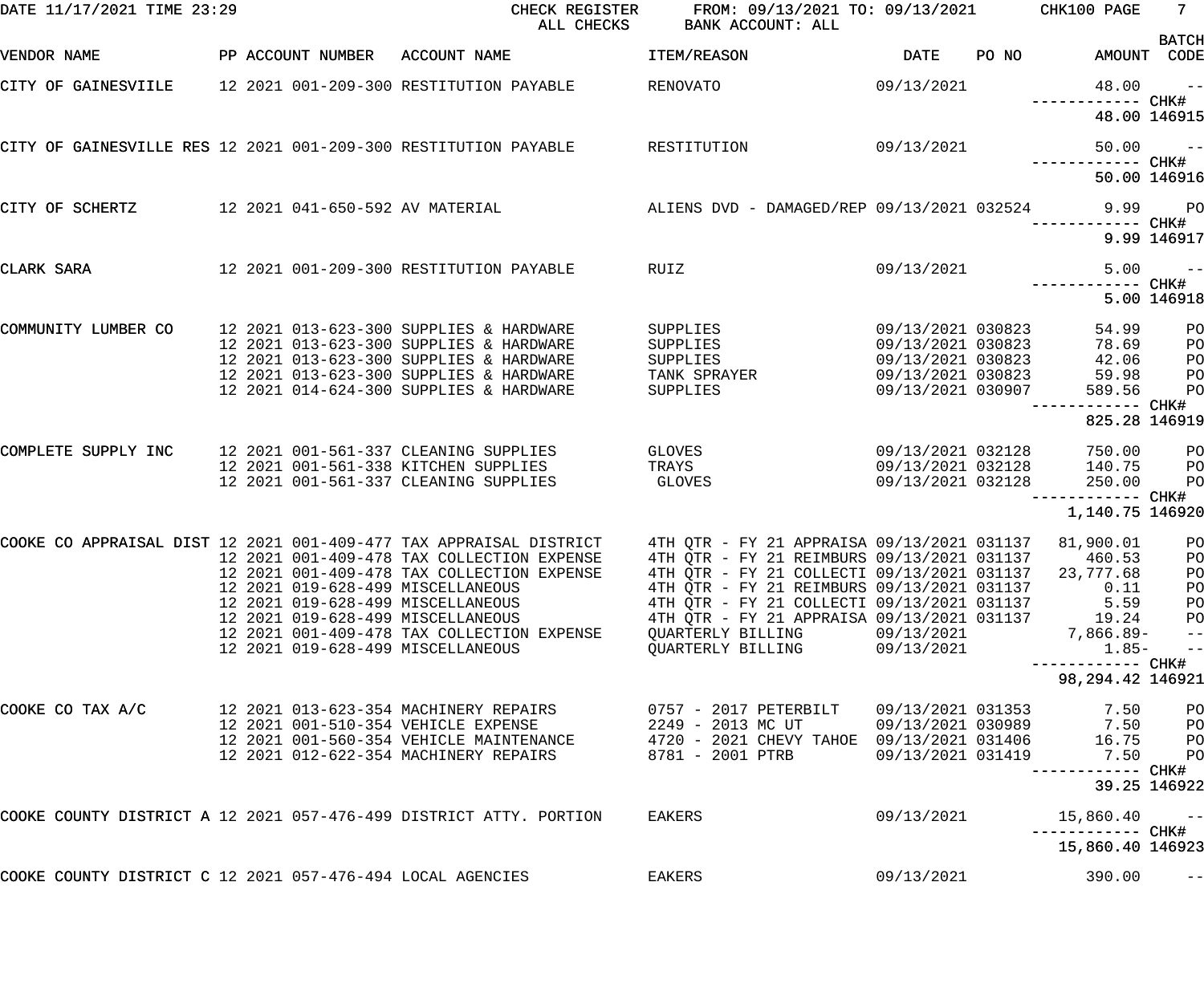| DATE 11/17/2021 TIME 23:29                                      |                                | CHECK REGISTER<br>ALL CHECKS                                                                                | FROM: 09/13/2021 TO: 09/13/2021<br>BANK ACCOUNT: ALL |                                 |       | CHK100 PAGE                          | 8               |
|-----------------------------------------------------------------|--------------------------------|-------------------------------------------------------------------------------------------------------------|------------------------------------------------------|---------------------------------|-------|--------------------------------------|-----------------|
| VENDOR NAME                                                     | PP ACCOUNT NUMBER ACCOUNT NAME |                                                                                                             | ITEM/REASON                                          | DATE                            | PO NO | AMOUNT CODE                          | <b>BATCH</b>    |
|                                                                 |                                |                                                                                                             |                                                      |                                 |       | ------------ CHK#<br>390.00 146924   |                 |
| COOPERS COPIES & PRINTI 12 2021 028-571-354 VEHICLE MAINTENANCE |                                |                                                                                                             | DECALS FOR DEPARTMENT VE 09/13/2021 032443           |                                 |       | 740.00                               | P <sub>O</sub>  |
|                                                                 |                                |                                                                                                             |                                                      |                                 |       | 740.00 146925                        |                 |
| CORPORATE BILLING LLC 12 2021 011-621-354 MACHINERY REPAIRS     |                                | 12 2021 011-621-354 MACHINERY REPAIRS                                                                       | REPAIRS<br>CREDIT                                    | 09/13/2021 030760<br>09/13/2021 |       | 1,343.44<br>$280.00 -$               | PO<br>$- -$     |
|                                                                 |                                | 12 2021 011-621-354 MACHINERY REPAIRS                                                                       | FILTERS                                              | 09/13/2021 030760               |       | 224.47                               | PO              |
|                                                                 |                                | 12 2021 011-621-354 MACHINERY REPAIRS                                                                       | V-CLAMP                                              |                                 |       | 09/13/2021 030760 61.37              | PO              |
|                                                                 |                                | 12 2021 011-621-354 MACHINERY REPAIRS                                                                       | GASKET                                               | 09/13/2021 030760               |       | 3.26                                 | P <sub>O</sub>  |
|                                                                 |                                |                                                                                                             |                                                      |                                 |       | 1,352.54 146926                      |                 |
| CORRECTIONAL MANAGEMENT 01 2022 028-571-349 PROFESSIONAL FEES   |                                |                                                                                                             | TRAINING REGISTRATION                                | 09/13/2021 032575               |       | 225.00 PO                            |                 |
|                                                                 |                                |                                                                                                             |                                                      |                                 |       | 225.00 146927                        |                 |
| CORRECTIONS SOFTWARE SO 01 2022 028-571-452 COMPUTER EXPENSE    |                                |                                                                                                             | OCT 2021                                             | 09/13/2021 032567               |       | 930.00 PO                            |                 |
|                                                                 |                                | 01 2022 028-571-452 COMPUTER EXPENSE                                                                        | SEPT 2021                                            | 09/13/2021 032567               |       | 930.00                               | <b>PO</b>       |
|                                                                 |                                |                                                                                                             |                                                      |                                 |       | 1,860.00 146928                      |                 |
| COUNTY INFORMATION RESO 12 2021 001-503-390 SUBSCRIPTIONS       |                                |                                                                                                             | JULY 2021 EMAIL SUBSCRIP 09/13/2021 031314           |                                 |       | 646.00 PO                            |                 |
|                                                                 |                                |                                                                                                             |                                                      |                                 |       | 646.00 146929                        |                 |
| CREATIVE SOLUTIONS IN H 12 2021 001-209-300 RESTITUTION PAYABLE |                                |                                                                                                             | LEGEAR                                               | 09/13/2021                      |       | $598.00 - -$                         |                 |
|                                                                 |                                |                                                                                                             |                                                      |                                 |       | 598.00 146930                        |                 |
|                                                                 |                                | CULPEPPER PLUMBING & A/ 12 2021 001-510-450 BUILDING MAINTENANCE REPLACE CAPACITOR UNIT 1 09/13/2021 031010 |                                                      |                                 |       | 283.16 PO                            |                 |
|                                                                 |                                |                                                                                                             |                                                      |                                 |       | ------------ CHK#<br>283.16 146931   |                 |
| CUNA MUTUAL GROUP 12 2021 001-209-300 RESTITUTION PAYABLE       |                                |                                                                                                             | JOSEY                                                | 09/13/2021                      |       | $78.00 - -$                          |                 |
|                                                                 |                                |                                                                                                             |                                                      |                                 |       | 78.00 146932                         |                 |
| DIAZ ERNESTO                                                    |                                | 12  2021  001-209-300 RESTITUTION PAYABLE                                                                   | REVILLA                                              | 09/13/2021                      |       | $189.00 - -$                         |                 |
|                                                                 |                                |                                                                                                             |                                                      |                                 |       | ------------ CHK#<br>189.00 146933   |                 |
| DKBINNOVATIVE LLC 12 2021 001-503-390 SUBSCRIPTIONS             |                                |                                                                                                             | SEPT 2021                                            |                                 |       | 09/13/2021 031138 1,350.38 PO        |                 |
|                                                                 |                                |                                                                                                             |                                                      |                                 |       | ------------ CHK#<br>1,350.38 146934 |                 |
| DONS CARPET & AIR DUCT 12 2021 001-510-450 BUILDING MAINTENANCE |                                |                                                                                                             | CLEANED & DISINFECTED AI 09/13/2021 031040           |                                 |       | 250.00 PO                            |                 |
|                                                                 |                                |                                                                                                             |                                                      |                                 |       | 250.00 146935                        |                 |
| DOUGLASS DISTRIBUTING C 12 2021 013-623-330 FUEL & OIL          |                                |                                                                                                             | CLR DSL                                              | 09/13/2021 030829               |       | 6,250.14                             | PO <sub>1</sub> |
|                                                                 |                                |                                                                                                             |                                                      |                                 |       |                                      |                 |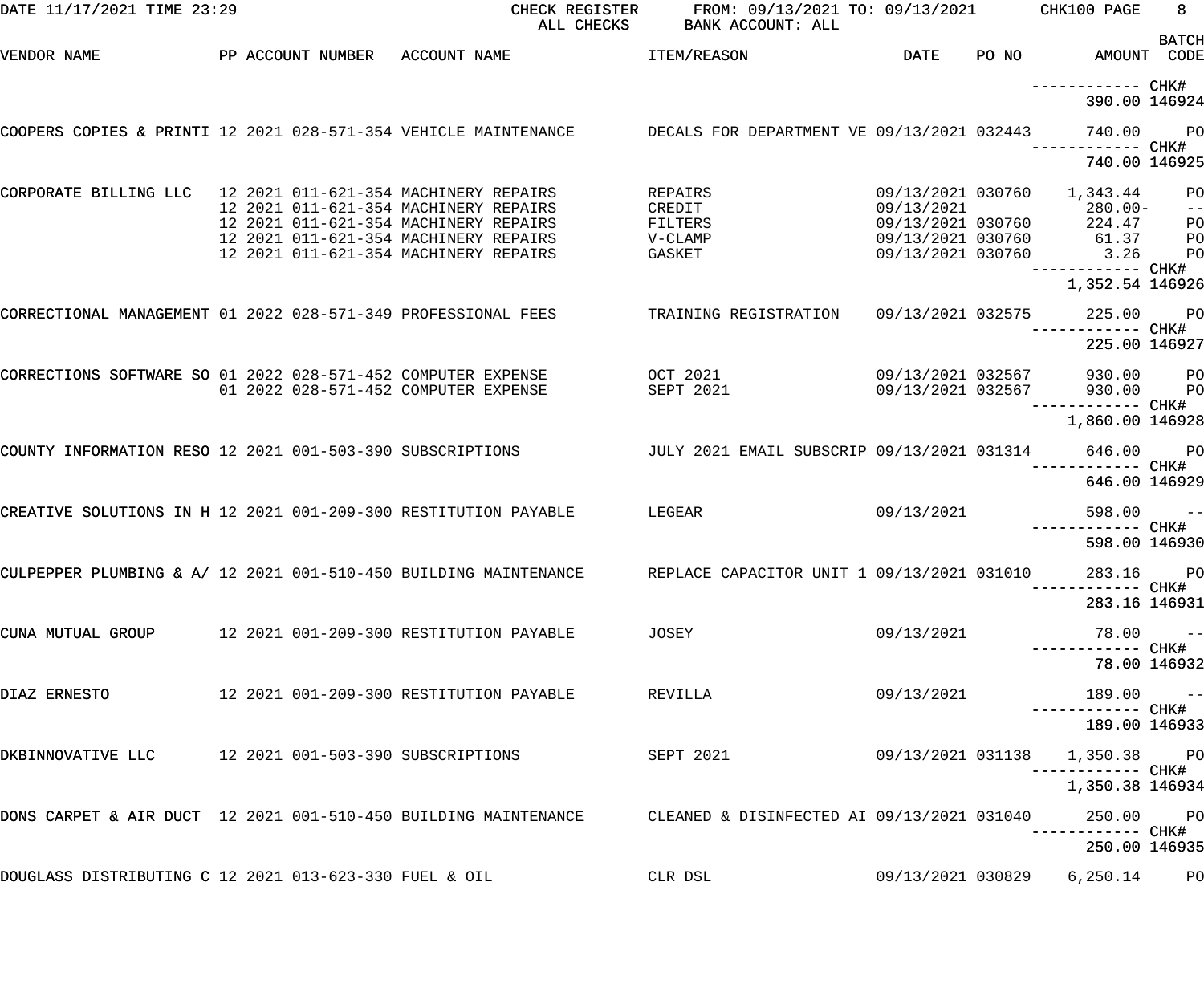| DATE 11/17/2021 TIME 23:29                                             |                             |                                                                                                                                                                                                                                                   | CHECK REGISTER FROM: 09/13/2021 TO: 09/13/2021 CHK100 PAGE<br>ALL CHECKS BANK ACCOUNT: ALL                   |                   |                                                                       | 9                           |
|------------------------------------------------------------------------|-----------------------------|---------------------------------------------------------------------------------------------------------------------------------------------------------------------------------------------------------------------------------------------------|--------------------------------------------------------------------------------------------------------------|-------------------|-----------------------------------------------------------------------|-----------------------------|
| VENDOR NAME                                                            |                             | PP ACCOUNT NUMBER ACCOUNT NAME THEM/REASON                                                                                                                                                                                                        |                                                                                                              |                   | DATE PO NO AMOUNT CODE                                                | <b>BATCH</b>                |
|                                                                        |                             |                                                                                                                                                                                                                                                   |                                                                                                              |                   | 6,250.14 146936                                                       |                             |
| DUNN MITCHELL H MD 12 2021 001-409-495 TRIAL EXPENSE                   |                             |                                                                                                                                                                                                                                                   | CAMERON HARRIS                                                                                               | 09/13/2021        | $1,560.00 - -$                                                        |                             |
|                                                                        |                             |                                                                                                                                                                                                                                                   |                                                                                                              |                   | 1,560.00 146937                                                       |                             |
|                                                                        |                             | DUSTIN OFFICE MACHINES 12 2021 028-571-463 COPIER MAINTENANCE               COPIES AUG 2021<br>01 2022 028-571-463 COPIER MAINTENANCE                                                                                                             |                                                                                                              |                   | 09/13/2021 030598 23.97 PO                                            |                             |
|                                                                        |                             |                                                                                                                                                                                                                                                   |                                                                                                              |                   | 307.17 146938                                                         |                             |
| ECONO SIGN LLC                                                         |                             |                                                                                                                                                                                                                                                   |                                                                                                              |                   | 411.56 PO                                                             |                             |
|                                                                        |                             |                                                                                                                                                                                                                                                   |                                                                                                              |                   | 411.56 146939                                                         |                             |
| EDDIE DULOCK JR                                                        |                             | 12 2021 001-561-354 VEHICLE MAINTENANCE       UNIT #26 DOOR REPAIR     09/13/2021 032471                                                                                                                                                          |                                                                                                              |                   | 205.00 PO                                                             |                             |
|                                                                        |                             |                                                                                                                                                                                                                                                   |                                                                                                              |                   | 205.00 146940                                                         |                             |
| EMERSON DON                                                            |                             | 12 2021 001-465-180 SPECIAL DISTRICT JUDGE     JULY 22, 2021             09/13/2021 032472         48.08     PO<br>12 2021 001-465-180 SPECIAL DISTRICT JUDGE                                                                                     | JULY 23, 2021                                                                                                |                   | 09/13/2021 032472 58.08<br>------------ CHK#                          | <b>PO</b>                   |
|                                                                        |                             |                                                                                                                                                                                                                                                   |                                                                                                              |                   | 106.16 146941                                                         |                             |
| EXXONMOBIL UNIVERSIAL F 12 2021 001-540-330 FUEL                       | 12 2021 001-560-330 FUEL    |                                                                                                                                                                                                                                                   | FUEL AUG 2021 09/13/2021 031245<br>FUEL AUG 2021 09/13/2021 031084<br>TAX EXEMPT CREDIT<br>TAX EXEMPT CREDIT |                   | 214.56 PO<br>609.92 PO<br>$09/13/2021$ 10.88- --<br>09/13/2021 38.30- | $\rightarrow$ $\rightarrow$ |
|                                                                        |                             |                                                                                                                                                                                                                                                   |                                                                                                              |                   | 775.30 146942                                                         |                             |
| FEDERAL EXPRESS CORPORA 12 2021 001-560-499 MISCELLANEOUS              | 12 2021 001-540-311 POSTAGE |                                                                                                                                                                                                                                                   | MISC SHIPPING CHARGES 09/13/2021 032505<br>SHIPPING                                                          | 09/13/2021 031243 | 50.19                                                                 | $P$ O<br>22.77 PO           |
|                                                                        |                             |                                                                                                                                                                                                                                                   |                                                                                                              |                   |                                                                       | 72.96 146943                |
| FIRE & SAFETY INC $12\ 2021\ 001-510-450\ \text{BULDDING MAINTENANCE}$ |                             |                                                                                                                                                                                                                                                   | JUSTICE CENTER                                                                                               | 09/13/2021 031003 | 174.50                                                                | <b>PO</b>                   |
|                                                                        |                             |                                                                                                                                                                                                                                                   |                                                                                                              |                   | 174.50 146944                                                         |                             |
|                                                                        |                             | FISHER HEATHER ATTORNEY 12 2021 001-409-400 COURT APPOINTED ATTORNEYS ST VS ALFRED HARDIN                                                                                                                                                         |                                                                                                              | 09/13/2021        | 520.00                                                                | $\sim$ $ -$                 |
|                                                                        |                             |                                                                                                                                                                                                                                                   |                                                                                                              |                   | 520.00 146945                                                         |                             |
|                                                                        |                             | FLEITMAN BACKHOE CO INC 12 2021 014-624-306 CONTRACT SERVICES            MINI EXCAVATOR                                                                                                                                                           |                                                                                                              | 09/13/2021 032165 | 660.00<br>----------- CHK#                                            | <b>PO</b>                   |
|                                                                        |                             |                                                                                                                                                                                                                                                   |                                                                                                              |                   | 660.00 146946                                                         |                             |
|                                                                        |                             | FOUR FEATHERS ALARM LLC 12 2021 044-581-457 MACHINERY & EQUIP - NON CA ACCESS CONTROL SYSTEM - 09/13/2021 032536<br>12 2021 044-581-457 MACHINERY & EQUIP - NON CA ACCESS CONTROL SYSTEM - 09/13/2021 032536<br>12 2021 001-581-390 SUBSCRIPTIONS | SEPT 2021                                                                                                    | 09/13/2021 031140 | 1,249.04<br>1,249.04 PO<br>39.80                                      | <b>PO</b><br>$P$ O          |
|                                                                        |                             |                                                                                                                                                                                                                                                   |                                                                                                              |                   | 2,537.88 146947                                                       |                             |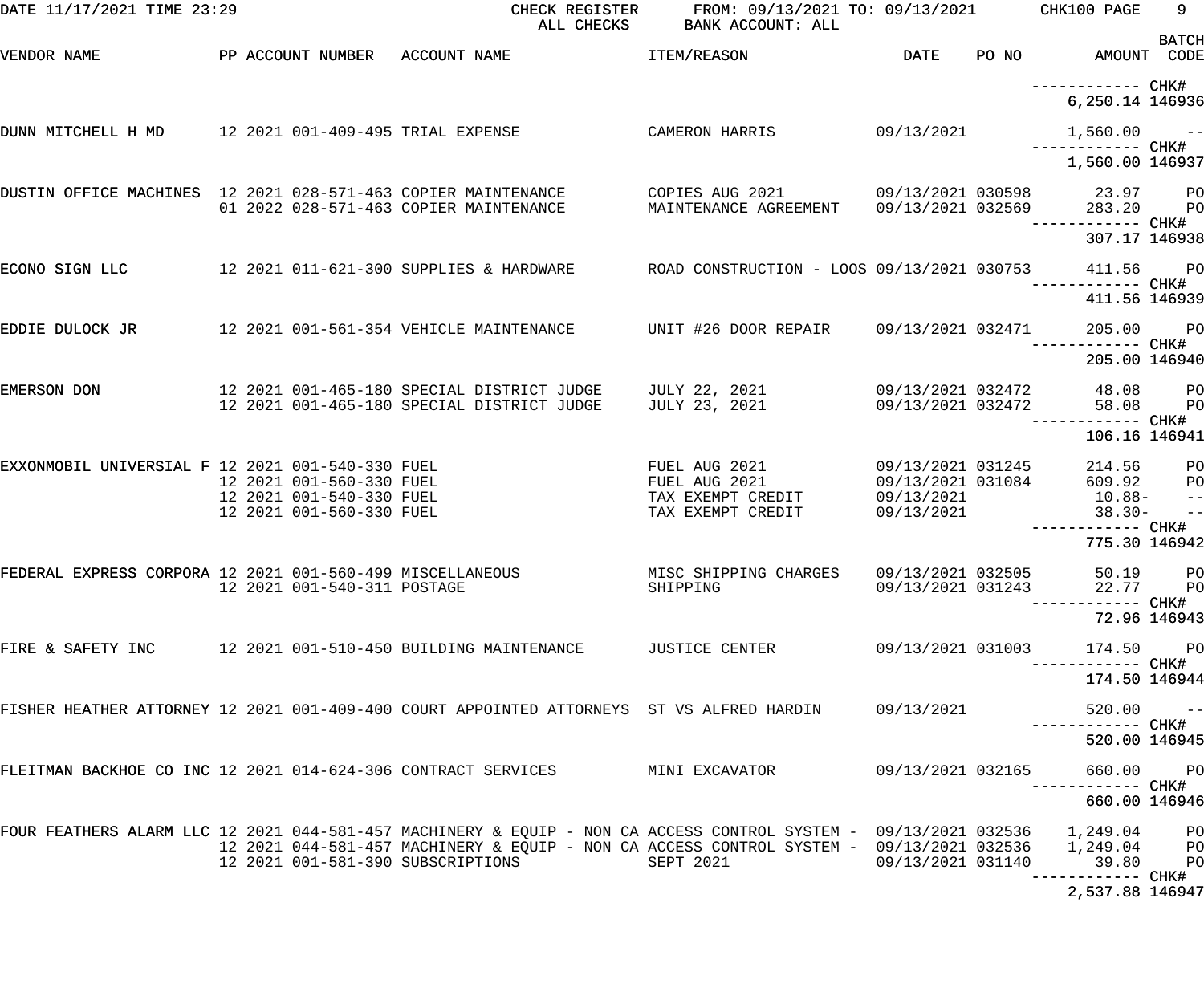| DATE 11/17/2021 TIME 23:29                                       |                              | CHECK REGISTER<br>ALL CHECKS                                                                                            | FROM: 09/13/2021 TO: 09/13/2021<br>BANK ACCOUNT: ALL                    |                                        | CHK100 PAGE                                           | 10 <sub>1</sub>              |
|------------------------------------------------------------------|------------------------------|-------------------------------------------------------------------------------------------------------------------------|-------------------------------------------------------------------------|----------------------------------------|-------------------------------------------------------|------------------------------|
| VENDOR NAME                                                      |                              | PP ACCOUNT NUMBER ACCOUNT NAME                                                                                          | ITEM/REASON                                                             | DATE                                   | PO NO AMOUNT CODE                                     | <b>BATCH</b>                 |
| GAINESVILLE DAILY REGIS 12 2021 001-409-430 LEGAL NOTICES        |                              | 12 2021 001-401-390 SUBSCRIPTIONS                                                                                       | BUDGET NOTICES<br>YEARLY SUBSCRIPTION                                   |                                        | 09/13/2021 031112 1,979.00<br>09/13/2021 032508 96.99 | PO<br><b>PO</b>              |
|                                                                  |                              |                                                                                                                         |                                                                         |                                        | ------------ CHK#<br>2,075.99 146948                  |                              |
| GAINESVILLE GLASS CO IN 12 2021 001-510-450 BUILDING MAINTENANCE |                              | 12 2021 001-510-350 BUILDING REPAIRS                                                                                    | RACKED DOOR, ADJUSTED RO 09/13/2021 031016 150.00<br>NEW DOORS AT ANNEX |                                        | 09/13/2021 031016 5,543.00                            | $P$ O<br>$P$ O               |
|                                                                  |                              | 12 2021 001-540-354 VEHICLE MAINTENANCE ROCK CHIP REPAIR 69/13/2021 031241                                              |                                                                         |                                        | 45.00<br>------------ CHK#                            | P <sub>O</sub>               |
|                                                                  |                              |                                                                                                                         |                                                                         |                                        | 5,738.00 146949                                       |                              |
|                                                                  |                              | GAINESVILLE PRINTING CO 12 2021 001-435-310 OFFICE SUPPLIES SETTING ORDERS                                              |                                                                         |                                        | 09/13/2021 032522 179.98<br>------------ CHK#         | $P$ O                        |
|                                                                  |                              |                                                                                                                         |                                                                         |                                        | 179.98 146950                                         |                              |
| GALLS LLC                                                        |                              | 12 2021 001-560-392 UNIFORMS -EMPLOYEES & PRI PANTS - SIMS<br>12 2021 001-560-392 UNIFORMS -EMPLOYEES & PRI CLIP ON TIE |                                                                         | 09/13/2021 031909<br>09/13/2021 031909 | 49.49<br>7.40                                         | PO<br>PO                     |
|                                                                  |                              | 12 2021 001-560-392 UNIFORMS -EMPLOYEES & PRI PANTS - RABB                                                              |                                                                         | 09/13/2021 031909                      | 49.54                                                 | PO                           |
|                                                                  |                              | 12 2021 001-560-392 UNIFORMS -EMPLOYEES & PRI SHIRT                                                                     |                                                                         | 09/13/2021 031909                      | 59.69                                                 | PO                           |
|                                                                  |                              | 12 2021 001-561-392 UNIFORMS - EMPLOYEES                                                                                | NAMEPLATES                                                              | 09/13/2021 031357                      | 15.95                                                 | PO                           |
|                                                                  | 12 2021 001-581-392 UNIFORMS |                                                                                                                         | SHIRTS - BARTHOLD                                                       | 09/13/2021 031685                      | 133.20                                                | P <sub>O</sub><br>----- CHK# |
|                                                                  |                              |                                                                                                                         |                                                                         |                                        | 315.27 146951                                         |                              |
| GALVAN MEGAN                                                     |                              | 12 2021 001-209-300 RESTITUTION PAYABLE                                                                                 | MEZA                                                                    | 09/13/2021                             | 50.00<br>------------ CHK#                            | $ -$                         |
|                                                                  |                              |                                                                                                                         |                                                                         |                                        |                                                       | 50.00 146952                 |
| GEO J CARROLL & SON FUN 12 2021 001-409-418 AUTOPSY EXPENSE      |                              |                                                                                                                         | CHRISTOPHER FRANZMAN                                                    | 09/13/2021 031143                      | 400.00                                                | PO                           |
|                                                                  |                              | 12 2021 001-409-418 AUTOPSY EXPENSE                                                                                     | CHRISTOPHER LOZANO                                                      | 09/13/2021 031143                      | 400.00                                                | PO                           |
|                                                                  |                              | 12 2021 001-409-418 AUTOPSY EXPENSE                                                                                     | BOBBLY L CLOVER                                                         | 09/13/2021 031142                      | 225.00                                                | P <sub>O</sub>               |
|                                                                  |                              | 12 2021 001-409-418 AUTOPSY EXPENSE                                                                                     | CAROL JOLLY                                                             | 09/13/2021 031142                      | 225.00                                                | PO                           |
|                                                                  |                              |                                                                                                                         |                                                                         |                                        |                                                       |                              |
|                                                                  |                              |                                                                                                                         |                                                                         |                                        | 1,250.00 146953                                       |                              |
| GEO MED WASTE OF TEXAS 12 2021 001-540-391 MEDICAL SUPPLIES      |                              |                                                                                                                         | WASTE DISPOSAL                                                          | 09/13/2021 031239                      | 49.45<br>------ CHK#                                  | $P$ O                        |
|                                                                  |                              |                                                                                                                         |                                                                         |                                        |                                                       | 49.45 146954                 |
| GLENN POLK AUTOPLEX                                              |                              | 12 2021 001-560-354 VEHICLE MAINTENANCE<br>12 2021 001-551-354 VEHICLE MAINTENANCE                                      | UNIT 21- BATTERIES/ENGIN 09/13/2021 031078<br>KEY FOB                   | 09/13/2021 032554                      | 964.37<br>217.45                                      | $_{\rm PO}$<br>$P$ O         |
|                                                                  |                              |                                                                                                                         |                                                                         |                                        | ----------- CHK#<br>1,181.82 146955                   |                              |
| GOLDEN TRIANGLE FIRE PR 12 2021 001-510-450 BUILDING MAINTENANCE |                              |                                                                                                                         | REPLACE INSULATION ON CO 09/13/2021 031012                              |                                        | 1,554.47                                              | <b>PO</b>                    |
|                                                                  |                              |                                                                                                                         |                                                                         |                                        | ------ CHK#<br>1,554.47 146956                        |                              |
|                                                                  |                              | GONZALES JAMIE E ATTORN 12 2021 001-409-400 COURT APPOINTED ATTORNEYS ST VS KYRA BRADLEY                                |                                                                         | 09/13/2021                             | 280.00                                                | $- -$                        |
|                                                                  |                              |                                                                                                                         |                                                                         |                                        | 280.00 146957                                         |                              |
|                                                                  |                              | GOODWIN J STANLEY ATTY 12 2021 001-409-400 COURT APPOINTED ATTORNEYS ST VS COTY B HURT                                  |                                                                         | 09/13/2021                             | 470.00                                                | $- -$                        |
|                                                                  |                              |                                                                                                                         |                                                                         |                                        |                                                       |                              |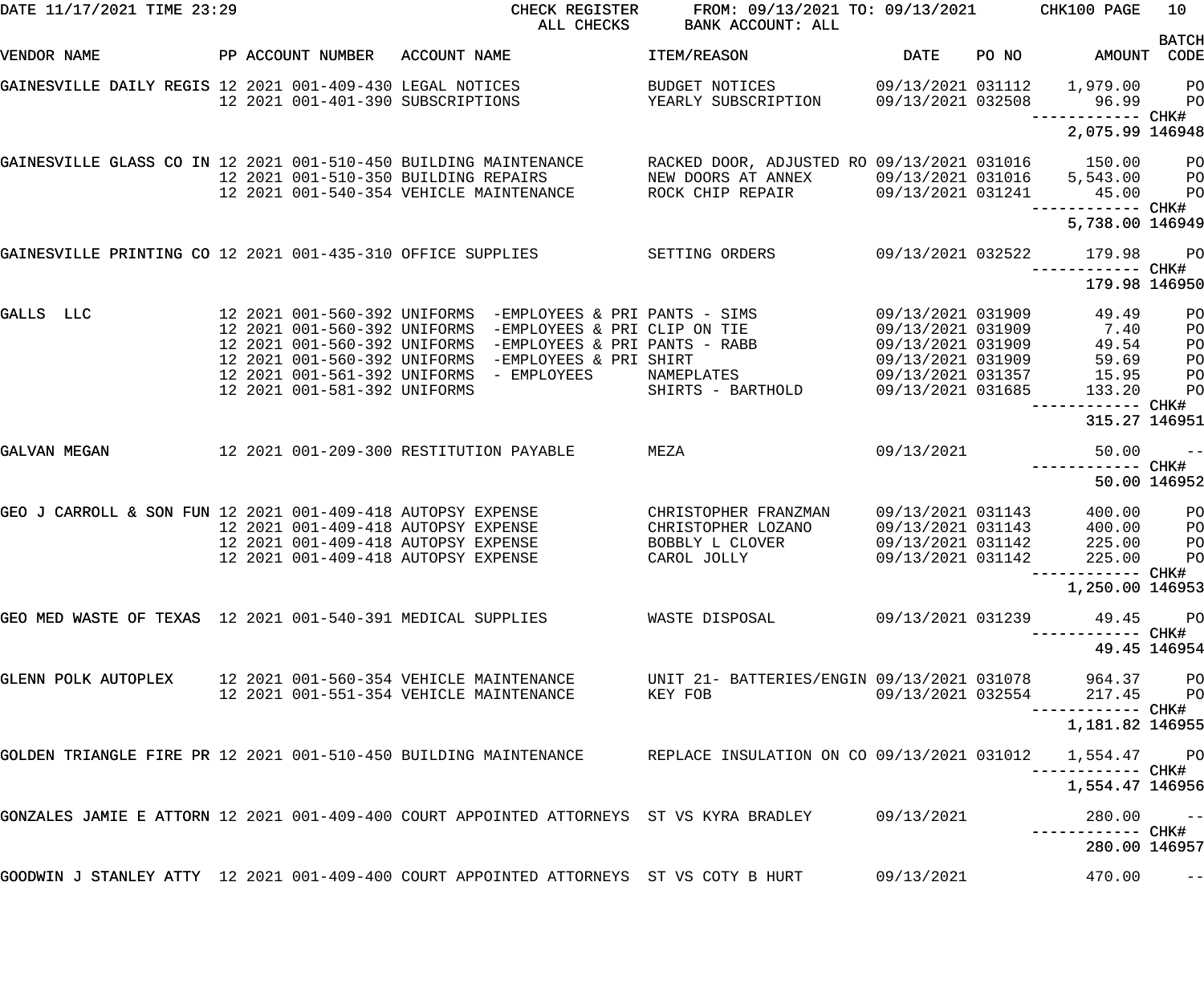| DATE 11/17/2021 TIME 23:29                                      |  |                                                                                                                          | CHECK REGISTER FROM: 09/13/2021 TO: 09/13/2021 CHK100 PAGE<br>ALL CHECKS BANK ACCOUNT: ALL |                                        |                                     | 11                   |
|-----------------------------------------------------------------|--|--------------------------------------------------------------------------------------------------------------------------|--------------------------------------------------------------------------------------------|----------------------------------------|-------------------------------------|----------------------|
| VENDOR NAME                                                     |  | PP ACCOUNT NUMBER ACCOUNT NAME                                                                                           | <b>ITEM/REASON</b>                                                                         |                                        | DATE PO NO AMOUNT CODE              | <b>BATCH</b>         |
|                                                                 |  | 12 2021 001-409-400 COURT APPOINTED ATTORNEYS ST VS CHASE A ZAAL 09/13/2021                                              |                                                                                            |                                        | $410.00 -$                          |                      |
|                                                                 |  |                                                                                                                          |                                                                                            |                                        | 880.00 146958                       |                      |
|                                                                 |  | GRAPEVINE DCJ, LLC 12 2021 011-621-570 MACHINERY & EQUIPMENT 2021 RAM 4500 69/13/2021 032552 56,747.24 PO                |                                                                                            |                                        | ------------ CHK#                   |                      |
|                                                                 |  |                                                                                                                          |                                                                                            |                                        | 56,747.24 146959                    |                      |
|                                                                 |  | GRAYSON CO DEPT JUVENIL 12 2021 020-570-329 RESIDENTIAL SERVICE       JUVENILE-JB          09/13/2021 031348 6,128.39 PO |                                                                                            |                                        |                                     |                      |
|                                                                 |  |                                                                                                                          |                                                                                            |                                        | 6,128.39 146960                     |                      |
|                                                                 |  | GRAYSON COUNTY COLLEGE 12 2021 001-475-427 CONFERENCE EXPENSE M. KREBS TO THE LAW ENFO 09/13/2021 032513 25.00 PO        |                                                                                            |                                        |                                     |                      |
|                                                                 |  |                                                                                                                          |                                                                                            |                                        | 25.00 146961                        |                      |
|                                                                 |  | GRAYSON COUNTY TREASURE 12 2021 001-570-487 DETENTION SYSTEM AUG 2021 69/13/2021 031578 16,258.90 PO                     |                                                                                            |                                        |                                     |                      |
|                                                                 |  |                                                                                                                          |                                                                                            |                                        | 16,258.90 146962                    |                      |
|                                                                 |  | -- 270.00 -- 270.00 COURT APPOINTED ATTORNEYS ST VS BOONPHA ADDIS 09/13/2021 270.00 --<br>#CHK ---------- CHK            |                                                                                            |                                        |                                     |                      |
|                                                                 |  |                                                                                                                          |                                                                                            |                                        | 270.00 146963                       |                      |
| GRIFFIN PHYLLIS                                                 |  | 12 2021 001-665-427 MILEAGE - 4-H AGENT MILEAGE AUG 2021 09/13/2021 12 215.30 --                                         |                                                                                            |                                        |                                     |                      |
|                                                                 |  |                                                                                                                          |                                                                                            |                                        | 215.30 146964                       |                      |
|                                                                 |  | GRYPHON TRAINING GROUPU 12 2021 001-560-429 TRAINING & SCHOOLS TRAINING FOR MCGREGOR                                     |                                                                                            |                                        | 09/13/2021 032490 150.00 PO         |                      |
|                                                                 |  |                                                                                                                          |                                                                                            |                                        | 150.00 146965                       |                      |
| GT DISTRIBUTORS INC 12 2021 001-551-392 UNIFORMS                |  |                                                                                                                          | UNIFORMS 09/13/2021 032256                                                                 |                                        | 14.85 PO<br>--------- CHK#          |                      |
|                                                                 |  |                                                                                                                          |                                                                                            |                                        |                                     | 14.85 146966         |
|                                                                 |  | GTS TECHNOLOGY SOLUTION 12 2021 001-560-570 MACHINERY & EQUIPMENT ANTENNAS<br>12 2021 001-560-570 MACHINERY & EQUIPMENT  | WIRELESS MODEMS                                                                            | 09/13/2021 032132<br>09/13/2021 032132 | 892.68<br>2,723.88                  | PО<br>P <sub>O</sub> |
|                                                                 |  |                                                                                                                          |                                                                                            |                                        | ----------- CHK#<br>3,616.56 146967 |                      |
| GUARDIAN PEST & TERMITE 12 2021 001-510-332 PEST & BIRD CONTROL |  |                                                                                                                          | AUG 2021 - RICE AVE EMS 09/13/2021 031019                                                  |                                        | 35.00                               | PO                   |
|                                                                 |  | 12 2021 001-510-332 PEST & BIRD CONTROL<br>12 2021 001-510-332 PEST & BIRD CONTROL                                       | AUG 2021 - COURTHOUSE<br>AUG 2021 - ANNEX                                                  | 09/13/2021 031019<br>09/13/2021 031019 | 205.00<br>55.00                     | PO<br>PO             |
|                                                                 |  | 12 2021 001-510-332 PEST & BIRD CONTROL                                                                                  | AUG 2021 - CHURCH ST EMS 09/13/2021 031019                                                 |                                        | 75.00                               | PO                   |
|                                                                 |  | 12 2021 001-510-332 PEST & BIRD CONTROL<br>12 2021 001-510-332 PEST & BIRD CONTROL                                       | AUG 2021 - DPS<br>AUG 2021 - OLD JAIL 09/13/2021 031019                                    | 09/13/2021 031019                      | 33.00<br>40.00                      | PO<br>PO             |
|                                                                 |  | 12 2021 001-510-332 PEST & BIRD CONTROL                                                                                  | AUG 2021 - LIBRARY                                                                         | 09/13/2021 031019                      | 50.00                               | PO                   |
|                                                                 |  |                                                                                                                          |                                                                                            |                                        | ------------ CHK#<br>493.00 146968  |                      |
| HELLMAN TONI                                                    |  | 12 2021 001-570-427 CONFERENCE AND TRAINING POST LEGISLATIVE CONFER 09/13/2021                                           |                                                                                            |                                        | 601.40                              | $- -$                |
|                                                                 |  |                                                                                                                          |                                                                                            |                                        | 601.40 146969                       |                      |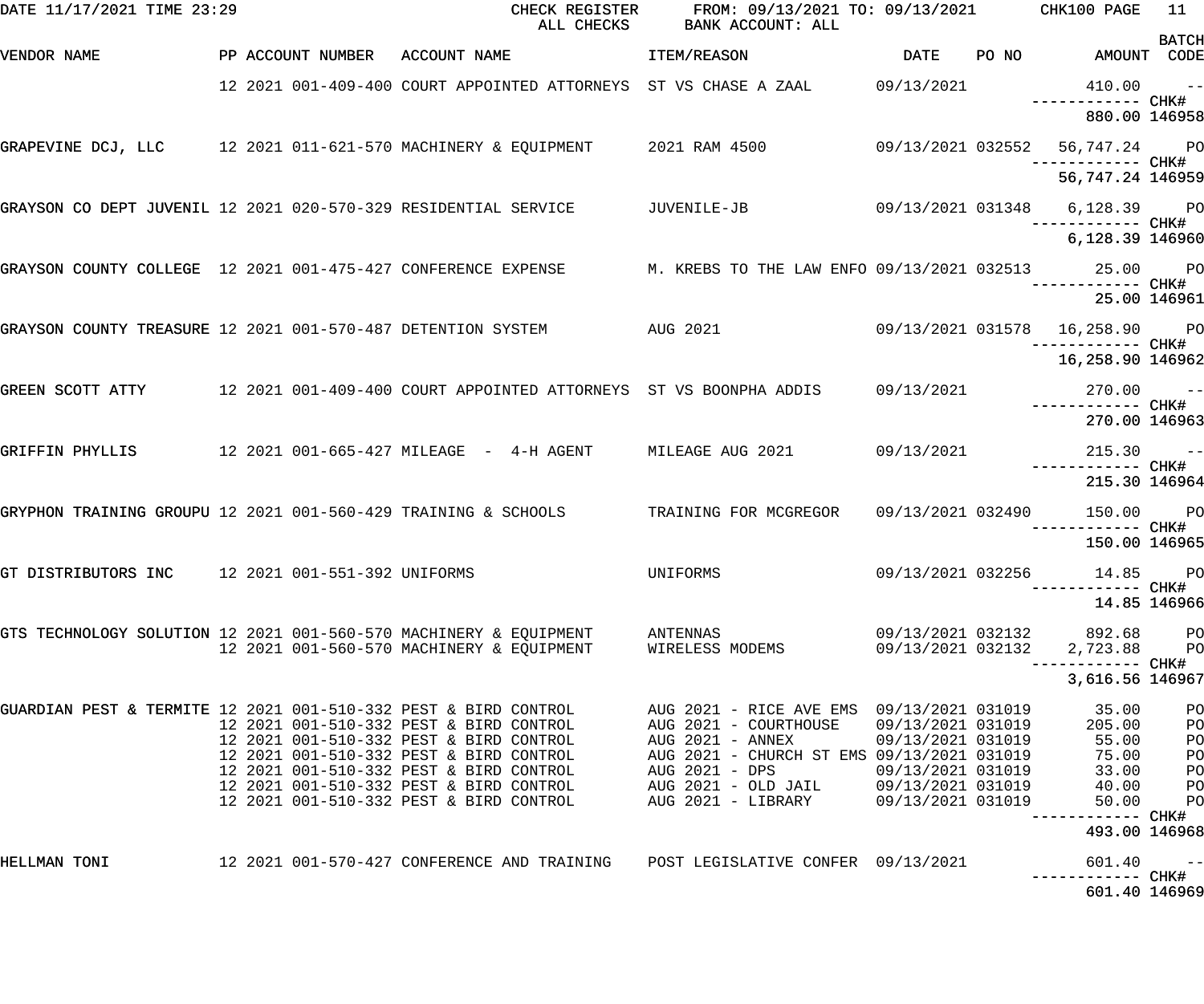DATE 11/17/2021 TIME 23:29 CHECK REGISTER FROM: 09/13/2021 TO: 09/13/2021 CHK100 PAGE 12 BANK ACCOUNT: ALL

|                                                               |  |                                |                                                                      |                                            |                            |       |                   | <b>BATCH</b> |
|---------------------------------------------------------------|--|--------------------------------|----------------------------------------------------------------------|--------------------------------------------|----------------------------|-------|-------------------|--------------|
| VENDOR NAME                                                   |  |                                | PP ACCOUNT NUMBER ACCOUNT NAME                                       | ITEM/REASON                                | DATE                       | PO NO | AMOUNT            | CODE         |
| HENNIGAN AUTO PARTS, IN 12 2021 011-621-354 MACHINERY REPAIRS |  |                                |                                                                      | PARTS                                      | 09/13/2021 030751          |       | 49.96             | PO           |
|                                                               |  |                                | 12 2021 013-623-354 MACHINERY REPAIRS                                | PARTS                                      | 09/13/2021 030839          |       | 60.45             | PO           |
|                                                               |  |                                | 12 2021 013-623-354 MACHINERY REPAIRS                                | PARTS                                      | 09/13/2021 030839          |       | 11.89             | PO           |
|                                                               |  |                                | 12 2021 013-623-354 MACHINERY REPAIRS                                | PARTS                                      | 09/13/2021 030839          |       | 76.43             | PO           |
|                                                               |  |                                | 12 2021 013-623-354 MACHINERY REPAIRS                                | PARTS                                      | 09/13/2021 030839          |       | 12.89             | PO           |
|                                                               |  |                                | 12 2021 013-623-354 MACHINERY REPAIRS                                | PARTS                                      | 09/13/2021 030839          |       | 47.38             | PO           |
|                                                               |  |                                | 12 2021 013-623-354 MACHINERY REPAIRS                                | PARTS                                      | 09/13/2021 030839          |       | 7.99              | PO           |
|                                                               |  |                                | 12 2021 013-623-354 MACHINERY REPAIRS                                | PARTS                                      | 09/13/2021 030839          |       | 89.85             | PO           |
|                                                               |  |                                | 12 2021 013-623-354 MACHINERY REPAIRS                                | PARTS                                      |                            |       | 9.49              |              |
|                                                               |  |                                |                                                                      |                                            | 09/13/2021 030839          |       |                   | PO           |
|                                                               |  |                                | 12 2021 014-624-354 MACHINERY REPAIRS                                | PARTS                                      | 09/13/2021 030946          |       | 1,426.30          | PO           |
|                                                               |  |                                | 12 2021 013-623-354 MACHINERY REPAIRS                                | PARTS                                      | 09/13/2021 030839          |       | 59.96             | PO           |
|                                                               |  |                                | 12 2021 013-623-354 MACHINERY REPAIRS                                | TOGGLE SWITCH                              | 09/13/2021 030839          |       | 8.96              | PO           |
|                                                               |  |                                | 12 2021 013-623-354 MACHINERY REPAIRS                                | PARTS                                      | 09/13/2021 030839          |       | 47.88             | PO           |
|                                                               |  |                                | 12 2021 013-623-354 MACHINERY REPAIRS                                | PARTS                                      | 09/13/2021 030839          |       | 70.88             | PO           |
|                                                               |  |                                | 12 2021 013-623-354 MACHINERY REPAIRS                                | PARTS                                      | 09/13/2021 030839          |       | 378.50            | PO           |
|                                                               |  |                                | 12 2021 013-623-354 MACHINERY REPAIRS                                | REFUND                                     | 09/13/2021                 |       | $52.37-$          | $-\:\:-$     |
|                                                               |  | 12 2021 013-623-330 FUEL & OIL |                                                                      |                                            | 09/13/2021 030839          |       | 230.79            | PO           |
|                                                               |  |                                | 12 2021 014-624-354 MACHINERY REPAIRS                                |                                            | 09/13/2021 030946          |       | 147.71            | PO           |
|                                                               |  |                                |                                                                      |                                            |                            |       | ----------- CHK#  |              |
|                                                               |  |                                |                                                                      |                                            |                            |       | 2,684.94 146970   |              |
|                                                               |  |                                | HERR BUSINESS FORMS INC 12 2021 001-560-310 OFFICE SUPPLIES SHIPPING |                                            | 09/13/2021 032423 32.86 PO |       |                   |              |
|                                                               |  |                                | <b>EROCHURES</b><br>12 2021 001-560-310 OFFICE SUPPLIES              |                                            | 09/13/2021 032423          |       | 397.50            | PO           |
|                                                               |  |                                |                                                                      |                                            |                            |       | ----------- CHK#  |              |
|                                                               |  |                                |                                                                      |                                            |                            |       | 430.36 146971     |              |
|                                                               |  |                                |                                                                      | OIL CHANGE, AIR FILTER, 09/13/2021 031227  |                            |       | 450.15            | PO           |
|                                                               |  |                                | 12 2021 001-540-354 VEHICLE MAINTENANCE                              | OIL CHANGE AIR FILTER                      | 09/13/2021 031227          |       | 145.90            | PO           |
|                                                               |  |                                | 12 2021 001-540-354 VEHICLE MAINTENANCE                              | DEF 4905                                   | 09/13/2021 031227          |       | 30.00             | PO           |
|                                                               |  |                                | 12 2021 001-540-354 VEHICLE MAINTENANCE                              | OIL CHANGE 4907                            | 09/13/2021 031227          |       | 149.85            | PO           |
|                                                               |  |                                |                                                                      |                                            |                            |       | ----------- CHK#  |              |
|                                                               |  |                                |                                                                      |                                            |                            |       |                   |              |
|                                                               |  |                                |                                                                      |                                            |                            |       | 775.90 146972     |              |
| HOLIDAY CHEVROLET INC 12 2021 001-552-354 VEHICLE MAINTENANCE |  |                                |                                                                      | DOOR PANEL                                 | 09/13/2021 032506          |       | 412.48            | PO           |
|                                                               |  |                                |                                                                      |                                            |                            |       | ------------ CHK# |              |
|                                                               |  |                                |                                                                      |                                            |                            |       | 412.48 146973     |              |
| HOLLOWELL GARY                                                |  |                                | 12  2021  011-621-427  CONFERENCE EXPENSE                            | 2021 POST LEGISLATIVE C 09/13/2021         |                            |       | 919.14            | $ -$         |
|                                                               |  |                                |                                                                      |                                            |                            |       | ----------- CHK#  |              |
|                                                               |  |                                |                                                                      |                                            |                            |       | 919.14 146974     |              |
| HOLT CAT                                                      |  |                                |                                                                      | SEAL KIT                                   | 09/13/2021 030750          |       | 265.56 PO         |              |
|                                                               |  |                                |                                                                      |                                            |                            |       | ----------- CHK#  |              |
|                                                               |  |                                |                                                                      |                                            |                            |       | 265.56 146975     |              |
|                                                               |  |                                |                                                                      |                                            |                            |       |                   |              |
| HOME DEPOT                                                    |  | 12 2021 001-510-300 SUPPLIES   |                                                                      | TORNADO MOP                                | 09/13/2021 031045          |       | 89.70             | <b>PO</b>    |
|                                                               |  |                                |                                                                      |                                            |                            |       |                   |              |
|                                                               |  |                                |                                                                      |                                            |                            |       |                   | 89.70 146976 |
| HUNTERS OIL DEPOT                                             |  |                                | 12 2021 001-560-354 VEHICLE MAINTENANCE                              | UNIT 30 - BRAKE PADS                       | 09/13/2021 031081          |       | 196.59            | PO           |
|                                                               |  |                                | 12 2021 001-560-354 VEHICLE MAINTENANCE                              | UNIT 40 - BATTERY                          | 09/13/2021 031081          |       | 205.45            | PO           |
|                                                               |  |                                | 12 2021 001-560-354 VEHICLE MAINTENANCE                              | UNIT 16 - OIL CHANGE                       | 09/13/2021 031081          |       | 71.70             | PO           |
|                                                               |  |                                |                                                                      |                                            |                            |       |                   | PO           |
|                                                               |  |                                | 12 2021 001-560-354 VEHICLE MAINTENANCE                              | UNIT 43 - WATER PUMP/BEL 09/13/2021 031081 |                            |       | 665.20            |              |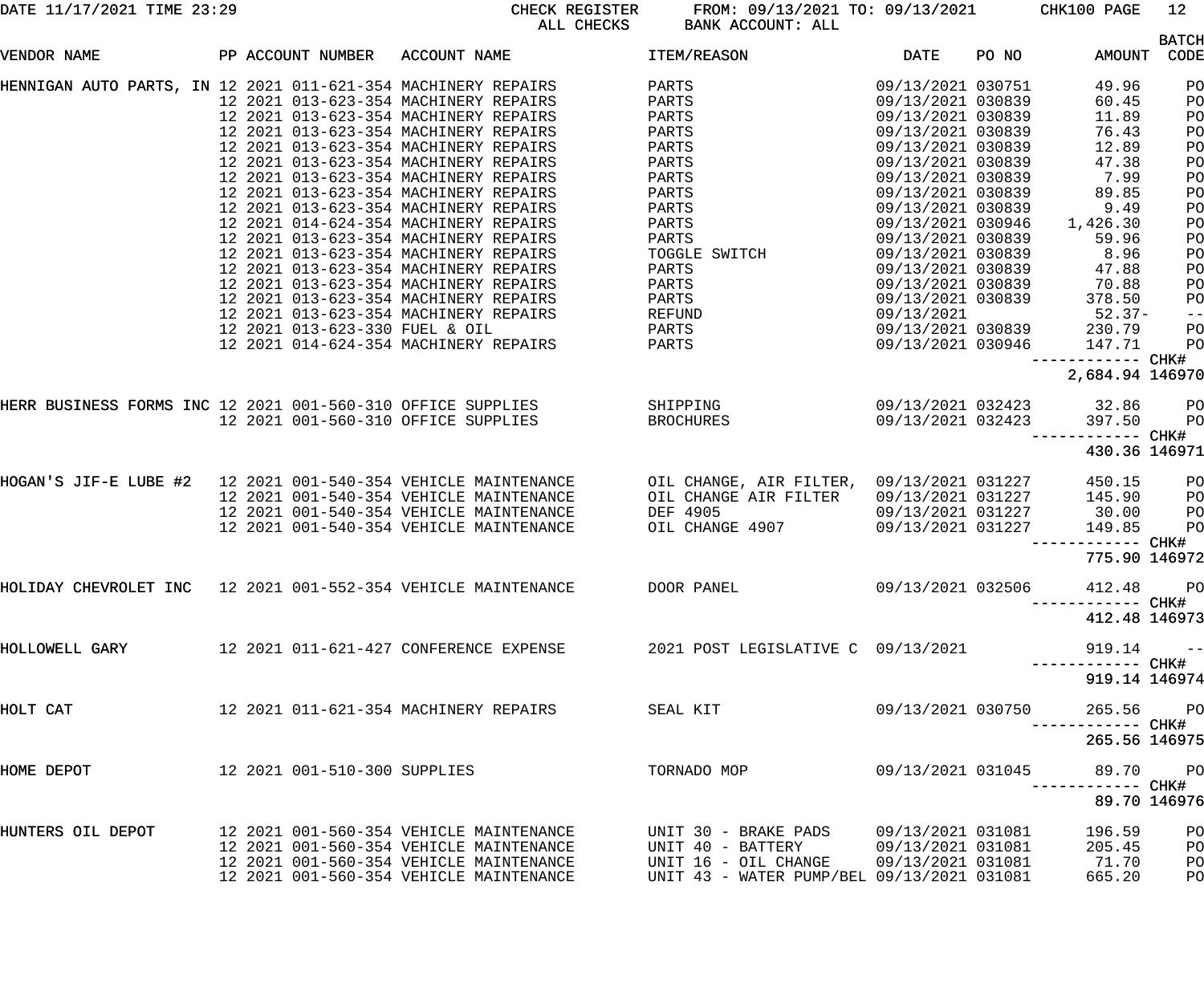| DATE 11/17/2021 TIME 23:29                                  |                                         | CHECK REGISTER<br>ALL CHECKS            | FROM: 09/13/2021 TO: 09/13/2021 CHK100 PAGE<br>BANK ACCOUNT: ALL |                   |       |                   | 13             |
|-------------------------------------------------------------|-----------------------------------------|-----------------------------------------|------------------------------------------------------------------|-------------------|-------|-------------------|----------------|
| VENDOR NAME                                                 | PP ACCOUNT NUMBER                       | ACCOUNT NAME                            | ITEM/REASON                                                      | DATE              | PO NO | AMOUNT CODE       | <b>BATCH</b>   |
|                                                             |                                         |                                         |                                                                  |                   |       |                   |                |
|                                                             |                                         | 12 2021 001-560-354 VEHICLE MAINTENANCE | UNIT 36 - BATTERIES                                              | 09/13/2021 031081 |       | 227.95            | PO             |
|                                                             | 12 2021 001-560-354 VEHICLE MAINTENANCE |                                         | UNIT 7 - OIL CHANGE                                              | 09/13/2021 031081 |       | 84.82             | PO             |
|                                                             | 12 2021 001-560-354 VEHICLE MAINTENANCE |                                         | UNIT 42 - OIL CHANGE                                             | 09/13/2021 031081 |       | 84.02             | PO             |
|                                                             | 12 2021 001-560-354 VEHICLE MAINTENANCE |                                         | UNIT 32 - OIL CHANGE/TIR 09/13/2021 031081                       |                   |       | 118.44            | PО             |
|                                                             | 12 2021 001-560-354 VEHICLE MAINTENANCE |                                         | UNIT 22 - OIL CHANGE                                             | 09/13/2021 031081 |       | 68.85             | P <sub>O</sub> |
|                                                             |                                         |                                         |                                                                  |                   |       | 1,723.02 146977   |                |
| HUSTON KELLY                                                | 12 2021 001-455-425 MILEAGE             |                                         | MILEAGE AUGUST                                                   | 09/13/2021        |       | 68.00             | $\sim$ $ -$    |
|                                                             |                                         |                                         |                                                                  |                   |       | ------------ CHK# |                |
|                                                             |                                         |                                         |                                                                  |                   |       | 68.00 146978      |                |
| I C S (INSTITUTIONAL SU 12 2021 001-561-300 SUPPLIES        |                                         |                                         | WRIST BANDS                                                      | 09/13/2021 031335 |       | 253.00            | $P$ O          |
|                                                             | 12 2021 001-561-300 SUPPLIES            |                                         | JAIL SUPPLIES                                                    | 09/13/2021 031335 |       | 216.00            | $P$ O          |
|                                                             |                                         |                                         |                                                                  |                   |       | 469.00 146979     |                |
| INDUSTRIAL BEARING CO 12 2021 011-621-354 MACHINERY REPAIRS |                                         |                                         | PARTS                                                            | 09/13/2021 030785 |       | 20.90             | <b>PO</b>      |
|                                                             |                                         |                                         |                                                                  |                   |       |                   | 20.90 146980   |
| INGRAM LIBRARY SERVICE 12 2021 001-650-590 BOOKS            |                                         |                                         | BOOKS                                                            | 09/13/2021 031192 |       | 21.19             | PO             |
|                                                             | 12 2021 001-650-590 BOOKS               |                                         | <b>BOOKS</b>                                                     | 09/13/2021 031192 |       | 30.21             | PO             |
|                                                             | 12 2021 001-650-590 BOOKS               |                                         | <b>BOOK</b>                                                      | 09/13/2021 031192 |       | 15.36             | PO             |
|                                                             | 12 2021 001-650-590 BOOKS               |                                         | <b>BOOK</b>                                                      | 09/13/2021 031192 |       | 14.83             | PO             |
|                                                             | 12 2021 001-650-590 BOOKS               |                                         | BOOK                                                             | 09/13/2021 031192 |       | 14.84             | PO             |
|                                                             | 12 2021 001-650-590 BOOKS               |                                         | <b>BOOKS</b>                                                     | 09/13/2021 031192 |       | 38.14             | PO             |
|                                                             | 12 2021 001-650-590 BOOKS               |                                         | BOOK                                                             | 09/13/2021 031192 |       | 31.95             | PO             |
|                                                             | 12 2021 001-650-590 BOOKS               |                                         | <b>BOOKS</b>                                                     | 09/13/2021 031192 |       | 30.20             | PO             |
|                                                             | 12 2021 001-650-590 BOOKS               |                                         | BOOK                                                             | 09/13/2021 031192 |       | 10.02             | PO             |
|                                                             | 12 2021 001-650-590 BOOKS               |                                         | <b>BOOKS</b>                                                     | 09/13/2021 031192 |       | 19.06             | PO             |
|                                                             | 12 2021 001-650-590 BOOKS               |                                         | <b>BOOK</b>                                                      | 09/13/2021 031192 |       | 14.84             | PO             |
|                                                             | 12 2021 001-650-590 BOOKS               |                                         |                                                                  |                   |       |                   |                |
|                                                             |                                         |                                         | <b>BOOKS</b>                                                     | 09/13/2021 031192 |       | 153.48            | PO             |
|                                                             | 12 2021 001-650-590 BOOKS               |                                         | <b>BOOKS</b>                                                     | 09/13/2021 031192 |       | 18.97             | PO             |
|                                                             | 12 2021 001-650-590 BOOKS               |                                         | <b>BOOK</b>                                                      | 09/13/2021 031192 |       | 14.84             | PO             |
|                                                             | 12 2021 001-650-590 BOOKS               |                                         | <b>BOOKS</b>                                                     | 09/13/2021 031192 |       | 25.43             | PO             |
|                                                             | 12 2021 001-650-590 BOOKS               |                                         | <b>BOOK</b>                                                      | 09/13/2021 031192 |       | 9.53              | PO             |
|                                                             | 12 2021 001-650-590 BOOKS               |                                         | <b>BOOKS</b>                                                     | 09/13/2021 031192 |       | 31.79             | PO             |
|                                                             | 12 2021 001-650-590 BOOKS               |                                         | <b>BOOKS</b>                                                     | 09/13/2021 031192 |       | 30.83             | PO             |
|                                                             | 12 2021 001-650-590 BOOKS               |                                         | <b>BOOK</b>                                                      | 09/13/2021 031192 |       | 8.84              | PO             |
|                                                             | 12 2021 001-650-590 BOOKS               |                                         | <b>BOOKS</b>                                                     | 09/13/2021 031192 |       | 29.00             | PO             |
|                                                             | 12 2021 001-650-590 BOOKS               |                                         | <b>BOOK</b>                                                      | 09/13/2021 031192 |       | 9.00              | PO             |
|                                                             | 12 2021 001-650-590 BOOKS               |                                         | <b>BOOK</b>                                                      | 09/13/2021 031192 |       | 5.29              | PO             |
|                                                             | 12 2021 001-650-590 BOOKS               |                                         | <b>BOOK</b>                                                      | 09/13/2021 031192 |       | 9.53              | PO             |
|                                                             | 12 2021 001-650-590 BOOKS               |                                         | <b>BOOKS</b>                                                     | 09/13/2021 031192 |       | 25.10             | PO             |
|                                                             | 12 2021 001-650-590 BOOKS               |                                         | <b>BOOKS</b>                                                     | 09/13/2021 031192 |       | 32.84             | PO             |
|                                                             | 12 2021 001-650-590 BOOKS               |                                         | <b>BOOK</b>                                                      | 09/13/2021 031192 |       | 14.84             | PO             |
|                                                             | 12 2021 001-650-590 BOOKS               |                                         | <b>BOOKS</b>                                                     | 09/13/2021 031192 |       | 33.90             | PO             |
|                                                             |                                         |                                         |                                                                  |                   |       |                   |                |
|                                                             | 12 2021 001-650-590 BOOKS               |                                         | <b>BOOKS</b>                                                     | 09/13/2021 031192 |       | 30.20             | PO             |
|                                                             | 12 2021 001-650-590 BOOKS               |                                         | <b>BOOKS</b>                                                     | 09/13/2021 031192 |       | 30.18             | PO             |
|                                                             | 12 2021 001-650-590 BOOKS               |                                         | <b>BOOK</b>                                                      | 09/13/2021 031192 |       | 10.06             | PO             |
|                                                             | 12 2021 001-650-590 BOOKS               |                                         | <b>BOOK</b>                                                      | 09/13/2021 031192 |       | 10.06             | PO             |
|                                                             | 12 2021 001-650-590 BOOKS               |                                         | <b>BOOK</b>                                                      | 09/13/2021 031192 |       | 11.66             | PO             |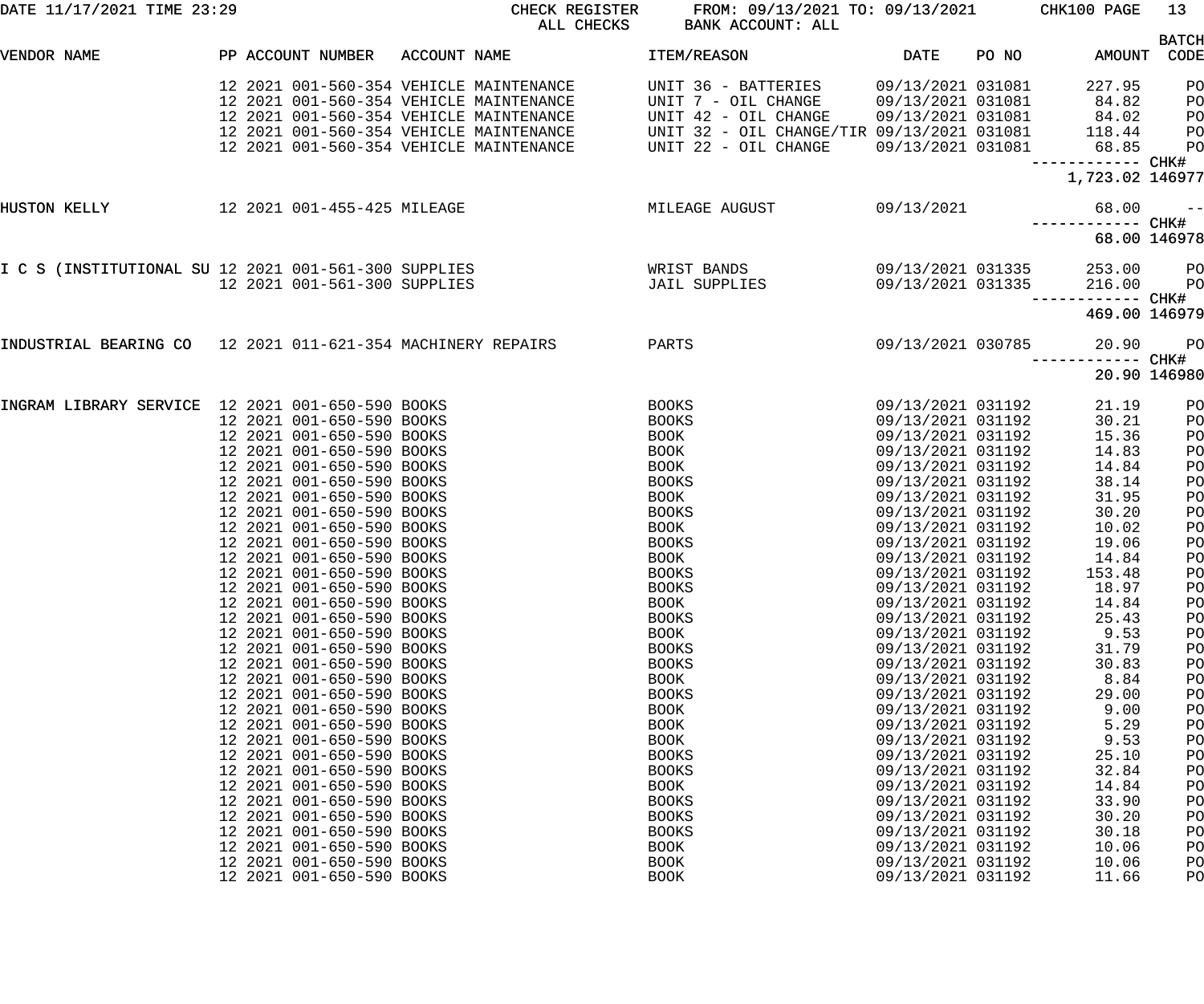| DATE 11/17/2021 TIME 23:29                                      |                           | CHECK REGISTER<br>ALL CHECKS                                                              | FROM: 09/13/2021 TO: 09/13/2021<br>BANK ACCOUNT: ALL |                   |       | CHK100 PAGE                       | 14                   |
|-----------------------------------------------------------------|---------------------------|-------------------------------------------------------------------------------------------|------------------------------------------------------|-------------------|-------|-----------------------------------|----------------------|
| VENDOR NAME                                                     | PP ACCOUNT NUMBER         | ACCOUNT NAME                                                                              | ITEM/REASON                                          | <b>DATE</b>       | PO NO | AMOUNT                            | <b>BATCH</b><br>CODE |
|                                                                 |                           |                                                                                           |                                                      |                   |       |                                   |                      |
|                                                                 | 12 2021 001-650-590 BOOKS |                                                                                           | BOOK                                                 | 09/13/2021 031192 |       | 14.31                             | PO                   |
|                                                                 | 12 2021 001-650-590 BOOKS |                                                                                           | BOOK                                                 | 09/13/2021 031192 |       | 14.83                             | PO                   |
|                                                                 | 12 2021 001-650-590 BOOKS |                                                                                           | <b>BOOKS</b>                                         | 09/13/2021 031192 |       | 39.16<br>------------ CHK#        | PO                   |
|                                                                 |                           |                                                                                           |                                                      |                   |       | 854.31 146981                     |                      |
| INTERSTATE BATTERIES OF 12 2021 014-624-354 MACHINERY REPAIRS   |                           |                                                                                           | BATTERIES                                            | 09/13/2021 030942 |       | 256.85                            | PO                   |
|                                                                 |                           | 12 2021 013-623-354 MACHINERY REPAIRS                                                     | <b>BATTERY</b>                                       | 09/13/2021 030843 |       | 183.95<br>------------ CHK#       | PO                   |
|                                                                 |                           |                                                                                           |                                                      |                   |       | 440.80 146982                     |                      |
| JOE WALTER LUMBER CO                                            |                           | 12 2021 001-510-450 BUILDING MAINTENANCE                                                  | LUBRICANT                                            | 09/13/2021 031044 |       | 16.76                             | PO                   |
|                                                                 |                           | 12 2021 001-510-450 BUILDING MAINTENANCE                                                  | BATTERY CHIME BUTTON                                 | 09/13/2021 031044 |       | 18.76                             | PO                   |
|                                                                 |                           | 12 2021 001-510-450 BUILDING MAINTENANCE                                                  | KEY                                                  | 09/13/2021 031044 |       | 5.97                              | PO                   |
|                                                                 |                           | 12 2021 001-510-450 BUILDING MAINTENANCE                                                  | FLEX SEAL RUBBER SEALANT 09/13/2021 031044           |                   |       | 14.59                             | PO                   |
|                                                                 |                           | 12 2021 001-510-450 BUILDING MAINTENANCE                                                  | DRAWER LOCK                                          | 09/13/2021 031044 |       | 12.98                             | PO                   |
|                                                                 |                           |                                                                                           |                                                      |                   |       | ------ CHK#                       |                      |
|                                                                 |                           |                                                                                           |                                                      |                   |       |                                   | 69.06 146983         |
|                                                                 |                           | JUVENILE JUSTICE ASSOCI 12 2021 001-570-427 CONFERENCE AND TRAINING                       | CONFERENCE REGISTRATION 09/13/2021 032499            |                   |       | 160.00<br>------------ CHK#       | P <sub>O</sub>       |
|                                                                 |                           |                                                                                           |                                                      |                   |       | 160.00 146984                     |                      |
| KADEN LANDSCAPE INC                                             |                           | 12 2021 001-510-450 BUILDING MAINTENANCE                                                  | SPRINKLER REPAIR                                     | 09/13/2021 030995 |       | 60.00                             | P <sub>O</sub>       |
|                                                                 |                           |                                                                                           |                                                      |                   |       | ------ CHK#                       | 60.00 146985         |
| KIMBALL MIDWEST                                                 |                           | 12 2021 014-624-300 SUPPLIES & HARDWARE                                                   | K100 19MM DIE GREEN                                  | 09/13/2021 032475 |       | 250.44                            | PO                   |
|                                                                 |                           | 12 2021 014-624-300 SUPPLIES & HARDWARE                                                   | $1/4-3/4$ USS GR8 CS AS                              | 09/13/2021 032475 |       | 1,182.26                          | PO                   |
|                                                                 |                           | 12 2021 014-624-300 SUPPLIES & HARDWARE                                                   | SUPPLIES                                             | 09/13/2021 032475 |       | 4,363.91                          | PO                   |
|                                                                 |                           | 12 2021 014-624-457 MACHINERY & EQUIP-NON CAPI CRIMPER                                    |                                                      | 09/13/2021 032475 |       | 4,073.41                          | PO                   |
|                                                                 |                           | 12 2021 014-624-354 MACHINERY REPAIRS                                                     | HEAT SEAL                                            | 09/13/2021 032475 |       | 121.65                            | PO                   |
|                                                                 |                           |                                                                                           |                                                      |                   |       |                                   |                      |
|                                                                 |                           |                                                                                           |                                                      |                   |       | 9,991.67 146986                   |                      |
| KIRBY - SMITH MACHINERY 12 2021 014-624-354 MACHINERY REPAIRS   |                           |                                                                                           | DIPSTICK                                             | 09/13/2021 030938 |       | 203.67                            | <b>PO</b>            |
|                                                                 |                           |                                                                                           |                                                      |                   |       | ----------- CHK#<br>203.67 146987 |                      |
|                                                                 |                           |                                                                                           |                                                      |                   |       |                                   |                      |
| KLEMENT LEON                                                    |                           | 12 2021 014-624-427 CONFERENCE EXPENSE 2021 LEGISLATIVE CONFERE 09/13/2021                |                                                      |                   |       | 1,197.43<br>----------- CHK#      | $ -$                 |
|                                                                 |                           |                                                                                           |                                                      |                   |       | 1,197.43 146988                   |                      |
| KOMATSU ARCHITECTURE                                            |                           | 12 2021 001-409-531 CAPITAL OUTLAY - ANNEX BLD REIMBURSEABLES - TDLR SU 09/13/2021 030131 |                                                      |                   |       | 175.00                            | PO <sub>1</sub>      |
|                                                                 |                           | 12 2021 001-409-531 CAPITAL OUTLAY - ANNEX BLD ADDITIONAL SERVICES AS A 09/13/2021 030131 |                                                      |                   |       | 9,100.00<br>—————————— CHK#       | PO <sub>1</sub>      |
|                                                                 |                           |                                                                                           |                                                      |                   |       | 9,275.00 146989                   |                      |
| KYOCERA DOCUMENT SOLUTI 12 2021 001-409-463 COPY MACHINE RENTAL |                           |                                                                                           | COLOR COPIES & B&W COPIE 09/13/2021 031149           |                   |       | 52.48                             | PO                   |
|                                                                 |                           | 12 2021 001-409-463 COPY MACHINE RENTAL                                                   | SEPT 2021                                            |                   |       | 09/13/2021 031149 129.99          | PО                   |
|                                                                 |                           | 12 2021 038-456-463 COPY MACHINE RENTAL                                                   | SEPT 2021                                            | 09/13/2021 031146 |       | 134.45                            | P <sub>O</sub>       |
|                                                                 |                           | 12 2021 001-409-463 COPY MACHINE RENTAL                                                   | SEPT 2021                                            | 09/13/2021 031148 |       | 147.08                            | P <sub>O</sub>       |
|                                                                 |                           |                                                                                           |                                                      |                   |       | 464.00 146990                     |                      |
|                                                                 |                           |                                                                                           |                                                      |                   |       |                                   |                      |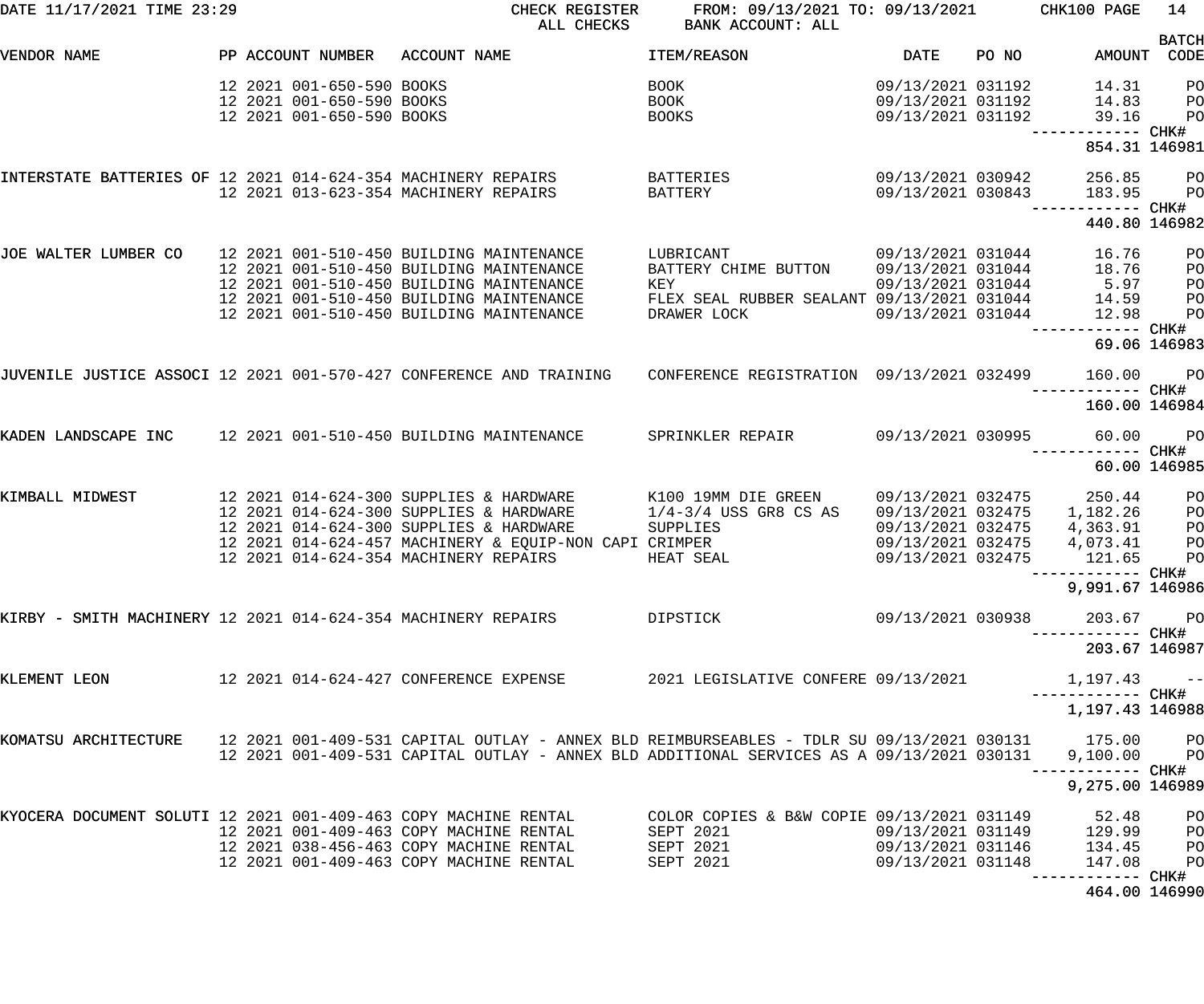CHECK REGISTER FROM:  $09/13/2021$  TO:  $09/13/2021$  CHK100 PAGE 15<br>ALL CHECKS BANK ACCOUNT: ALL BANK ACCOUNT: ALL

| VENDOR NAME                                                   |  | PP ACCOUNT NUMBER              | ACCOUNT NAME                                                                                                       | <b>ITEM/REASON</b>                                        | <b>DATE</b>                     | PO NO | AMOUNT                               | <b>BATCH</b><br>CODE |
|---------------------------------------------------------------|--|--------------------------------|--------------------------------------------------------------------------------------------------------------------|-----------------------------------------------------------|---------------------------------|-------|--------------------------------------|----------------------|
|                                                               |  |                                |                                                                                                                    |                                                           |                                 |       |                                      |                      |
| LABATT FOOD SERVICE LLC 12 2021 001-561-333 FOOD FOR JAIL     |  |                                |                                                                                                                    | JAIL FOOD                                                 | 09/13/2021 031094               |       | 3,709.00                             | PO                   |
|                                                               |  |                                | 12 2021 001-561-333 FOOD FOR JAIL                                                                                  | JAIL FOOD                                                 | 09/13/2021 031094               |       | 361.70                               | PO<br>PO             |
|                                                               |  |                                | 12 2021 001-561-333 FOOD FOR JAIL<br>12 2021 001-561-333 FOOD FOR JAIL                                             | JAIL FOOD<br>CREDIT                                       | 09/13/2021 031094<br>09/13/2021 |       | 3,469.58<br>$137.52-$                | $-$ -l               |
|                                                               |  |                                | 12 2021 001-561-333 FOOD FOR JAIL                                                                                  | CREDIT                                                    | 09/13/2021                      |       | $12.02-$                             | $ -$                 |
|                                                               |  |                                | 12 2021 001-561-333 FOOD FOR JAIL                                                                                  | CREDIT                                                    | 09/13/2021                      |       | $12.02-$                             | $-$ -                |
|                                                               |  |                                | 12 2021 001-561-333 FOOD FOR JAIL                                                                                  | JAIL FOOD                                                 | 09/13/2021 031094               |       | 102.84                               | PO                   |
|                                                               |  |                                | 12 2021 001-561-333 FOOD FOR JAIL                                                                                  | JAIL FOOD                                                 | 09/13/2021 031094               |       | 2,130.23                             | PO                   |
|                                                               |  |                                | 12 2021 001-561-333 FOOD FOR JAIL                                                                                  | JAIL FOOD                                                 | 09/13/2021 031094               |       | 3,379.26                             | PO                   |
|                                                               |  |                                | 12 2021 001-561-333 FOOD FOR JAIL                                                                                  | JAIL FOOD                                                 | 09/13/2021 031094               |       | 3,310.58                             | PO                   |
|                                                               |  |                                |                                                                                                                    |                                                           |                                 |       | ------------ CHK#                    |                      |
|                                                               |  |                                |                                                                                                                    |                                                           |                                 |       | 16,301.63 146991                     |                      |
| LEXISNEXIS                                                    |  |                                | 12  2021  001-475-390  SUBSCRIPTIONS<br>AUG 2021                                                                   |                                                           | 09/13/2021 032156               |       | 240.00                               | <b>PO</b>            |
|                                                               |  |                                | AUG 2021                                                                                                           |                                                           | 09/13/2021 031301               |       | 394.00                               | PO                   |
|                                                               |  |                                |                                                                                                                    |                                                           |                                 |       | ------------ CHK#                    |                      |
|                                                               |  |                                |                                                                                                                    |                                                           |                                 |       | 634.00 146992                        |                      |
| LIBRARY IDEAS LLC                                             |  | 12 2021 001-650-590 BOOKS      |                                                                                                                    | FREADING AUG 2021                                         | 09/13/2021 031302               |       | 197.50                               | <b>PO</b>            |
|                                                               |  |                                |                                                                                                                    |                                                           |                                 |       | ------------ CHK#                    |                      |
|                                                               |  |                                |                                                                                                                    |                                                           |                                 |       | 197.50 146993                        |                      |
| LIFE ASSIST INC                                               |  |                                | 12 2021 001-540-391 MEDICAL SUPPLIES                                                                               | LARGE GLOVES                                              | 09/13/2021 032477               |       | 2,700.00 PO                          |                      |
|                                                               |  |                                |                                                                                                                    |                                                           |                                 |       | ------------ CHK#                    |                      |
|                                                               |  |                                |                                                                                                                    |                                                           |                                 |       | 2,700.00 146994                      |                      |
| LINDSAY LETTER                                                |  |                                | 12  2021  001-400-390  SUBSCRIPTIONS                                                                               | ANNUAL SUBSCRIPTION                                       | 09/13/2021 032517               |       | $30.00$ PO                           |                      |
|                                                               |  |                                |                                                                                                                    |                                                           |                                 |       |                                      |                      |
|                                                               |  |                                |                                                                                                                    |                                                           |                                 |       | 30.00 146995                         |                      |
|                                                               |  |                                |                                                                                                                    |                                                           |                                 |       |                                      |                      |
|                                                               |  |                                | LINDSAY VOLUNTEER FIRE 12 2021 001-543-472 COOKE CO. FIREFIGHTERS                                                  | GRANT MATCH                                               | 09/13/2021                      |       | $1,000.00$ --                        |                      |
|                                                               |  |                                |                                                                                                                    |                                                           |                                 |       | ------------ CHK#<br>1,000.00 146996 |                      |
|                                                               |  |                                |                                                                                                                    |                                                           |                                 |       |                                      |                      |
|                                                               |  |                                | LLOYDS ELECTRIC MOTOR R 12 2021 001-510-450 BUILDING MAINTENANCE MARATHON BLOWER MOTOR 09/13/2021 032481 690.53 PO |                                                           |                                 |       |                                      |                      |
|                                                               |  |                                |                                                                                                                    |                                                           |                                 |       | ----------- CHK#                     |                      |
|                                                               |  |                                |                                                                                                                    |                                                           |                                 |       | 690.53 146997                        |                      |
|                                                               |  |                                |                                                                                                                    |                                                           |                                 |       |                                      |                      |
| LUBE PLUS INC                                                 |  |                                | 12  2021  013-623-354  MACHINERY REPAIRS                                                                           | DEF                                                       |                                 |       | 09/13/2021 031815 153.00 PO          |                      |
|                                                               |  | 12 2021 012-622-330 FUEL & OIL |                                                                                                                    | UNIVERSAL TRACTOR FLUID  09/13/2021  031048  1,713.33  PO |                                 |       |                                      |                      |
|                                                               |  |                                |                                                                                                                    |                                                           |                                 |       | 1,866.33 146998                      |                      |
|                                                               |  |                                |                                                                                                                    |                                                           |                                 |       |                                      |                      |
| LUBE WORKS                                                    |  |                                | 01 2022 028-571-354 VEHICLE MAINTENANCE           OIL CHANGE 2019 EXPLORER 09/13/2021 032557                       |                                                           |                                 |       | 52.50 PO                             |                      |
|                                                               |  |                                |                                                                                                                    |                                                           |                                 |       | ----------- CHK#                     |                      |
|                                                               |  |                                |                                                                                                                    |                                                           |                                 |       | 52.50 146999                         |                      |
|                                                               |  |                                |                                                                                                                    |                                                           |                                 |       |                                      |                      |
| MARKS PLUMBING PARTS 12 2021 001-510-450 BUILDING MAINTENANCE |  |                                |                                                                                                                    | WILLOUGHBY COMBO UNIT                                     | 09/13/2021 031023               |       | 5,554.84 PO<br>------------ CHK#     |                      |
|                                                               |  |                                |                                                                                                                    |                                                           |                                 |       | 5,554.84 147000                      |                      |
|                                                               |  |                                |                                                                                                                    |                                                           |                                 |       |                                      |                      |
| MARTIN MARIETTA MATERIA 12 2021 011-621-302 GRAVEL            |  |                                |                                                                                                                    | $5/8$ CHIP                                                | 09/13/2021 030782               |       | 3,094.14 PO                          |                      |
|                                                               |  |                                |                                                                                                                    |                                                           |                                 |       |                                      |                      |
|                                                               |  |                                |                                                                                                                    |                                                           |                                 |       | 3,094.14 147001                      |                      |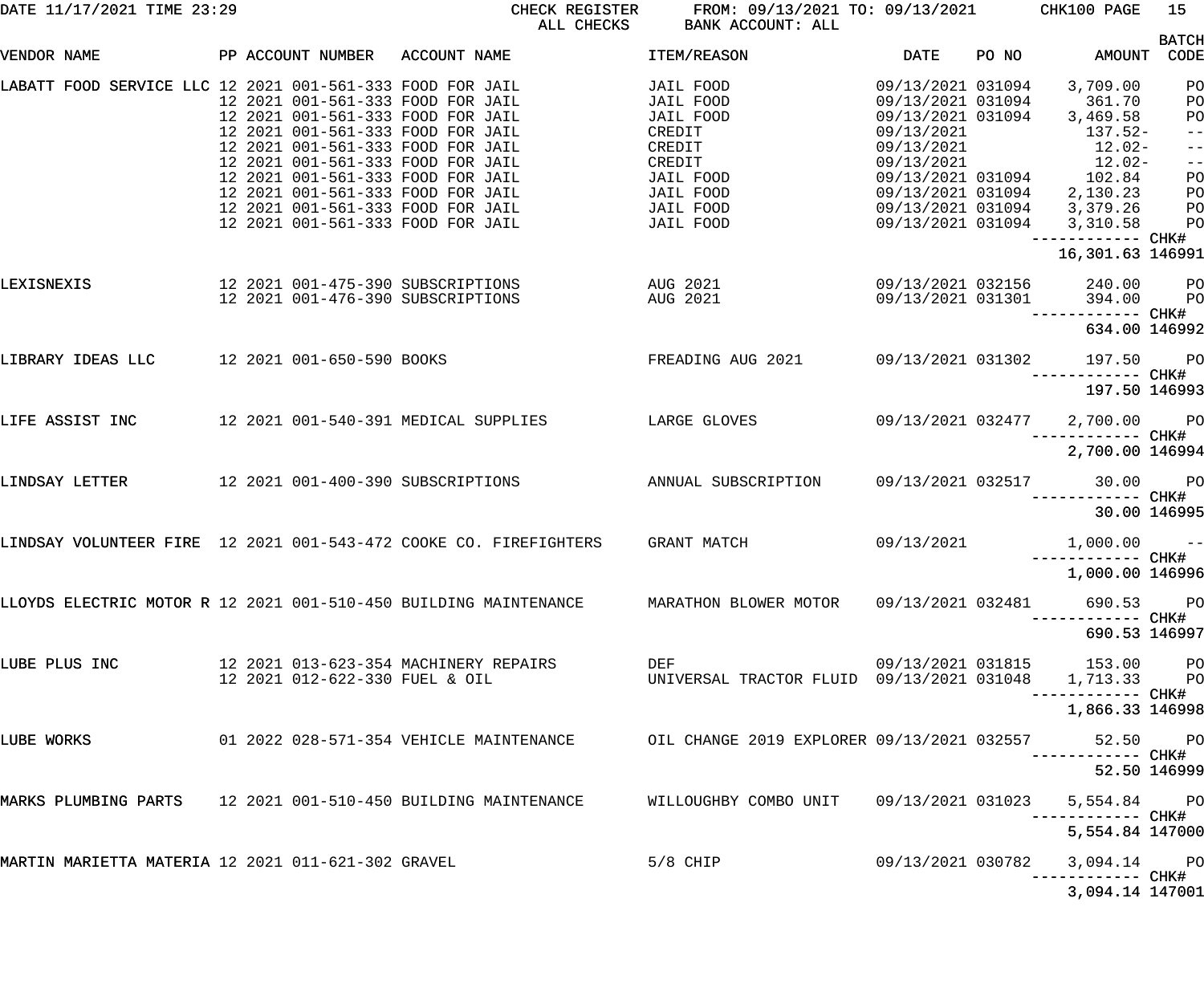| DATE 11/17/2021 TIME 23:29                                     |                                 | CHECK REGISTER<br>ALL CHECKS                                                                                                                                                                                                                                                                                                           | FROM: 09/13/2021 TO: 09/13/2021<br>BANK ACCOUNT: ALL                                                          |                                                                                                                                                 |       | CHK100 PAGE                                                         | 16                             |
|----------------------------------------------------------------|---------------------------------|----------------------------------------------------------------------------------------------------------------------------------------------------------------------------------------------------------------------------------------------------------------------------------------------------------------------------------------|---------------------------------------------------------------------------------------------------------------|-------------------------------------------------------------------------------------------------------------------------------------------------|-------|---------------------------------------------------------------------|--------------------------------|
| VENDOR NAME                                                    | PP ACCOUNT NUMBER               | ACCOUNT NAME                                                                                                                                                                                                                                                                                                                           | ITEM/REASON                                                                                                   | <b>DATE</b>                                                                                                                                     | PO NO | AMOUNT CODE                                                         | <b>BATCH</b>                   |
| MCCORMICK PAIGE LLC                                            |                                 | 12 2021 001-409-400 COURT APPOINTED ATTORNEYS<br>12 2021 001-409-400 COURT APPOINTED ATTORNEYS<br>12 2021 001-409-400 COURT APPOINTED ATTORNEYS                                                                                                                                                                                        | ST VS CONNIE FLORES<br>ST VS BRANDON PETTIE<br>ST VS LOYD DUNIGAN                                             | 09/13/2021<br>09/13/2021<br>09/13/2021                                                                                                          |       | 500.00<br>400.00<br>420.00<br>------------ CHK#<br>1,320.00 147002  | $- -$<br>$ -$<br>$\frac{1}{2}$ |
| MCCOYS BUILDING SUPPLY 12 2021 012-622-300 SUPPLIES & HARDWARE |                                 |                                                                                                                                                                                                                                                                                                                                        | LADDER                                                                                                        | 09/13/2021 031793                                                                                                                               |       | 156.98<br>156.98 147003                                             | <b>PO</b>                      |
| MCMASTER NEW HOLLAND CO 12 2021 014-624-354 MACHINERY REPAIRS  |                                 |                                                                                                                                                                                                                                                                                                                                        | CLUTCH                                                                                                        | 09/13/2021 030932                                                                                                                               |       | 828.00<br>----------- CHK#                                          | <b>PO</b>                      |
|                                                                |                                 |                                                                                                                                                                                                                                                                                                                                        |                                                                                                               |                                                                                                                                                 |       | 828.00 147004                                                       |                                |
| MEADOR FUNERAL HOME                                            |                                 | 12 2021 001-409-418 AUTOPSY EXPENSE<br>12 2021 001-409-418 AUTOPSY EXPENSE                                                                                                                                                                                                                                                             | ROBERT AREND<br>JUAN GONZALEZ                                                                                 | 09/13/2021 031153<br>09/13/2021 031152                                                                                                          |       | 400.00<br>400.00<br>----------- CHK#                                | $P$ O<br>P <sub>O</sub>        |
|                                                                |                                 |                                                                                                                                                                                                                                                                                                                                        |                                                                                                               |                                                                                                                                                 |       | 800.00 147005                                                       |                                |
| MERIT ADVISORS LLC                                             |                                 | 12 2021 001-409-550 CAPITAL OUTLAY - RADIO & C WALNUT BEND TOWER 69/13/2021 032459                                                                                                                                                                                                                                                     |                                                                                                               |                                                                                                                                                 |       | 1,000.00 PO<br>------------ CHK#                                    |                                |
|                                                                |                                 |                                                                                                                                                                                                                                                                                                                                        |                                                                                                               |                                                                                                                                                 |       | 1,000.00 147006                                                     |                                |
| MHC KENWORTH                                                   |                                 | 12  2021  012-622-354  MACHINERY REPAIRS                                                                                                                                                                                                                                                                                               | DRUM BRAKE                                                                                                    | 09/13/2021 032528                                                                                                                               |       | 871.56<br>----------- CHK#<br>871.56 147007                         | <b>PO</b>                      |
| MIDWEST TAPE LLC                                               |                                 | 12 2021 001-650-592 AUDIO VISUAL MATERIAL<br>12 2021 001-650-592 AUDIO VISUAL MATERIAL<br>12 2021 001-650-592 AUDIO VISUAL MATERIAL<br>12 2021 001-650-592 AUDIO VISUAL MATERIAL<br>12 2021 001-650-592 AUDIO VISUAL MATERIAL<br>12 2021 001-650-592 AUDIO VISUAL MATERIAL SPIRIT UNTAMED<br>12 2021 001-650-592 AUDIO VISUAL MATERIAL | CLASS ACT<br>PETER RABBIT 2<br>COMPLICATIONS<br>12 MIGHTY ORPHANS<br>NIGHT SHE DISAPPEARED<br>FATHER'S LEGACY | 09/13/2021 031188<br>09/13/2021 031188<br>09/13/2021 031188<br>09/13/2021 031188<br>09/13/2021 031188<br>09/13/2021 031188<br>09/13/2021 031188 |       | 114.97<br>24.39<br>109.97<br>44.28<br>69.98<br>51.13 PO<br>12.39 PO | PO<br>PO<br>PO<br>PO<br>PO     |
|                                                                |                                 |                                                                                                                                                                                                                                                                                                                                        |                                                                                                               |                                                                                                                                                 |       | 427.11 147008                                                       |                                |
| MITCHAM GEORGE                                                 |                                 | 12 2021 001-409-400 COURT APPOINTED ATTORNEYS ST VS JEFFREY BRIN<br>12 2021 001-409-400 COURT APPOINTED ATTORNEYS ST VS BROOKE SHERRER                                                                                                                                                                                                 |                                                                                                               | 09/13/2021<br>09/13/2021                                                                                                                        |       | $420.00 - -$<br>660.00                                              | $\sim$ $\sim$ $\sim$ $\sim$    |
|                                                                |                                 |                                                                                                                                                                                                                                                                                                                                        |                                                                                                               |                                                                                                                                                 |       | 1,080.00 147009                                                     |                                |
| MUENSTER AUTO PARTS 12 2021 014-624-354 MACHINERY REPAIRS      |                                 |                                                                                                                                                                                                                                                                                                                                        | DEF FLUID                                                                                                     | 09/13/2021 030927                                                                                                                               |       | 84.00 PO                                                            |                                |
|                                                                |                                 | MUENSTER GARDEN CENTER 12 2021 014-624-300 SUPPLIES & HARDWARE                                                                                                                                                                                                                                                                         | 50 FUEL 6PACK                                                                                                 |                                                                                                                                                 |       | 84.00 147010<br>36.00 PO                                            |                                |
|                                                                |                                 |                                                                                                                                                                                                                                                                                                                                        |                                                                                                               | 09/13/2021 030926                                                                                                                               |       | 36.00 147011                                                        |                                |
| NAFECO                                                         | 12  2021  001-540-392  UNIFORMS |                                                                                                                                                                                                                                                                                                                                        | COATS                                                                                                         | 09/13/2021 031213                                                                                                                               |       | 1,485.48 PO                                                         |                                |
|                                                                |                                 |                                                                                                                                                                                                                                                                                                                                        |                                                                                                               |                                                                                                                                                 |       | 1,485.48 147012                                                     |                                |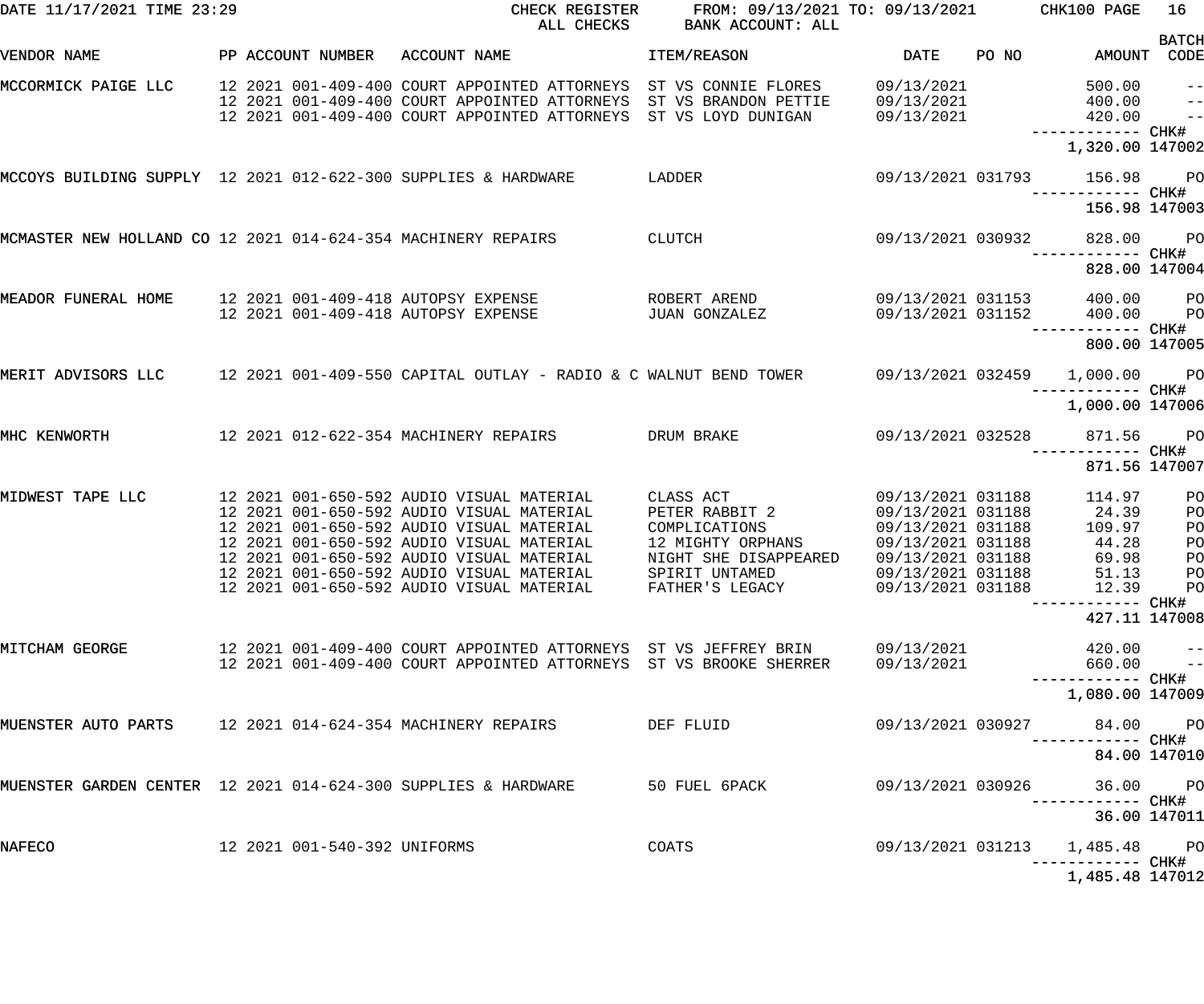| DATE 11/17/2021 TIME 23:29                                    |                               | CHECK REGISTER<br>ALL CHECKS                                                                                                 | FROM: 09/13/2021 TO: 09/13/2021 CHK100 PAGE<br>BANK ACCOUNT: ALL |                          |       |                                    | 17                               |
|---------------------------------------------------------------|-------------------------------|------------------------------------------------------------------------------------------------------------------------------|------------------------------------------------------------------|--------------------------|-------|------------------------------------|----------------------------------|
| VENDOR NAME                                                   |                               | PP ACCOUNT NUMBER ACCOUNT NAME                                                                                               | ITEM/REASON                                                      | DATE                     | PO NO | AMOUNT CODE                        | <b>BATCH</b>                     |
| NET DATA CORP                                                 |                               | 12 2021 001-208-151 DUE TO NET DATA AUG 2021 - JP 2 09/13/2021 031158<br>12 2021 001-208-151 DUE TO NET DATA AUG 2021 - JP 1 |                                                                  | 09/13/2021 031158        |       | 58.00<br>192.00                    | P <sub>O</sub><br>P <sub>O</sub> |
|                                                               |                               |                                                                                                                              |                                                                  |                          |       | 250.00 147013                      |                                  |
| NEU ANGEL                                                     |                               | 12 2021 001-665-426 MILEAGE - H. E. MILEAGE AUG 2021 09/13/2021                                                              |                                                                  |                          |       | 182.00<br>------------ CHK#        | $\sim$ $ -$                      |
|                                                               |                               |                                                                                                                              |                                                                  |                          |       | 182.00 147014                      |                                  |
| NOAHS ARK                                                     |                               | 12 2021 001-645-485 NOAH'S ARK<br><b>AUG 2021</b>                                                                            |                                                                  | 09/13/2021 031285        |       | 150.00                             | <b>PO</b>                        |
|                                                               |                               |                                                                                                                              |                                                                  |                          |       | 150.00 147015                      |                                  |
| NORTEX COMMUNICATIONS P 12 2021 001-409-420 TELEPHONE         | 12 2021 001-409-420 TELEPHONE |                                                                                                                              | ANNEX PHONES<br>EMS STAT 5 PHONE & INT                           | 09/13/2021<br>09/13/2021 |       | 99.96<br>229.86                    | $- -$<br>$\qquad \qquad -$       |
|                                                               | 12 2021 001-409-420 TELEPHONE |                                                                                                                              | DPS PHONE TREE                                                   | 09/13/2021               |       | 60.00                              | $-$                              |
|                                                               | 12 2021 001-409-420 TELEPHONE |                                                                                                                              | EMS STAT 4 PHONE & INT                                           | 09/13/2021               |       | 232.85                             | $-$                              |
|                                                               | 12 2021 001-409-420 TELEPHONE |                                                                                                                              | 100 S DIXON                                                      | 09/13/2021               |       | 1,389.82                           | $-$                              |
|                                                               | 12 2021 001-409-420 TELEPHONE |                                                                                                                              | 100 S DIXON                                                      | 09/13/2021               |       | 1,377.76                           | $ -$                             |
|                                                               | 12 2021 001-409-460 RENT      |                                                                                                                              | <b>SEPT 2021</b>                                                 | 09/13/2021 031280        |       | 350.00                             | PO                               |
|                                                               | 12 2021 001-409-460 RENT      |                                                                                                                              | <b>SEPT 2021</b>                                                 |                          |       | 09/13/2021 031279 2,000.00         | PO                               |
|                                                               | 12 2021 013-623-420 TELEPHONE |                                                                                                                              | PCT 3 BARN PHONE & INT                                           | 09/13/2021               |       | 128.32                             | $\qquad \qquad -$                |
|                                                               | 12 2021 014-624-420 TELEPHONE |                                                                                                                              | PCT 4 PHONE & INT                                                | 09/13/2021               |       | 132.15<br>—————————— CHK#          | $\frac{1}{2}$                    |
|                                                               |                               |                                                                                                                              |                                                                  |                          |       | 6,000.72 147016                    |                                  |
| NORTH TEXAS CRUSHED STO 12 2021 011-621-302 GRAVEL            |                               | GRADE 2 BASE                                                                                                                 |                                                                  | 09/13/2021 030778        |       | 167.72<br>------------ CHK#        | <b>PO</b>                        |
|                                                               |                               |                                                                                                                              |                                                                  |                          |       | 167.72 147017                      |                                  |
| NORTH TEXAS MACHINING I 12 2021 014-624-354 MACHINERY REPAIRS |                               |                                                                                                                              | PARTS                                                            | 09/13/2021 030923        |       | 400.00<br>----------- CHK#         | <b>PO</b>                        |
|                                                               |                               |                                                                                                                              |                                                                  |                          |       | 400.00 147018                      |                                  |
|                                                               |                               | NORTH TEXAS MEDICAL CEN 12 2021 001-209-300 RESTITUTION PAYABLE JASTREAM                                                     |                                                                  | 09/13/2021               |       | 468.00                             | $ -$                             |
|                                                               |                               |                                                                                                                              |                                                                  |                          |       | 468.00 147019                      |                                  |
|                                                               |                               | NORTH TEXAS TOLLWAY AUT 12 2021 028-571-427 CONFERENCE EXPENSE TOLL EXPENSE FOR TRAVEL 09/13/2021 032518                     |                                                                  |                          |       | 16.96<br>-----------         CHK#  | <b>PO</b>                        |
|                                                               |                               |                                                                                                                              |                                                                  |                          |       | 16.96 147020                       |                                  |
| NORTHERN TOOL & EQUIPME 12 2021 001-540-392 UNIFORMS          |                               |                                                                                                                              | HI VIS JACKETS                                                   | 09/13/2021 032507        |       | 399.92<br>-----------         CHK# | <b>PO</b>                        |
|                                                               |                               |                                                                                                                              |                                                                  |                          |       | 399.92 147021                      |                                  |
| OFFICE DEPOT                                                  |                               | 12 2021 001-560-310 OFFICE SUPPLIES                                                                                          | CHAIR MATS                                                       | 09/13/2021 032438        |       | 84.63                              | PO                               |
|                                                               |                               | 12 2021 001-560-310 OFFICE SUPPLIES                                                                                          | FILE FOLDERS                                                     | 09/13/2021 032438        |       | 11.07                              | PO                               |
|                                                               |                               | 12 2021 001-560-310 OFFICE SUPPLIES                                                                                          | DOOR PLATE                                                       | 09/13/2021 032438        |       | 12.99                              | PO                               |
|                                                               |                               | 12 2021 001-560-310 OFFICE SUPPLIES                                                                                          | LYSOL CLEANER                                                    | 09/13/2021 032468        |       | 23.79                              | PO                               |
|                                                               |                               | 12 2021 001-560-310 OFFICE SUPPLIES                                                                                          | LYSOL SPRAY                                                      | 09/13/2021 032468        |       | 84.86                              | PO                               |
|                                                               |                               | 12 2021 001-560-310 OFFICE SUPPLIES                                                                                          | LYSOL WIPES                                                      | 09/13/2021 032468        |       | 51.49                              | PO                               |
|                                                               |                               | 12 2021 001-476-310 OFFICE SUPPLIES                                                                                          | SCREEN CLEANING WIPES 09/13/2021 032451                          |                          |       | 15.63                              | PO                               |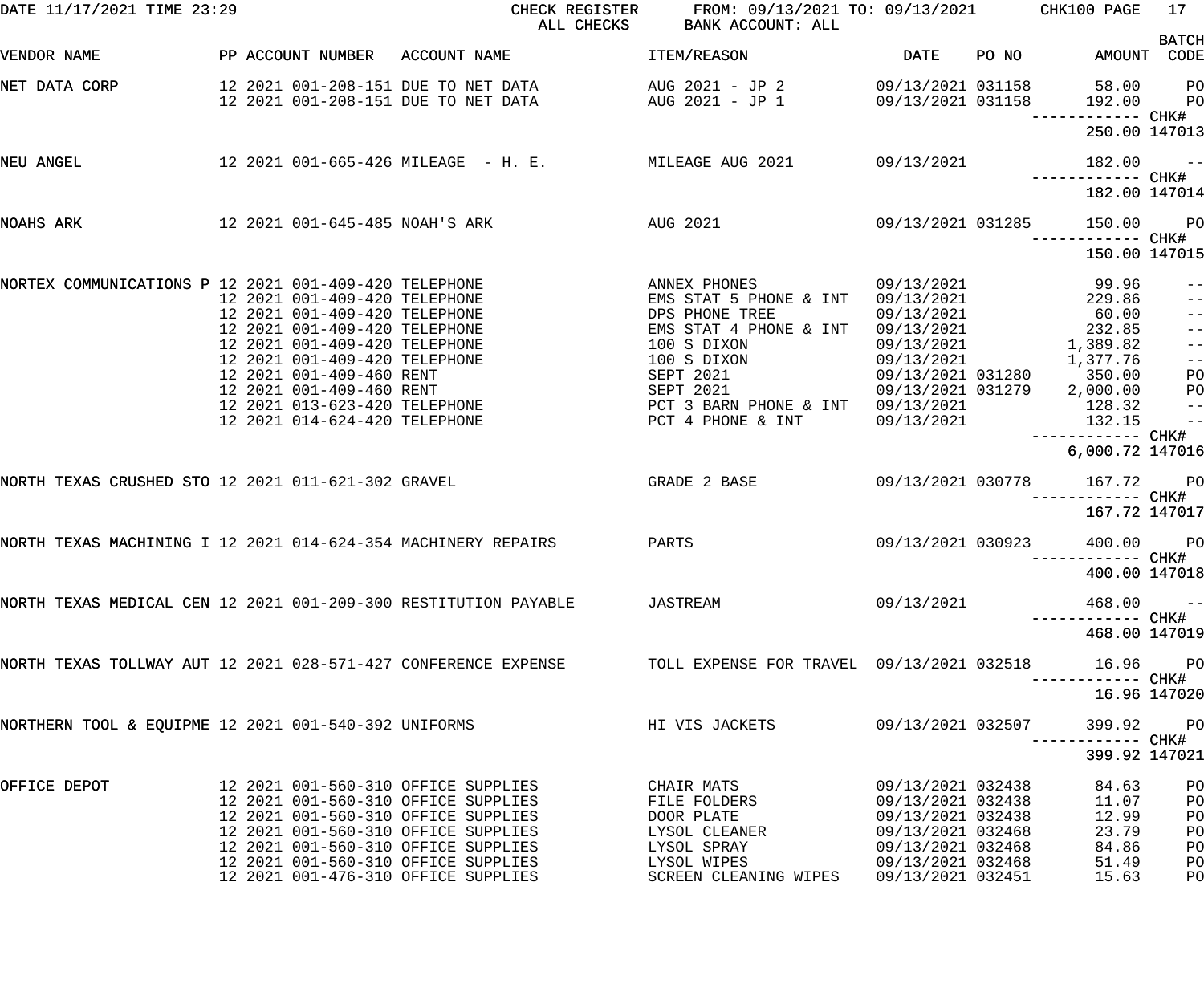|             |                                           |                                         |                                                                                                                                                                                                                                                         |                   |                   | <b>BATCH</b> |
|-------------|-------------------------------------------|-----------------------------------------|---------------------------------------------------------------------------------------------------------------------------------------------------------------------------------------------------------------------------------------------------------|-------------------|-------------------|--------------|
| VENDOR NAME | PP ACCOUNT NUMBER ACCOUNT NAME TEM/REASON |                                         | <b>Example 12 DATE</b><br>FF ACCOUNT ROWERS ACCOUNT RANG (1199) 1292 1214-2022 (1199) 1292 1214-2022 (1199) 1292 1214-2022 (1199) 1292 1214-2022 (1199) 1292 1214-2022 (1199) 1292 1214-2022 (1199) 1292 1214-2022 (1199) 1292 1214-2022 (1199) 1292 12 |                   | PO NO AMOUNT CODE |              |
|             |                                           |                                         |                                                                                                                                                                                                                                                         |                   |                   | PO           |
|             |                                           |                                         |                                                                                                                                                                                                                                                         |                   |                   | PO           |
|             |                                           |                                         |                                                                                                                                                                                                                                                         |                   |                   | PO           |
|             |                                           |                                         |                                                                                                                                                                                                                                                         |                   |                   | PO           |
|             |                                           |                                         |                                                                                                                                                                                                                                                         |                   |                   | PO           |
|             |                                           |                                         |                                                                                                                                                                                                                                                         |                   |                   | PO           |
|             |                                           |                                         |                                                                                                                                                                                                                                                         |                   |                   | PO           |
|             |                                           |                                         |                                                                                                                                                                                                                                                         |                   |                   | PO           |
|             |                                           |                                         |                                                                                                                                                                                                                                                         |                   |                   | PO           |
|             |                                           |                                         |                                                                                                                                                                                                                                                         |                   |                   | PO           |
|             |                                           |                                         |                                                                                                                                                                                                                                                         |                   |                   | PO           |
|             |                                           |                                         |                                                                                                                                                                                                                                                         |                   |                   | PO           |
|             |                                           |                                         |                                                                                                                                                                                                                                                         |                   |                   | PO           |
|             |                                           |                                         |                                                                                                                                                                                                                                                         |                   |                   | PO           |
|             |                                           |                                         |                                                                                                                                                                                                                                                         |                   |                   | PO           |
|             |                                           |                                         |                                                                                                                                                                                                                                                         |                   |                   | PO           |
|             |                                           |                                         |                                                                                                                                                                                                                                                         |                   |                   | PO           |
|             |                                           |                                         |                                                                                                                                                                                                                                                         |                   |                   | PO           |
|             |                                           |                                         |                                                                                                                                                                                                                                                         |                   |                   | PO           |
|             |                                           |                                         |                                                                                                                                                                                                                                                         |                   |                   | PO           |
|             |                                           |                                         |                                                                                                                                                                                                                                                         |                   |                   | PO           |
|             |                                           |                                         |                                                                                                                                                                                                                                                         |                   |                   | PO           |
|             |                                           |                                         |                                                                                                                                                                                                                                                         |                   |                   | PO           |
|             |                                           |                                         |                                                                                                                                                                                                                                                         |                   |                   | PO           |
|             |                                           |                                         |                                                                                                                                                                                                                                                         |                   |                   | PO           |
|             |                                           |                                         |                                                                                                                                                                                                                                                         |                   |                   | PO           |
|             |                                           |                                         |                                                                                                                                                                                                                                                         |                   |                   | $-$ -        |
|             |                                           |                                         |                                                                                                                                                                                                                                                         |                   |                   | $ -$         |
|             |                                           |                                         |                                                                                                                                                                                                                                                         |                   |                   | $ -$         |
|             |                                           |                                         |                                                                                                                                                                                                                                                         |                   |                   | PO           |
|             |                                           |                                         |                                                                                                                                                                                                                                                         |                   |                   | PO           |
|             |                                           |                                         |                                                                                                                                                                                                                                                         |                   |                   | PO           |
|             |                                           |                                         |                                                                                                                                                                                                                                                         |                   |                   | PO           |
|             |                                           |                                         |                                                                                                                                                                                                                                                         |                   |                   | PO           |
|             | 12 2021 001-590-310 OFFICE SUPPLIES       |                                         | HOLE PUNCH                                                                                                                                                                                                                                              | 09/13/2021 032529 | 1.00              | PO           |
|             | 12 2021 001-590-310 OFFICE SUPPLIES       |                                         | FILE BOX                                                                                                                                                                                                                                                | 09/13/2021 032529 | 7.74              | PO           |
|             |                                           | 12 2021 012-622-300 SUPPLIES & HARDWARE | PAPER CLIPS                                                                                                                                                                                                                                             | 09/13/2021 032529 | 3.19              | PO           |
|             |                                           | 12 2021 012-622-300 SUPPLIES & HARDWARE | FOLDERS                                                                                                                                                                                                                                                 | 09/13/2021 032529 | 19.76             | PO           |
|             |                                           | 12 2021 013-623-300 SUPPLIES & HARDWARE | HP 83A TONER                                                                                                                                                                                                                                            | 09/13/2021 032529 | 54.94             | PO           |
|             | 12 2021 001-495-310 OFFICE SUPPLIES       |                                         | POCKET FOLDERS                                                                                                                                                                                                                                          | 09/13/2021 032529 | 30.25             | PO           |
|             | 12 2021 001-650-310 OFFICE SUPPLIES       |                                         | <b>BATTERIES</b>                                                                                                                                                                                                                                        | 09/13/2021 031184 | 55.53             | PO           |
|             | 12 2021 001-561-310 OFFICE SUPPLIES       |                                         | BINDERS, FOLDERS, ENVELO 09/13/2021 031860                                                                                                                                                                                                              |                   | 207.44            | PO           |
|             | 12 2021 001-561-310 OFFICE SUPPLIES       |                                         | STAPLER, STAPLES                                                                                                                                                                                                                                        | 09/13/2021 031860 | 68.45             | PO           |
|             | 12 2021 001-561-310 OFFICE SUPPLIES       |                                         | BANDAGE, SHEARS, TITANIU 09/13/2021 031860                                                                                                                                                                                                              |                   | 49.56             | PO           |
|             | 12 2021 001-427-310 OFFICE SUPPLIES       |                                         | BLUE PENS CRIM                                                                                                                                                                                                                                          | 09/13/2021 032500 | 24.14             | PO           |
|             | 12 2021 001-427-310 OFFICE SUPPLIES       |                                         | CORRECTION TAPE                                                                                                                                                                                                                                         | 09/13/2021 032500 | 23.68             | PO           |
|             | 12 2021 001-427-310 OFFICE SUPPLIES       |                                         | POST IT                                                                                                                                                                                                                                                 | 09/13/2021 032500 | 11.43             | PO           |
|             | 12 2021 001-427-310 OFFICE SUPPLIES       |                                         | PROBATE TABS                                                                                                                                                                                                                                            | 09/13/2021 032500 | 6.36              | PO           |
|             | 12 2021 001-427-310 OFFICE SUPPLIES       |                                         | INST BINDERS                                                                                                                                                                                                                                            | 09/13/2021 032500 | 36.92             | PO           |
|             | 12 2021 001-403-310 OFFICE SUPPLIES       |                                         | LG ENV                                                                                                                                                                                                                                                  | 09/13/2021 032500 | 11.16             | PO           |
|             | 12 2021 001-403-310 OFFICE SUPPLIES       |                                         | COMM MINUTES BINDERS                                                                                                                                                                                                                                    | 09/13/2021 032500 | 74.88             | PO           |
|             | 12 2021 001-403-410 ELECTION EXPENSE      |                                         | SAMPLE BALLOT PAPER                                                                                                                                                                                                                                     | 09/13/2021 032500 | 19.30             | PO           |
|             | 12 2021 001-403-410 ELECTION EXPENSE      |                                         | ELECTION VOTER ROSTER EN 09/13/2021 032500                                                                                                                                                                                                              |                   | 2.73              | PO           |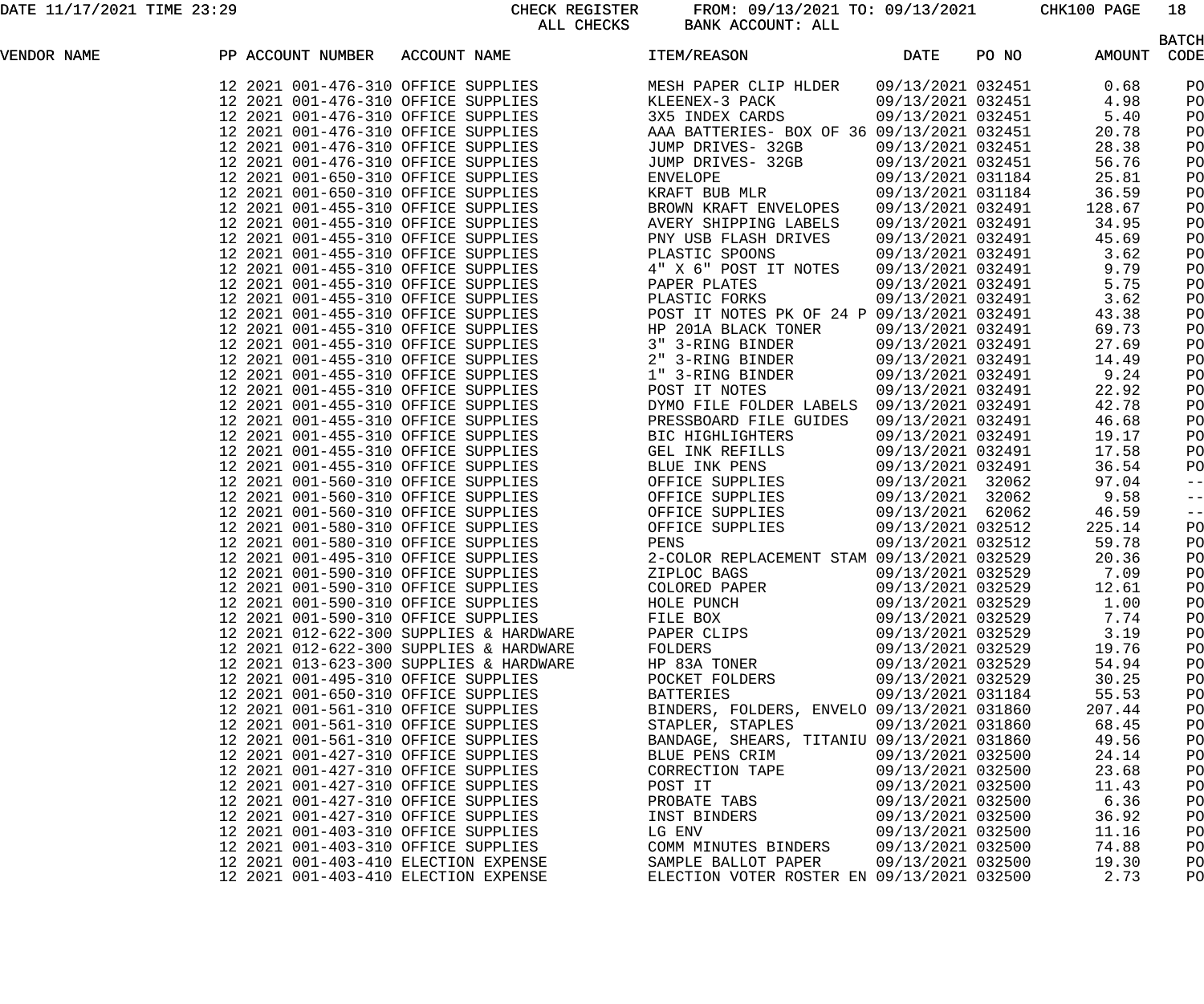DATE 11/17/2021 TIME 23:29 CHECK REGISTER FROM: 09/13/2021 TO: 09/13/2021 CHK100 PAGE 19 BANK ACCOUNT: ALL

|                                                               |  |                   |                                                                                                                    |                                                       |                   |       |                   | <b>BATCH</b>          |
|---------------------------------------------------------------|--|-------------------|--------------------------------------------------------------------------------------------------------------------|-------------------------------------------------------|-------------------|-------|-------------------|-----------------------|
| VENDOR NAME                                                   |  | PP ACCOUNT NUMBER | ACCOUNT NAME                                                                                                       | ITEM/REASON                                           | DATE              | PO NO | AMOUNT            | CODE                  |
|                                                               |  |                   | 12 2021 001-427-310 OFFICE SUPPLIES<br>12 2021 001-403-410 ELECTION EXPENSE<br>12 2021 001-400-310 OFFICE SUPPLIES | TABS FOR INST BOOKS                                   | 09/13/2021 032500 |       | 16.48             | PO                    |
|                                                               |  |                   |                                                                                                                    | ELECTION COMB ENV                                     | 09/13/2021 032500 |       | 26.79             | PO                    |
|                                                               |  |                   |                                                                                                                    | FOLDERS                                               | 09/13/2021 032541 |       | 56.99             | PO                    |
|                                                               |  |                   | 12 2021 001-455-310 OFFICE SUPPLIES                                                                                | TAB DIVIDERS                                          | 09/13/2021 032531 |       | 16.90             | PO                    |
|                                                               |  |                   | 12 2021 001-455-310 OFFICE SUPPLIES                                                                                | HP 201A MAGENTA TONER CA 09/13/2021 032531            |                   |       | 78.86             | PO                    |
|                                                               |  |                   | 12 2021 001-455-310 OFFICE SUPPLIES                                                                                | HP 201A CYAN TONER CARTR 09/13/2021 032531            |                   |       | 78.86             | PO                    |
|                                                               |  |                   | 12 2021 001-455-310 OFFICE SUPPLIES                                                                                | HP 201A YELLOW TONER CAR 09/13/2021 032531            |                   |       | 78.86             | PO                    |
|                                                               |  |                   | 12 2021 001-455-310 OFFICE SUPPLIES                                                                                | TATCO MAGNETIC LABEL HOL 09/13/2021 032531            |                   |       | 60.98             | PO                    |
|                                                               |  |                   | 12 2021 001-409-310 OFFICE SUPPLIES                                                                                | COPY PAPER                                            | 09/13/2021 031434 |       | 1,270.00          | PO                    |
|                                                               |  |                   | 12 2021 001-560-310 OFFICE SUPPLIES                                                                                | CAR COMPUTER CONVERTERS 09/13/2021 032468             |                   |       | 87.98             | PO                    |
|                                                               |  |                   | 12 2021 001-560-310 OFFICE SUPPLIES                                                                                | PENS                                                  | 09/13/2021 032468 |       | 12.10             | PO                    |
|                                                               |  |                   | 12 2021 001-560-310 OFFICE SUPPLIES                                                                                | PENS                                                  | 09/13/2021 032468 |       | 58.30             | PO                    |
|                                                               |  |                   | 12 2021 001-560-310 OFFICE SUPPLIES                                                                                | MOUSE                                                 | 09/13/2021 032468 |       | 79.99             | PO                    |
|                                                               |  |                   | 12 2021 001-503-310 OFFICE SUPPLIES                                                                                | TONER                                                 | 09/13/2021 031311 |       | 74.71             | PO                    |
|                                                               |  |                   | 12 2021 001-503-310 OFFICE SUPPLIES                                                                                | TONER                                                 | 09/13/2021 031311 |       | 3, 411. 21        | PO                    |
|                                                               |  |                   | 12 2021 001-503-310 OFFICE SUPPLIES                                                                                | TONER                                                 | 09/13/2021 031311 |       | 522.97            | PO                    |
|                                                               |  |                   | 12 2021 001-503-310 OFFICE SUPPLIES                                                                                | UPS                                                   | 09/13/2021 031312 |       | 3,559.80          | PO                    |
|                                                               |  |                   | 12 2021 001-503-310 OFFICE SUPPLIES                                                                                | USB                                                   | 09/13/2021 031312 |       | 422.24            | PO                    |
|                                                               |  |                   | 12 2021 001-503-310 OFFICE SUPPLIES                                                                                | OFFICE SUPPLIES                                       | 09/13/2021 031312 |       | 27.30             | PO                    |
|                                                               |  |                   | 12 2021 001-503-310 OFFICE SUPPLIES                                                                                |                                                       | 09/13/2021 031312 |       | 213.40            | PO                    |
|                                                               |  |                   | 12 2021 001-503-310 OFFICE SUPPLIES                                                                                | OFFICE SUPPLIES<br>OFFICE SUPPLIES<br>OFFICE SUPPLIES | 09/13/2021 031312 |       | 17.79             | PO                    |
|                                                               |  |                   | 12 2021 001-503-310 OFFICE SUPPLIES                                                                                | OFFICE SUPPLIES                                       | 09/13/2021 031312 |       | 331.98            | PO                    |
|                                                               |  |                   | 12 2021 001-561-310 OFFICE SUPPLIES                                                                                | FRAME                                                 | 09/13/2021 031860 |       | 29.99             | PO                    |
|                                                               |  |                   | 12 2021 001-561-310 OFFICE SUPPLIES                                                                                | THRML PAPER, PAPER ROLL, 09/13/2021 031860            |                   |       | 511.90            | PO                    |
|                                                               |  |                   | 12 2021 001-561-310 OFFICE SUPPLIES                                                                                | PRESSBOARDS                                           | 09/13/2021 031860 |       | 187.26            | PO                    |
|                                                               |  |                   | 12 2021 001-561-310 OFFICE SUPPLIES                                                                                | FACE MASK                                             | 09/13/2021 031860 |       | 199.80            | PO                    |
|                                                               |  |                   | 12 2021 001-561-310 OFFICE SUPPLIES                                                                                | COAT RACK                                             | 09/13/2021 031860 |       | 99.99             | PO                    |
|                                                               |  |                   | 12 2021 001-561-310 OFFICE SUPPLIES                                                                                | BOOKCASE                                              | 09/13/2021 031860 |       | 201.90            | PO                    |
|                                                               |  |                   | 12 2021 001-561-310 OFFICE SUPPLIES                                                                                | WALL FILE HOLDER                                      | 09/13/2021 031860 |       | 22.60             | PO                    |
|                                                               |  |                   | 12 2021 001-561-310 OFFICE SUPPLIES                                                                                | DESK ORGANIZERS                                       | 09/13/2021 031860 |       | 201.98            | PO                    |
|                                                               |  |                   | 12 2021 001-561-310 OFFICE SUPPLIES                                                                                | DESK                                                  | 09/13/2021 031860 |       | 394.98            | PO                    |
|                                                               |  |                   |                                                                                                                    |                                                       |                   |       | ------------ CHK# |                       |
|                                                               |  |                   |                                                                                                                    |                                                       |                   |       | 14,587.67 147022  |                       |
|                                                               |  |                   | ONEY JEROMIE ATTORNEY 12 2021 001-409-400 COURT APPOINTED ATTORNEYS ST VS JEFFREY KINSEY 09/13/2021                |                                                       |                   |       | 425.00            |                       |
|                                                               |  |                   | 12 2021 001-409-400 COURT APPOINTED ATTORNEYS ST VS ANGELITA B LOPEZ                                               |                                                       | 09/13/2021        |       | 275.00            | $ -$                  |
|                                                               |  |                   | 12 2021 001-409-400 COURT APPOINTED ATTORNEYS ST VS ISAAC HILLARD                                                  |                                                       |                   |       | 750.00            | $- -$                 |
|                                                               |  |                   | 12 2021 001-409-400 COURT APPOINTED ATTORNEYS                                                                      |                                                       | 09/13/2021        |       |                   | $ -$<br>$\frac{1}{2}$ |
|                                                               |  |                   |                                                                                                                    | ST VS JOHN PARTEN                                     | 09/13/2021        |       | 300.00            |                       |
|                                                               |  |                   |                                                                                                                    |                                                       |                   |       | 1,750.00 147023   |                       |
| OREILLY AUTOMOTIVE ENTE 12 2021 012-622-354 MACHINERY REPAIRS |  |                   |                                                                                                                    | TANDEM                                                | 09/13/2021 031418 |       | 110.12            | PO                    |
|                                                               |  |                   | 12 2021 012-622-354 MACHINERY REPAIRS                                                                              | PARTS                                                 | 09/13/2021 031418 |       | 18.00             | PO                    |
|                                                               |  |                   | 12 2021 011-621-354 MACHINERY REPAIRS                                                                              | PARTS                                                 | 09/13/2021 030776 |       | 369.84            | PO                    |
|                                                               |  |                   |                                                                                                                    |                                                       |                   |       | ----------- CHK#  |                       |
|                                                               |  |                   |                                                                                                                    |                                                       |                   |       | 497.96 147024     |                       |
| OSS ACADEMY                                                   |  |                   | 12   2021   037-560-427   TRAINING - SHERIFF                                                                       | TRAINING FOR BURR                                     | 09/13/2021 032469 |       | 45.00             | PO                    |
|                                                               |  |                   | 12  2021  037-560-427  TRAINING - SHERIFF                                                                          | TRAINING FOR BURR                                     | 09/13/2021 032469 |       | 35.00             | PO                    |
|                                                               |  |                   | 12  2021  037-560-427  TRAINING - SHERIFF                                                                          | TRAINING FOR BURR                                     | 09/13/2021 032469 |       | 35.00             | PO                    |
|                                                               |  |                   | 12  2021  037-560-427  TRAINING - SHERIFF                                                                          | TRAINING FOR BURR                                     | 09/13/2021 032469 |       | 25.00             | PO                    |
|                                                               |  |                   | 12  2021  037-560-427  TRAINING - SHERIFF                                                                          | TRAINING FOR BURR                                     | 09/13/2021 032469 |       | 20.00             | PO                    |
|                                                               |  |                   |                                                                                                                    |                                                       |                   |       | --------- CHK#    |                       |
|                                                               |  |                   |                                                                                                                    |                                                       |                   |       | 160.00 147025     |                       |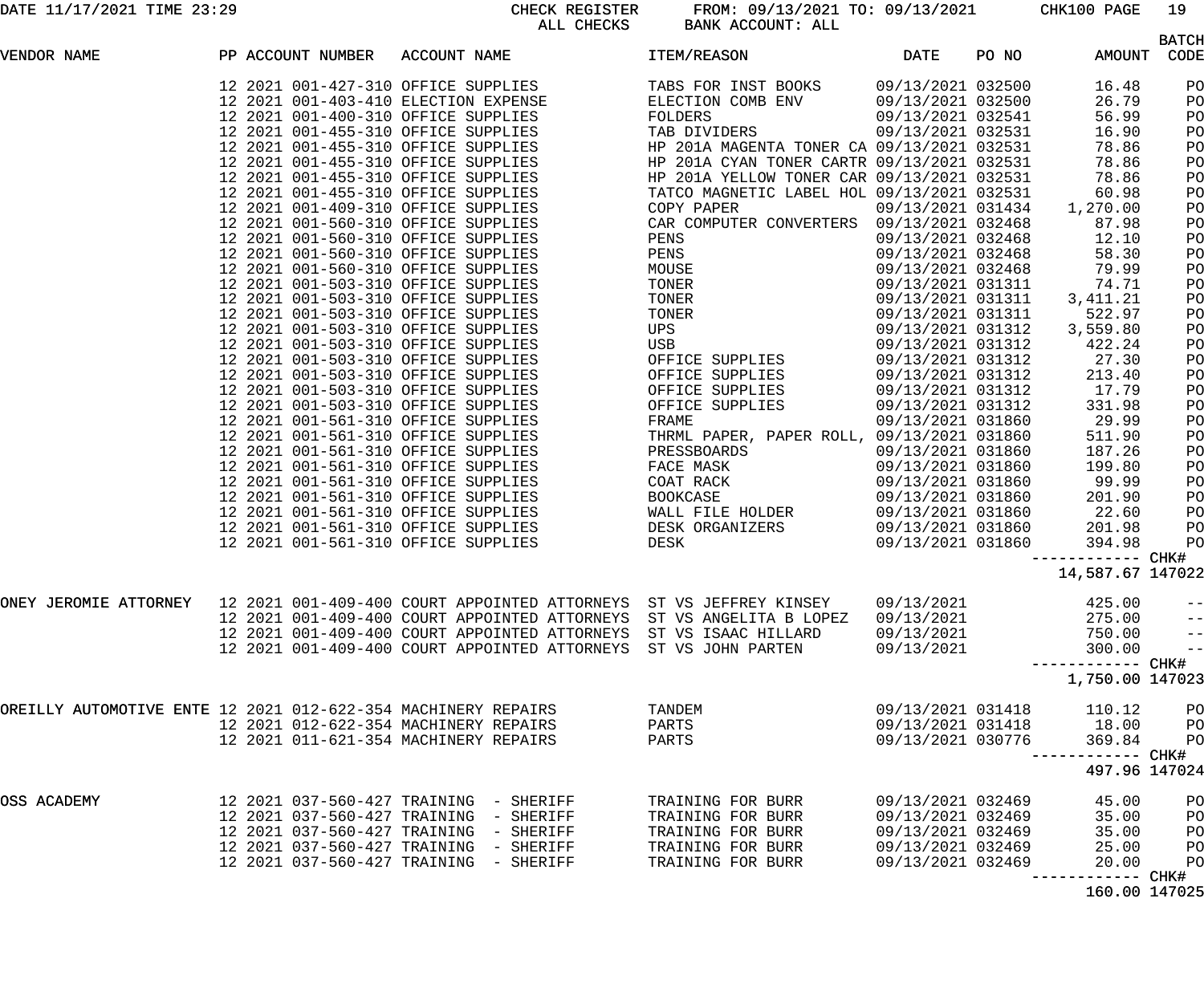| DATE 11/17/2021 TIME 23:29                       |                                                        | CHECK REGISTER<br>ALL CHECKS                                                                                                                 | FROM: 09/13/2021 TO: 09/13/2021 CHK100 PAGE<br>BANK ACCOUNT: ALL |                                                             |       |                                                                                   | 20                         |
|--------------------------------------------------|--------------------------------------------------------|----------------------------------------------------------------------------------------------------------------------------------------------|------------------------------------------------------------------|-------------------------------------------------------------|-------|-----------------------------------------------------------------------------------|----------------------------|
| VENDOR NAME                                      | PP ACCOUNT NUMBER                                      | ACCOUNT NAME                                                                                                                                 | ITEM/REASON                                                      | DATE                                                        | PO NO | AMOUNT CODE                                                                       | <b>BATCH</b>               |
| OVERDRIVE INC                                    | 12 2021 001-650-590 BOOKS                              | 12 2021 001-650-592 AUDIO VISUAL MATERIAL                                                                                                    | E AUDIO BOOKS<br>EXTRA EBOOKS                                    | 09/13/2021 031320<br>09/13/2021 031321                      |       | 977.81<br>911.30                                                                  | PO<br>PO                   |
|                                                  | 12 2021 001-650-590 BOOKS<br>12 2021 001-650-590 BOOKS | 12 2021 001-650-592 AUDIO VISUAL MATERIAL                                                                                                    | E AUDIO BOOKS<br>E BOOKS<br>EBOOKS                               | 09/13/2021 031320<br>09/13/2021 031321<br>09/13/2021 031321 |       | 978.57<br>937.84                                                                  | PO<br>PO<br>PO             |
|                                                  | 12 2021 001-650-590 BOOKS                              | 12 2021 001-650-592 AUDIO VISUAL MATERIAL                                                                                                    | EBOOKS<br>MOVIES                                                 | 09/13/2021 031321<br>09/13/2021 031607                      |       | $\begin{array}{cc} 164.7 \\ 1 \end{array}$<br>1 98.97<br>7.9<br>------------ CHK# | PO<br>PO                   |
|                                                  |                                                        |                                                                                                                                              |                                                                  |                                                             |       | 4,077.43 147026                                                                   |                            |
| PACK N MAIL                                      | 12 2021 001-407-310 SUPPLIES                           | 12 2021 001-407-310 SUPPLIES                                                                                                                 | SHIPPING TDSHS<br>UPS MOSO                                       | 09/13/2021 031209                                           |       | 09/13/2021 031209 14.38<br>14.38<br>------------ CHK#                             | <b>PO</b><br>$P$ O         |
|                                                  |                                                        |                                                                                                                                              |                                                                  |                                                             |       | 28.76 147027                                                                      |                            |
|                                                  |                                                        | PERDUE,BRANDON,FIELDER, 12 2021 001-209-000 COLLECTIONS PAYABLE AUG 2021 - JP 2 09/13/2021 031160<br>12 2021 001-209-000 COLLECTIONS PAYABLE |                                                                  |                                                             |       | 1,069.50<br>2,166.53                                                              | P <sub>O</sub><br>PO       |
|                                                  |                                                        | 12 2021 001-209-000 COLLECTIONS PAYABLE<br>12 2021 001-209-000 COLLECTIONS PAYABLE                                                           |                                                                  |                                                             |       | 221.95<br>244.21                                                                  | PO<br>PO                   |
|                                                  |                                                        |                                                                                                                                              |                                                                  |                                                             |       | 3,702.19 147028                                                                   |                            |
|                                                  | 12 2021 001-560-492 PHYSICAL                           | PINNACLE HEALTH TECHNOL 12 2021 001-498-490 PRE-EMPLOYMENT PHYSICALS<br>12 2021 001-498-490 PRE-EMPLOYMENT PHYSICALS                         | WILLIAMS, KITTRELL<br>NICHOLS, CARTER<br>SCOTT OTTO              | 09/13/2021 030952<br>09/13/2021 030952<br>09/13/2021 030952 |       | 430.00<br>430.00<br>215.00                                                        | PО<br>P <sub>O</sub><br>PO |
|                                                  |                                                        |                                                                                                                                              |                                                                  |                                                             |       | —————————— CHK#<br>1,075.00 147029                                                |                            |
|                                                  |                                                        | PINNACLE TOWERS LLC   12 2021 001-407-423 RADIO TOWER RENTAL      SEPT 2021                                                                  |                                                                  | 09/13/2021 031136                                           |       | 601.66 PO<br>------------ CHK#                                                    |                            |
|                                                  |                                                        |                                                                                                                                              |                                                                  |                                                             |       | 601.66 147030                                                                     |                            |
|                                                  |                                                        | POWER PLAN OIB               12 2021 013-623-354 MACHINERY REPAIRS                                                                           | CUTTING EDGE                                                     |                                                             |       | 09/13/2021 030874 416.36 PO<br>----------- CHK#                                   |                            |
|                                                  |                                                        |                                                                                                                                              |                                                                  |                                                             |       | 416.36 147031                                                                     |                            |
| RED RIVER FARM CO-OP IN 12 2021 001-407-330 FUEL | 12 2021 001-476-330 FUEL                               |                                                                                                                                              | FUEL AUG 2021<br>FUEL AUG 2021                                   | 09/13/2021 031204<br>09/13/2021 031095                      |       | 132.05<br>138.25                                                                  | PO<br>PO                   |
|                                                  | 12 2021 001-475-330 FUEL<br>12 2021 001-551-330 FUEL   |                                                                                                                                              | FUEL AUG 2021<br>FUEL AUG 2021                                   | 09/13/2021 031414<br>09/13/2021 031402                      |       | 51.50<br>104.00                                                                   | PO<br>PO                   |
|                                                  | 12 2021 001-552-330 FUEL                               |                                                                                                                                              | FUEL AUG 2021                                                    | 09/13/2021 031407                                           |       | 112.39                                                                            | PO                         |
|                                                  | 12 2021 001-510-330 FUEL                               |                                                                                                                                              | FUEL AUG 2021                                                    | 09/13/2021 031026                                           |       | 248.29                                                                            | PO                         |
|                                                  | 12 2021 028-571-330 FUEL<br>12 2021 001-590-330 FUEL   |                                                                                                                                              | FUEL AUG 2021<br>FUEL AUG 2021                                   | 09/13/2021 030595<br>09/13/2021 031198                      |       | 36.00<br>318.72                                                                   | PO<br>PO                   |
|                                                  | 12 2021 001-560-330 FUEL                               |                                                                                                                                              | FUEL AUG 2021                                                    | 09/13/2021 031085                                           |       | 11,897.00                                                                         | P <sub>O</sub>             |
|                                                  | 12 2021 001-540-330 FUEL                               |                                                                                                                                              | FUEL AUG 2021                                                    | 09/13/2021 031221                                           |       | 5,847.99                                                                          | PO                         |
|                                                  |                                                        |                                                                                                                                              |                                                                  |                                                             |       | 18,886.19 147032                                                                  |                            |
| REEVES LORI E ATTY                               |                                                        | 12 2021 001-409-495 TRIAL EXPENSE                                                                                                            | ITIO J K S                                                       | 09/13/2021                                                  |       | 300.00                                                                            | $-\, -$                    |
|                                                  |                                                        | 12 2021 001-409-495 TRIAL EXPENSE<br>12 2021 001-409-495 TRIAL EXPENSE                                                                       | ITIO E J M<br>ITIO M A G III & C M G                             | 09/13/2021<br>09/13/2021                                    |       | 300.00<br>300.00<br>—————————— CHK#                                               | $- -$<br>PO                |
|                                                  |                                                        |                                                                                                                                              |                                                                  |                                                             |       | 900.00 147033                                                                     |                            |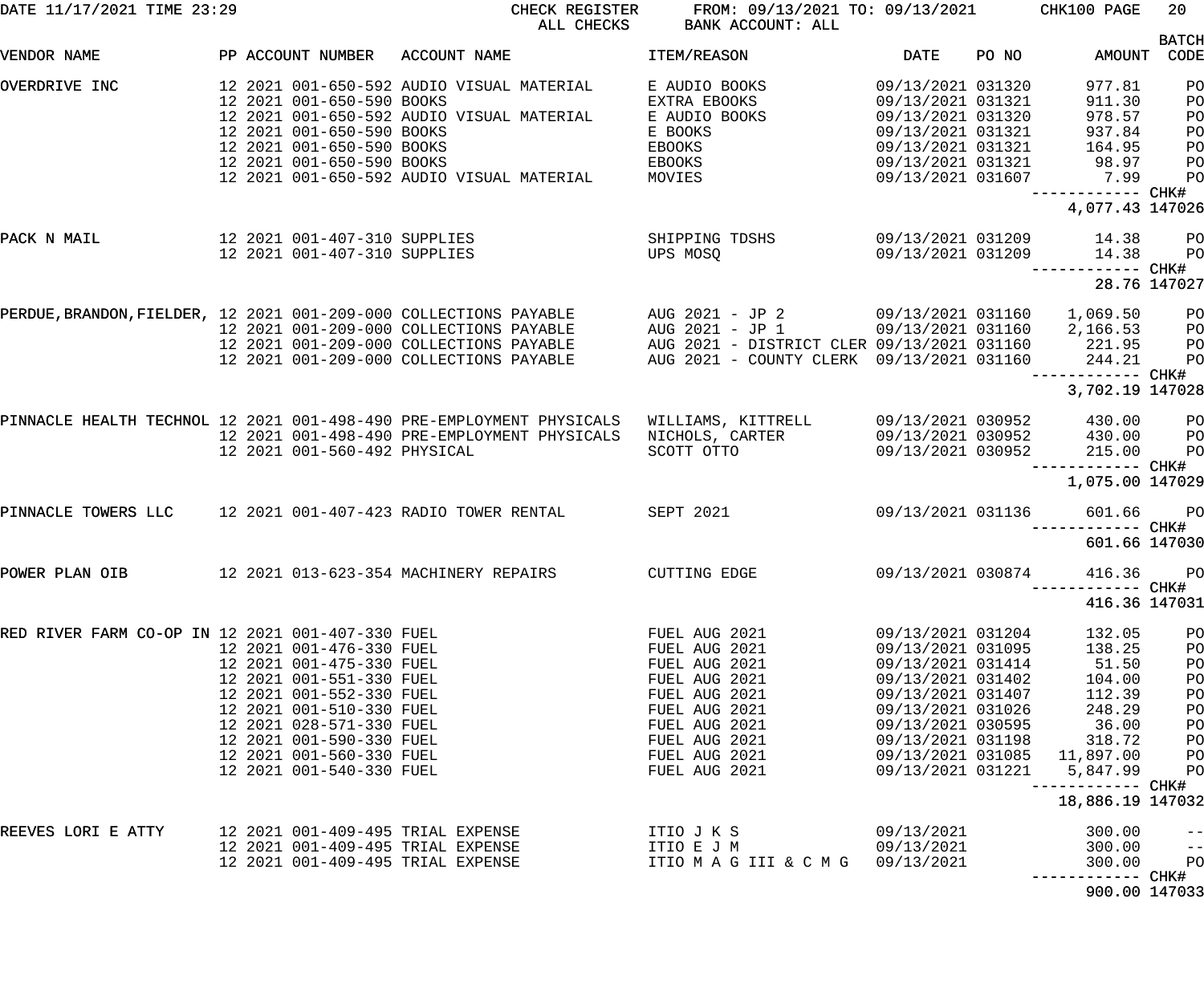| DATE 11/17/2021 TIME 23:29                                       |  |                                                              | CHECK REGISTER<br>ALL CHECKS                                                                                                                                                    | FROM: 09/13/2021 TO: 09/13/2021<br>BANK ACCOUNT: ALL                                    |                                        |       | CHK100 PAGE                   | 21                           |
|------------------------------------------------------------------|--|--------------------------------------------------------------|---------------------------------------------------------------------------------------------------------------------------------------------------------------------------------|-----------------------------------------------------------------------------------------|----------------------------------------|-------|-------------------------------|------------------------------|
| VENDOR NAME                                                      |  | PP ACCOUNT NUMBER                                            | ACCOUNT NAME                                                                                                                                                                    | ITEM/REASON                                                                             | <b>DATE</b>                            | PO NO | AMOUNT                        | <b>BATCH</b><br>CODE         |
| REFINERY ROAD VET CLINI 12 2021 001-560-407 ESTRAY               |  |                                                              |                                                                                                                                                                                 | RABIES SHOTS                                                                            | 09/13/2021 031074                      |       | 132.00<br>------------ CHK#   | P <sub>O</sub>               |
|                                                                  |  |                                                              |                                                                                                                                                                                 |                                                                                         |                                        |       | 132.00 147034                 |                              |
| REINERT PAPER & CHEMICA 12 2021 001-561-331 LAUNDRY SUPPLIES     |  |                                                              | 12 2021 001-561-338 KITCHEN SUPPLIES                                                                                                                                            | DETERGENT BLEACH<br>CLEANING                                                            | 09/13/2021 031092<br>09/13/2021 031092 |       | 1,012.25<br>719.64            | PO<br>PO                     |
|                                                                  |  |                                                              | 12 2021 001-561-331 LAUNDRY SUPPLIES                                                                                                                                            | DETERGENT                                                                               | 09/13/2021 031092                      |       | 70.87<br>------------ CHK#    | PO                           |
|                                                                  |  |                                                              |                                                                                                                                                                                 |                                                                                         |                                        |       | 1,802.76 147035               |                              |
| RELENTLESS LLC                                                   |  |                                                              | 12 2021 001-133-000 PREPAID ACCOUNTS                                                                                                                                            | TRAINING FOR GENTRY & BA 09/13/2021 032425                                              |                                        |       | 1,198.00<br>------------ CHK# | $P$ O                        |
|                                                                  |  |                                                              |                                                                                                                                                                                 |                                                                                         |                                        |       | 1,198.00 147036               |                              |
| ROOKER ASPHALT CORP                                              |  | 12 2021 014-624-312 ROAD OIL<br>12 2021 014-624-312 ROAD OIL |                                                                                                                                                                                 | MC-800<br>$MC-800$                                                                      | 09/13/2021 030961<br>09/13/2021 030961 |       | 16,098.50<br>15,928.00        | PO<br>PO                     |
|                                                                  |  | 12 2021 014-624-312 ROAD OIL<br>12 2021 011-621-312 ROAD OIL |                                                                                                                                                                                 | $MC-800$<br>$MC-800$                                                                    | 09/13/2021 030961<br>09/13/2021 030769 |       | 16,104.00<br>16,112.25        | PO<br>PO                     |
|                                                                  |  |                                                              |                                                                                                                                                                                 |                                                                                         |                                        |       | 64, 242. 75 147037            |                              |
| SADDLEBROOK DENTAL AND 12 2021 001-561-391 PRISONER MEDICAL CARE |  |                                                              | 12 2021 001-561-391 PRISONER MEDICAL CARE                                                                                                                                       | AUG 2021 - PENNY HARRIS 09/13/2021 031086<br>AUG 2021 - KENDRA CARLON 09/13/2021 031086 |                                        |       | 107.00<br>450.00              | PO<br>PO                     |
|                                                                  |  |                                                              | 12 2021 001-561-391 PRISONER MEDICAL CARE                                                                                                                                       | MAY 2021 - IAN SIMPSON                                                                  | 09/13/2021 031086                      |       | 230.00                        | PO                           |
|                                                                  |  |                                                              | 12 2021 001-561-391 PRISONER MEDICAL CARE                                                                                                                                       | AUG 2021 - DAVID WHITE                                                                  | 09/13/2021 031086                      |       | 880.00<br>------------ CHK#   | PO                           |
|                                                                  |  |                                                              |                                                                                                                                                                                 |                                                                                         |                                        |       | 1,667.00 147038               |                              |
| SCHAD & PULTE WELDING S 12 2021 001-540-347 OXYGEN               |  |                                                              |                                                                                                                                                                                 | OXYGEN                                                                                  | 09/13/2021 031230                      |       | 80.00                         | PO                           |
|                                                                  |  |                                                              | 12 2021 013-623-300 SUPPLIES & HARDWARE<br>12 2021 014-624-300 SUPPLIES & HARDWARE                                                                                              | CYLINDERS<br>CYLINDERS                                                                  | 09/13/2021 030879<br>09/13/2021 030960 |       | 60.00<br>48.00                | PO<br>PO                     |
|                                                                  |  | 12 2021 001-540-347 OXYGEN                                   |                                                                                                                                                                                 | OXYGEN                                                                                  | 09/13/2021 031230                      |       | 6.00                          | PO                           |
|                                                                  |  | 12 2021 001-540-347 OXYGEN                                   |                                                                                                                                                                                 | LEASE                                                                                   | 09/13/2021 031230                      |       | 120.00                        | PO                           |
|                                                                  |  | 12 2021 001-540-347 OXYGEN                                   |                                                                                                                                                                                 | LEASE                                                                                   | 09/13/2021 031230                      |       | 60.00                         | P <sub>O</sub>               |
|                                                                  |  | 12 2021 001-540-347 OXYGEN                                   |                                                                                                                                                                                 | OXYGEN                                                                                  | 09/13/2021 031230                      |       | 86.00                         | PO                           |
|                                                                  |  |                                                              |                                                                                                                                                                                 |                                                                                         | VOID DATE: 09/30/2021                  |       |                               |                              |
|                                                                  |  |                                                              |                                                                                                                                                                                 |                                                                                         |                                        |       | 460.00 147039                 |                              |
| SCHILLING TIRE & LUBE L 12 2021 013-623-303 TIRES & TIRE REPAIRS |  |                                                              |                                                                                                                                                                                 | TIRE                                                                                    | 09/13/2021 030878                      |       | 125.99                        | P <sub>O</sub><br>----- CHK# |
|                                                                  |  |                                                              |                                                                                                                                                                                 |                                                                                         |                                        |       | 125.99 147040                 |                              |
| SCHOOL SPECIALITY                                                |  |                                                              | 12 2021 041-650-499 MISCELLANEOUS                                                                                                                                               | PASTELS OIL PENTEL SET 09/13/2021 032328                                                |                                        |       | 38.63<br>------ CHK#          | $P$ O                        |
|                                                                  |  |                                                              |                                                                                                                                                                                 |                                                                                         |                                        |       | 38.63 147041                  |                              |
| SCOTT MERRIMAN INC                                               |  |                                                              | 12 2021 001-403-310 OFFICE SUPPLIES<br>12 2021 001-403-310 OFFICE SUPPLIES                                                                                                      | MARRIAGE LIC. SLEEVES<br>SHIPPING                                                       | 09/13/2021 032457<br>09/13/2021 032457 |       | 340.08<br>45.00               | PO<br>P <sub>O</sub>         |
|                                                                  |  |                                                              |                                                                                                                                                                                 |                                                                                         |                                        |       | ------ CHK#<br>385.08 147042  |                              |
|                                                                  |  |                                                              | SECOND COURT OF APPEALS 12 2021 001-208-150 DUE TO 2ND COURT OF APPEAL COURT OF APPEALS AUG DC 09/13/2021<br>12 2021 001-208-150 DUE TO 2ND COURT OF APPEAL COURT OF APPEALS CC |                                                                                         | 09/13/2021                             |       | 222.50<br>170.00              | $\qquad \qquad -$<br>$- -$   |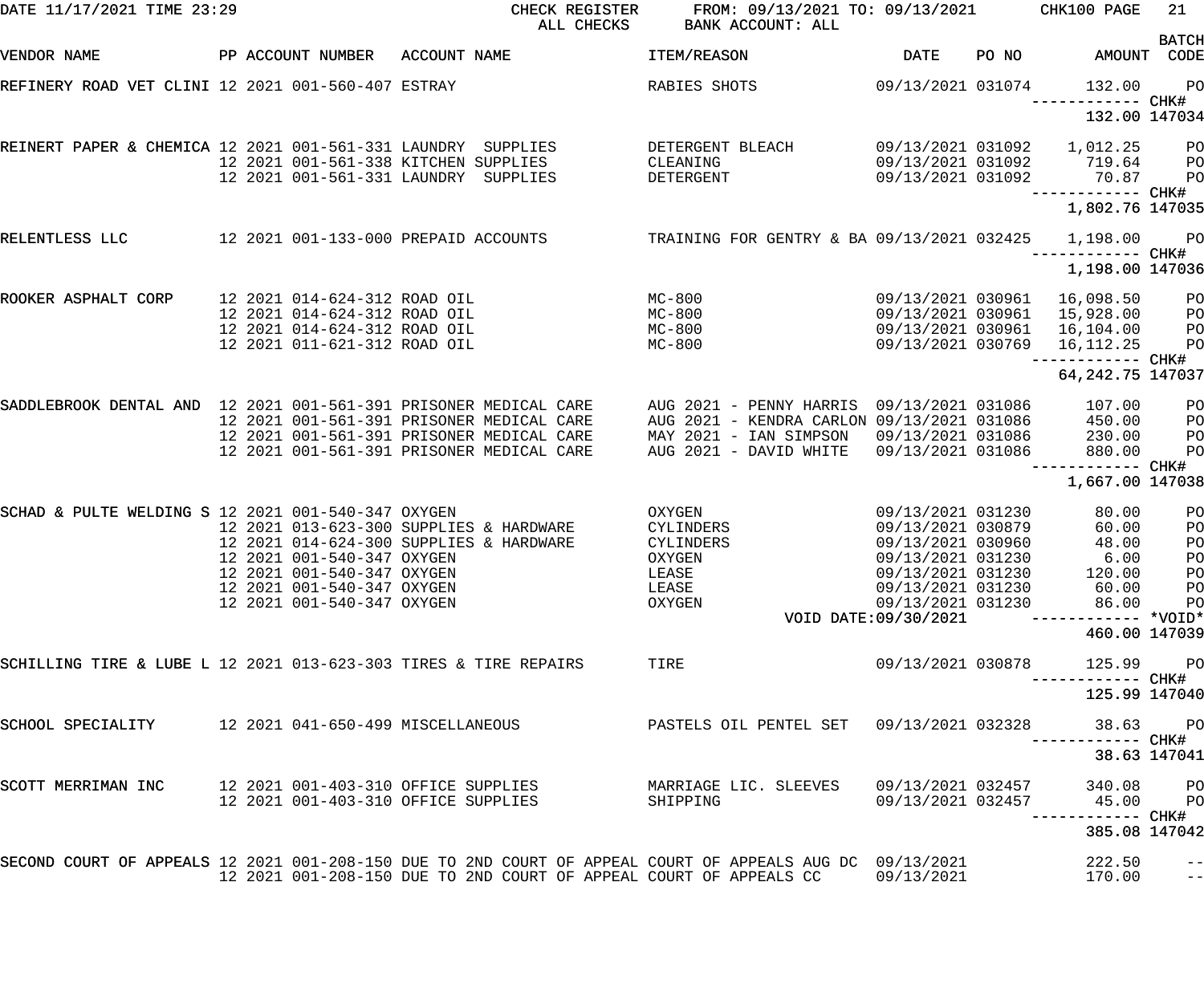| DATE 11/17/2021 TIME 23:29                                    |                           | CHECK REGISTER<br>ALL CHECKS                                                                                                                                               | FROM: 09/13/2021 TO: 09/13/2021<br>BANK ACCOUNT: ALL |                                        | CHK100 PAGE                   | 22                                                                                                                                                                                                                                                                                                                                                                                                                                                                              |
|---------------------------------------------------------------|---------------------------|----------------------------------------------------------------------------------------------------------------------------------------------------------------------------|------------------------------------------------------|----------------------------------------|-------------------------------|---------------------------------------------------------------------------------------------------------------------------------------------------------------------------------------------------------------------------------------------------------------------------------------------------------------------------------------------------------------------------------------------------------------------------------------------------------------------------------|
| VENDOR NAME                                                   |                           | PP ACCOUNT NUMBER ACCOUNT NAME                                                                                                                                             | ITEM/REASON                                          | DATE                                   | PO NO AMOUNT CODE             | <b>BATCH</b>                                                                                                                                                                                                                                                                                                                                                                                                                                                                    |
|                                                               |                           |                                                                                                                                                                            |                                                      |                                        | 392.50 147043                 |                                                                                                                                                                                                                                                                                                                                                                                                                                                                                 |
| SELF RADIO INC                                                |                           | 12 2021 001-543-471 FIRE FIGHTERS EQUIP.-PAGE PAGER REPAIR        09/13/2021 031202                                                                                        |                                                      |                                        | 210.00                        | <b>PO</b>                                                                                                                                                                                                                                                                                                                                                                                                                                                                       |
|                                                               |                           |                                                                                                                                                                            |                                                      |                                        | 210.00 147044                 |                                                                                                                                                                                                                                                                                                                                                                                                                                                                                 |
| SEWELL USELTON INSURANC 12 2021 001-561-480 BONDS - EMPLOYEES | 12 2021 001-561-480 BONDS | - EMPLOYEES                                                                                                                                                                | NEW BOND - MCROREY<br>NEW BOND - RUDZINSKI           | 09/13/2021 031306<br>09/13/2021 031306 | 92.50<br>92.50                | PO<br>P <sub>O</sub>                                                                                                                                                                                                                                                                                                                                                                                                                                                            |
|                                                               | 12 2021 001-476-480 BONDS |                                                                                                                                                                            | NOTARY BOND - KATHRYN CH 09/13/2021 032453           |                                        | 71.00                         | P <sub>O</sub>                                                                                                                                                                                                                                                                                                                                                                                                                                                                  |
|                                                               | 11 2021 001-455-480 BONDS |                                                                                                                                                                            | NOTARY BOND - KELLY                                  | 09/13/2021 032452                      | 71.00                         | $P$ O                                                                                                                                                                                                                                                                                                                                                                                                                                                                           |
|                                                               | 11 2021 001-475-480 BONDS |                                                                                                                                                                            | NOTARY FOR SHANNON HOLLI 09/13/2021 032378           |                                        | 71.00                         | P <sub>O</sub>                                                                                                                                                                                                                                                                                                                                                                                                                                                                  |
|                                                               |                           |                                                                                                                                                                            |                                                      |                                        | 398.00 147045                 |                                                                                                                                                                                                                                                                                                                                                                                                                                                                                 |
|                                                               |                           | SHI GOVERNMENT SOLUTION 12 2021 001-503-455 COMPUTER MAINTENANCE    0365GCCE1 1 YEAR LICENSE 09/13/2021 032454   7,151.69   PO<br>12 2021 001-503-455 COMPUTER MAINTENANCE | 0365GCCE3 1 YEAR LICENSE 09/13/2021 032454           |                                        | 37,387.03                     | <b>PO</b>                                                                                                                                                                                                                                                                                                                                                                                                                                                                       |
|                                                               |                           |                                                                                                                                                                            |                                                      |                                        | 44,538.72 147046              |                                                                                                                                                                                                                                                                                                                                                                                                                                                                                 |
| SIEGER RAYMOND E                                              |                           | 12 2021 001-209-300 RESTITUTION PAYABLE                                                                                                                                    | LEWIS                                                | 09/13/2021                             | 40.00                         | $ -$                                                                                                                                                                                                                                                                                                                                                                                                                                                                            |
|                                                               |                           |                                                                                                                                                                            |                                                      |                                        |                               | 40.00 147047                                                                                                                                                                                                                                                                                                                                                                                                                                                                    |
| SOLUM COMMUNITY INITIAT 12 2021 028-571-306 CONTRACT SERVICE  |                           | AUG 2021<br>AUG 2021                                                                                                                                                       |                                                      |                                        |                               |                                                                                                                                                                                                                                                                                                                                                                                                                                                                                 |
|                                                               |                           | 12 2021 028-571-306 CONTRACT SERVICE                                                                                                                                       |                                                      |                                        | 09/13/2021 030590 545.00      | PO                                                                                                                                                                                                                                                                                                                                                                                                                                                                              |
|                                                               |                           | 12 2021 028-571-306 CONTRACT SERVICE                                                                                                                                       | AUG 2021                                             | 09/13/2021 030591                      | 40.00                         | P <sub>O</sub>                                                                                                                                                                                                                                                                                                                                                                                                                                                                  |
|                                                               |                           |                                                                                                                                                                            |                                                      |                                        | 2,335.00 147048               |                                                                                                                                                                                                                                                                                                                                                                                                                                                                                 |
|                                                               |                           | SOUTHERN COMPUTER WAREH 12 2021 028-571-310 OFFICE SUPPLIES LOGITECH C505 WEBCAM                                                                                           |                                                      |                                        | 09/13/2021 032510 267.36      | P <sub>O</sub>                                                                                                                                                                                                                                                                                                                                                                                                                                                                  |
|                                                               |                           | 12 2021 001-503-457 MACHINERY&EQUIP-NON CAPITA SCANNER                                                                                                                     |                                                      | 09/13/2021 032526                      | 1,793.52                      | PO                                                                                                                                                                                                                                                                                                                                                                                                                                                                              |
|                                                               |                           | 12 2021 001-503-310 OFFICE SUPPLIES<br>12 2021 001-503-310 OFFICE SUPPLIES                                                                                                 | TRIPP LITE 1000VA UPS                                | 09/13/2021 032516                      | 2,218.32                      | $P$ O                                                                                                                                                                                                                                                                                                                                                                                                                                                                           |
|                                                               |                           | 12 2021 028-571-310 OFFICE SUPPLIES                                                                                                                                        | LOGITECH C505E WEBCAM<br>LOGITECH C505 WEBCAM        | 09/13/2021 032516<br>09/13/2021 032510 | 272.64 PO<br>44.56            | $P$ O                                                                                                                                                                                                                                                                                                                                                                                                                                                                           |
|                                                               |                           |                                                                                                                                                                            |                                                      |                                        |                               |                                                                                                                                                                                                                                                                                                                                                                                                                                                                                 |
|                                                               |                           |                                                                                                                                                                            |                                                      |                                        | 4,596.40 147049               |                                                                                                                                                                                                                                                                                                                                                                                                                                                                                 |
| SPARKLETTS AND SIERRA S 12 2021 041-650-310 SUPPLIES          |                           |                                                                                                                                                                            | WATER                                                | 09/13/2021 031183                      | 16.65<br>-------- CHK#        | <b>PO</b>                                                                                                                                                                                                                                                                                                                                                                                                                                                                       |
|                                                               |                           |                                                                                                                                                                            |                                                      |                                        |                               | 16.65 147050                                                                                                                                                                                                                                                                                                                                                                                                                                                                    |
| STARNES STEVE                                                 |                           | 12  2021  001-400-427  CONFERENCE EXPENSE                                                                                                                                  | 2021 LEGISLATIVE CONF                                | 09/13/2021                             | 550.36<br>----------- CHK#    | $\sim$ $ -$                                                                                                                                                                                                                                                                                                                                                                                                                                                                     |
|                                                               |                           |                                                                                                                                                                            |                                                      |                                        | 550.36 147051                 |                                                                                                                                                                                                                                                                                                                                                                                                                                                                                 |
|                                                               |                           | SULLIVANT LARRY B. ATTY 12 2021 001-409-400 COURT APPOINTED ATTORNEYS ST VS SHANE H THOMPSON<br>12 2021 001-409-400 COURT APPOINTED ATTORNEYS ST VS CHAD GOSNELL           |                                                      | 09/13/2021<br>09/13/2021               | 550.00<br>425.00              | $ -$<br>$\sim$ $-$                                                                                                                                                                                                                                                                                                                                                                                                                                                              |
|                                                               |                           |                                                                                                                                                                            |                                                      |                                        | 975.00 147052                 |                                                                                                                                                                                                                                                                                                                                                                                                                                                                                 |
| TATUM FREDDA                                                  |                           | 12 2021 001-209-300 RESTITUTION PAYABLE                                                                                                                                    | HUBBARD                                              | 09/13/2021                             | 106.95                        | $\overline{\phantom{a}}$ $\overline{\phantom{a}}$ $\overline{\phantom{a}}$ $\overline{\phantom{a}}$ $\overline{\phantom{a}}$ $\overline{\phantom{a}}$ $\overline{\phantom{a}}$ $\overline{\phantom{a}}$ $\overline{\phantom{a}}$ $\overline{\phantom{a}}$ $\overline{\phantom{a}}$ $\overline{\phantom{a}}$ $\overline{\phantom{a}}$ $\overline{\phantom{a}}$ $\overline{\phantom{a}}$ $\overline{\phantom{a}}$ $\overline{\phantom{a}}$ $\overline{\phantom{a}}$ $\overline{\$ |
|                                                               |                           |                                                                                                                                                                            |                                                      |                                        | ------- CHK#<br>106.95 147053 |                                                                                                                                                                                                                                                                                                                                                                                                                                                                                 |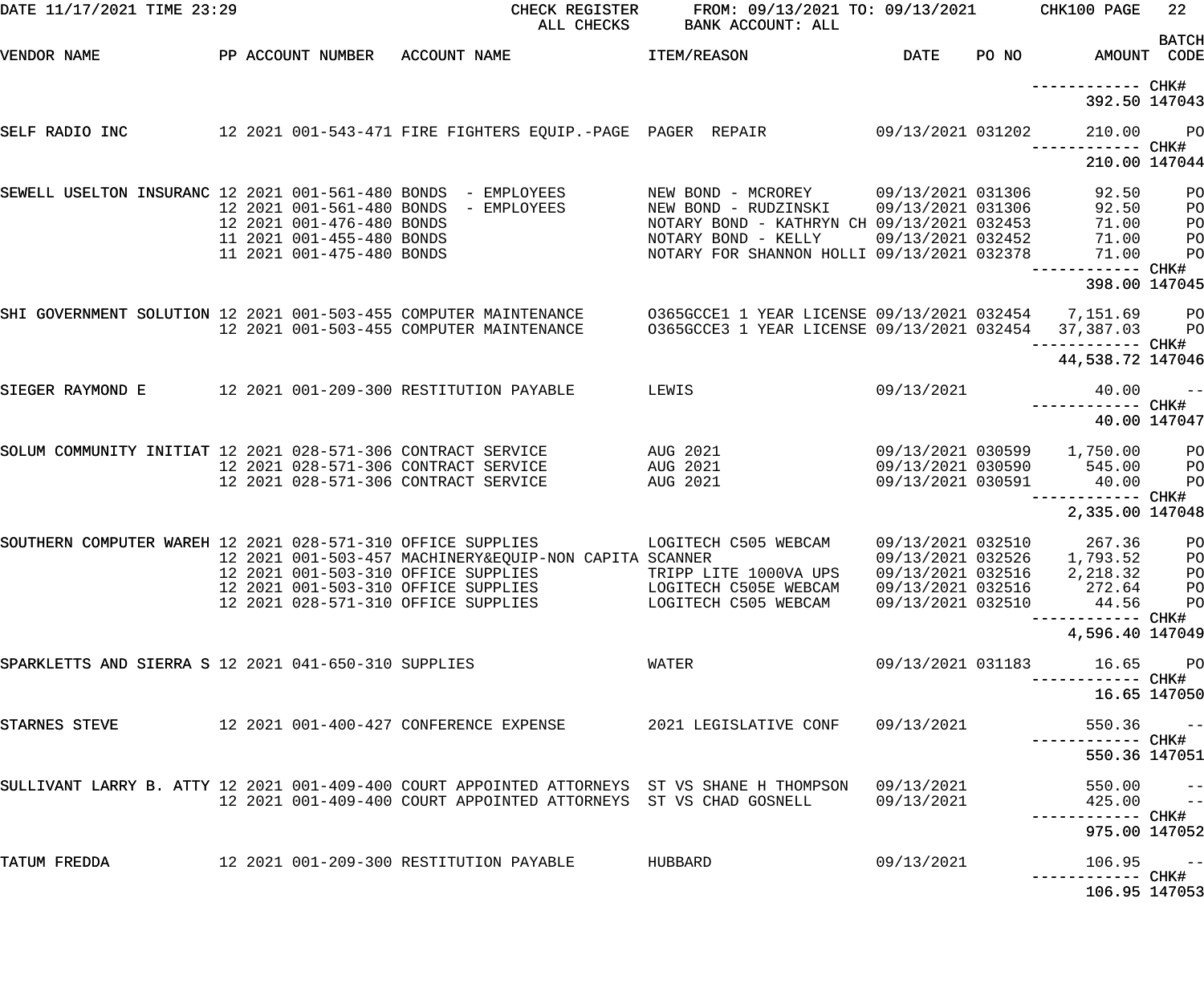| DATE 11/17/2021 TIME 23:29                                      |                              | CHECK REGISTER<br>ALL CHECKS                                                                       | FROM: 09/13/2021 TO: 09/13/2021 CHK100 PAGE<br>BANK ACCOUNT: ALL                                                                                       |                                        |       |                                    | 23           |
|-----------------------------------------------------------------|------------------------------|----------------------------------------------------------------------------------------------------|--------------------------------------------------------------------------------------------------------------------------------------------------------|----------------------------------------|-------|------------------------------------|--------------|
| VENDOR NAME                                                     |                              | PP ACCOUNT NUMBER ACCOUNT NAME                                                                     | ITEM/REASON                                                                                                                                            | DATE                                   | PO NO | AMOUNT CODE                        | <b>BATCH</b> |
| TATUM LEE                                                       |                              |                                                                                                    |                                                                                                                                                        |                                        |       | 335.00                             | $\sim$ $-$   |
|                                                                 |                              |                                                                                                    |                                                                                                                                                        |                                        |       | ------------ CHK#<br>335.00 147054 |              |
| TDCAA NOW TRUST FUND 12 2021 001-475-590 BOOKS                  |                              | 12 2021 001-475-481 ASSN DUES                                                                      | 09/13/2021 032225<br>TEXAS CRIMES<br>MEMBERSHIP DUES FOR TRAC 09/13/2021 032545                                                                        |                                        |       | 66.00 PO<br>50.00                  | <b>PO</b>    |
|                                                                 |                              |                                                                                                    |                                                                                                                                                        |                                        |       | 116.00 147055                      |              |
|                                                                 |                              |                                                                                                    |                                                                                                                                                        |                                        |       |                                    |              |
| TEEX                                                            | 12 2021 001-561-429 TRAINING | 12 2021 001-560-429 TRAINING & SCHOOLS                                                             | TRAINING FOR BENFORT<br>BRIAN SMITH - LET305                                                                                                           | 09/13/2021 032414<br>09/13/2021 032495 |       | 225.00 PO<br>275.00                | <b>PO</b>    |
|                                                                 |                              |                                                                                                    |                                                                                                                                                        |                                        |       | 500.00 147056                      |              |
| TERRYBERRY COMPANY LLC 12 2021 001-498-411 EMPLOYEE RECOGNITION |                              |                                                                                                    | SHIPPING                                                                                                                                               |                                        |       | 09/13/2021 032448 35.30 PO         |              |
|                                                                 |                              | 12 2021 001-498-411 EMPLOYEE RECOGNITION                                                           | SERVICE AWARDS PINS                                                                                                                                    |                                        |       | 09/13/2021 032448 1,696.79 PO      |              |
|                                                                 |                              |                                                                                                    |                                                                                                                                                        |                                        |       | 1,732.09 147057                    |              |
| TEXAS A&M AGRILIFE EVEN 12 2021 001-133-000 PREPAID ACCOUNTS    |                              |                                                                                                    |                                                                                                                                                        |                                        |       |                                    |              |
|                                                                 |                              |                                                                                                    |                                                                                                                                                        |                                        |       | 225.00 147058                      |              |
| TEXAS AIRSYSTEMS LLC 12 2021 001-510-450 BUILDING MAINTENANCE   |                              |                                                                                                    | REPLACE COMPRESSOR                                                                                                                                     |                                        |       | 09/13/2021  030991  2,885.61  PO   |              |
|                                                                 |                              |                                                                                                    |                                                                                                                                                        |                                        |       | 2,885.61 147059                    |              |
| TEXAS ASSOCIATION OF CO 12 2021 001-409-412 LEGAL EXPENSES      |                              |                                                                                                    | LIVINGSTON VS SO                                                                                                                                       |                                        |       | 09/13/2021 032077 1,239.00 PO      |              |
|                                                                 |                              |                                                                                                    |                                                                                                                                                        |                                        |       | 1,239.00 147060                    |              |
| TEXAS ASSOCIATION OF CO 12 2021 013-623-427 CONFERENCE EXPENSE  |                              |                                                                                                    | 2021LEGISLATE CONFERENCE 09/13/2021 032496<br>VOID DATE:09/30/2021                                                                                     |                                        |       | 250.00 PO                          |              |
|                                                                 |                              |                                                                                                    |                                                                                                                                                        |                                        |       | 250.00 147061                      |              |
|                                                                 |                              | TEXAS DEPARTMENT OF MOT 12 2021 001-560-354 VEHICLE MAINTENANCE 3382 - 2002 NISS 69/13/2021 031918 |                                                                                                                                                        |                                        |       |                                    | 7.50 PO      |
|                                                                 |                              |                                                                                                    |                                                                                                                                                        |                                        |       | -------- CHK#                      | 7.50 147062  |
| TEXAS DEPARTMENT STATE 12 2021 001-540-432 TRAINING             |                              |                                                                                                    | ZACH MOSICH LICENSE PARA 09/13/2021 032551                                                                                                             |                                        |       | 126.00                             | <b>PO</b>    |
|                                                                 |                              |                                                                                                    |                                                                                                                                                        |                                        |       | --------- CHK#<br>126.00 147063    |              |
|                                                                 |                              | TEXAS DEPT OF PUBLIC SA 12 2021 001-498-490 PRE-EMPLOYMENT PHYSICALS                               | NEW HIRE BACKGROUND CHEC 09/13/2021 030954                                                                                                             |                                        |       | 4.00                               | 8            |
|                                                                 |                              | 12 2021 001-498-490 PRE-EMPLOYMENT PHYSICALS<br>12 2021 001-498-490 PRE-EMPLOYMENT PHYSICALS       | NEW HIRE BACKGROUND CHEC 09/13/2021 030954 3.00<br>NEW HIRE BACKGROUND CHEC 09/13/2021 030954 10.00<br>NEW HIRE BACKGROUND CHEC 09/13/2021 030954 5.00 |                                        |       | 3.00<br>10.00                      | PО<br>PО     |
|                                                                 |                              | 12 2021 001-498-490 PRE-EMPLOYMENT PHYSICALS                                                       |                                                                                                                                                        |                                        |       |                                    | 8            |
|                                                                 |                              | 12 2021 001-498-490 PRE-EMPLOYMENT PHYSICALS                                                       | BACKGROUND CHECKS                                                                                                                                      | 09/13/2021 030954                      |       | 5.00                               | $\mathbf{1}$ |
|                                                                 |                              |                                                                                                    |                                                                                                                                                        |                                        |       | ------ CHK#<br>27.00 147064        |              |
|                                                                 |                              | TEXAS DEPT OF PUBLIC SA 12 2021 001-209-300 RESTITUTION PAYABLE              STOFFELS              |                                                                                                                                                        | 09/13/2021                             |       | 60.00                              | $- -$        |
|                                                                 |                              | 12 2021 001-209-300 RESTITUTION PAYABLE                                                            | VANDERGRIFF                                                                                                                                            | 09/13/2021                             |       | 60.00                              | $ -$         |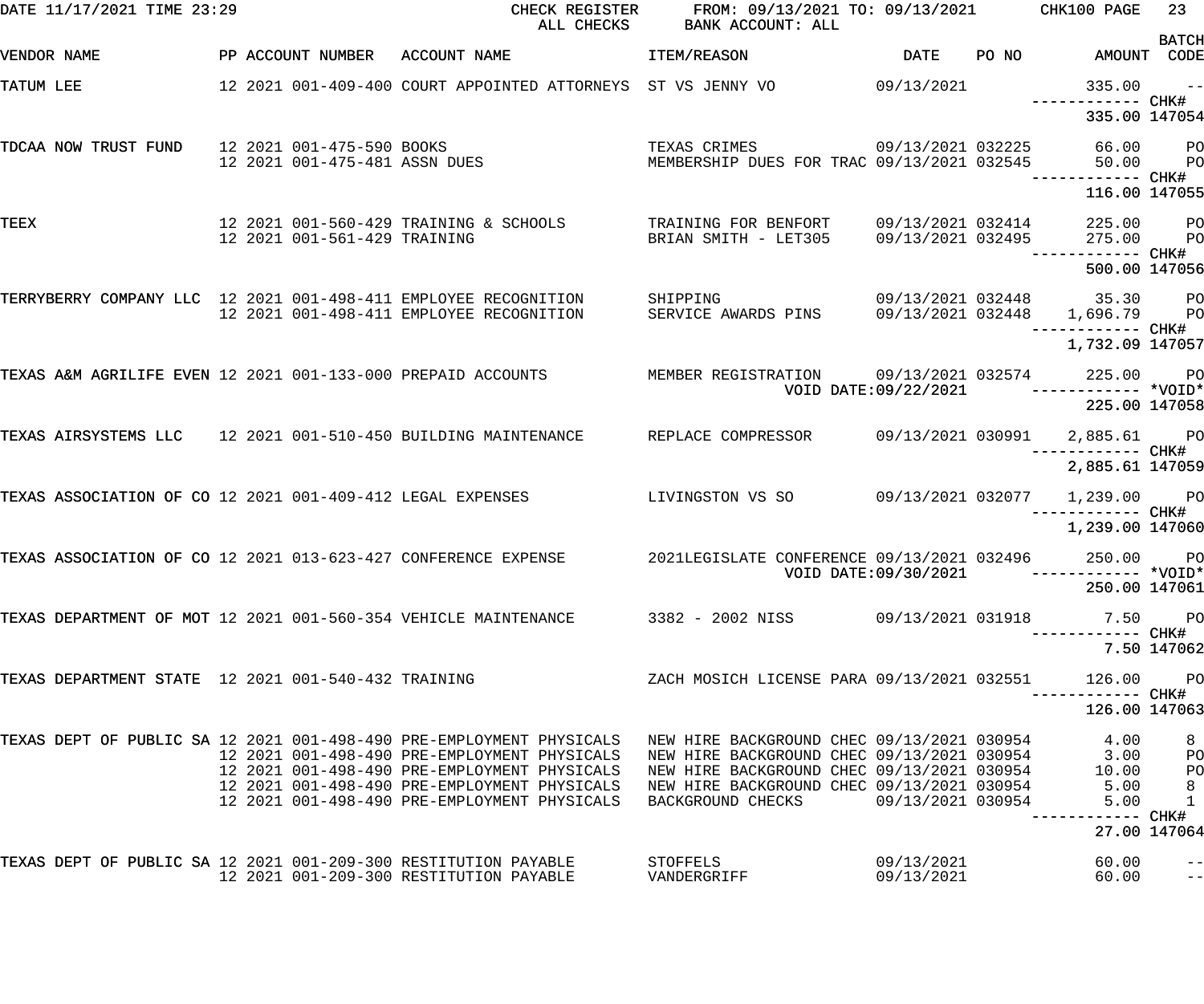| DATE 11/17/2021 TIME 23:29                                                          |                   |                                                                                                                                                                                                                |                                                                                                                                                                                                                     | CHECK REGISTER<br>ALL CHECKS                                                                                             | FROM: 09/13/2021 TO: 09/13/2021<br>BANK ACCOUNT: ALL                                                                                                        |                                                                                                                                                 |       | CHK100 PAGE                                                                                        | 24                                          |
|-------------------------------------------------------------------------------------|-------------------|----------------------------------------------------------------------------------------------------------------------------------------------------------------------------------------------------------------|---------------------------------------------------------------------------------------------------------------------------------------------------------------------------------------------------------------------|--------------------------------------------------------------------------------------------------------------------------|-------------------------------------------------------------------------------------------------------------------------------------------------------------|-------------------------------------------------------------------------------------------------------------------------------------------------|-------|----------------------------------------------------------------------------------------------------|---------------------------------------------|
| VENDOR NAME                                                                         | PP ACCOUNT NUMBER |                                                                                                                                                                                                                | ACCOUNT NAME                                                                                                                                                                                                        |                                                                                                                          | ITEM/REASON                                                                                                                                                 | <b>DATE</b>                                                                                                                                     | PO NO | AMOUNT                                                                                             | <b>BATCH</b><br>CODE                        |
|                                                                                     |                   |                                                                                                                                                                                                                | 12 2021 001-209-300 RESTITUTION PAYABLE<br>12 2021 001-209-300 RESTITUTION PAYABLE<br>12 2021 001-209-300 RESTITUTION PAYABLE<br>12 2021 001-209-300 RESTITUTION PAYABLE<br>12 2021 001-209-300 RESTITUTION PAYABLE |                                                                                                                          | LANE<br>BUMBARNER<br>CARPENTER<br>LYONS<br><b>MERTEN</b>                                                                                                    | 09/13/2021<br>09/13/2021<br>09/13/2021<br>09/13/2021<br>09/13/2021                                                                              |       | 60.00<br>180.00<br>133.00<br>180.00<br>140.00                                                      | $-\:\:-$<br>$- -$<br>$- -$<br>$- -$<br>$ -$ |
|                                                                                     |                   |                                                                                                                                                                                                                | 12 2021 001-209-300 RESTITUTION PAYABLE<br>12 2021 001-209-300 RESTITUTION PAYABLE                                                                                                                                  |                                                                                                                          | THOMPSON<br>ROBINSON                                                                                                                                        | 09/13/2021<br>09/13/2021                                                                                                                        |       | 180.00<br>8.00<br>----------- CHK#<br>1,001.00 147065                                              | $ -$<br>$-$                                 |
| TEXAS DEPT OF STATE HEA 12 2021 001-208-000 DUE TO OTHER GOVERNMENTS ITIO J S H     |                   |                                                                                                                                                                                                                |                                                                                                                                                                                                                     |                                                                                                                          |                                                                                                                                                             | 09/13/2021<br>VOID DATE: 09/22/2021                                                                                                             |       | 15.00                                                                                              | $ -$<br>15.00 147066                        |
| TEXAS HEALTH & HUMAN SE 12 2021 001-209-300 RESTITUTION PAYABLE                     |                   |                                                                                                                                                                                                                |                                                                                                                                                                                                                     |                                                                                                                          | DOOLEY                                                                                                                                                      | 09/13/2021                                                                                                                                      |       | 291.00<br>291.00 147067                                                                            | $\sim$ $ -$                                 |
| TEXAS PARKS & WILDLIFE 12 2021 001-208-100 DUE TO TEXAS PARKS & WILDL JEREMY HOLT   |                   |                                                                                                                                                                                                                |                                                                                                                                                                                                                     |                                                                                                                          |                                                                                                                                                             | 09/13/2021                                                                                                                                      |       | 170.00<br>------------ CHK#<br>170.00 147068                                                       | $ -$                                        |
| TEXAS PARKS & WILDLIFE 12 2021 001-208-100 DUE TO TEXAS PARKS & WILDL JOSHUA FRENCH |                   |                                                                                                                                                                                                                |                                                                                                                                                                                                                     | 12 2021 001-208-100 DUE TO TEXAS PARKS & WILDL BRADY CRISP<br>12 2021 001-208-100 DUE TO TEXAS PARKS & WILDL BRADY CRISP |                                                                                                                                                             | 09/13/2021<br>09/13/2021<br>09/13/2021                                                                                                          |       | 148.75<br>127.50<br>42.50<br>----------- CHK#<br>318.75 147069                                     | $-\:\:-$<br>$- -$<br>$-$                    |
| TEXAS STAR EMBROIDERY                                                               |                   | 12 2021 001-540-392 UNIFORMS<br>12 2021 001-540-392 UNIFORMS<br>12 2021 001-540-392 UNIFORMS<br>12 2021 001-540-392 UNIFORMS<br>12 2021 001-540-392 UNIFORMS<br>12 2021 001-552-392 UNIFORMS                   | 12 2021 028-571-499 MISCELLANEOUS                                                                                                                                                                                   |                                                                                                                          | UNIFORMS MCCULLAR<br>REMOVE FIRE FROM JACKETS 09/13/2021 031224<br>MCCULLAR<br>HEWITT<br>PARSONS<br>DEPARTMENT SHIRTS<br>PATCHES                            | 09/13/2021 031224<br>09/13/2021 031224<br>09/13/2021 031224<br>09/13/2021 031224<br>09/13/2021 032497<br>09/13/2021 032548                      |       | 28.00<br>15.00<br>27.00<br>42.00<br>28.00<br>410.00<br>236.25<br>----------- CHK#<br>786.25 147070 | PO<br>PO<br>PO<br>PO<br>PO<br>PO<br>PO      |
| TEXAS STATE UNIVERSITY 12 2021 001-455-427 CONFERENCE EXPENSE                       |                   |                                                                                                                                                                                                                |                                                                                                                                                                                                                     |                                                                                                                          | 2021 LEGISLATIVE UPDATE 09/13/2021 032487                                                                                                                   |                                                                                                                                                 |       | 50.00                                                                                              | PO<br>50.00 147071                          |
| TEXOMA COMMUNITY CENTER 12 2021 001-561-328 MENTAL HEALTH SERVICES                  |                   |                                                                                                                                                                                                                |                                                                                                                                                                                                                     |                                                                                                                          | <b>JULY 2021</b>                                                                                                                                            | 09/13/2021 031508                                                                                                                               |       | 35.00<br>----------- CHK#                                                                          | PO<br>35.00 147072                          |
| THOMPSON J R INC                                                                    |                   | 12 2021 013-623-302 GRAVEL<br>12 2021 013-623-302 GRAVEL<br>12 2021 013-623-302 GRAVEL<br>12 2021 012-622-302 GRAVEL<br>12 2021 012-622-302 GRAVEL<br>12 2021 011-621-302 GRAVEL<br>12 2021 011-621-302 GRAVEL |                                                                                                                                                                                                                     |                                                                                                                          | $1\ 1/2"$ CRUSHER<br>$1\;1/2"$ CRUSHER<br>$1\;1/2"$ CRUSHER<br>$1\ 1/2$ " CRUSHER<br>$1\ 1/2$ " CRUSHER<br>$1\frac{1}{2}$ CRUSHER<br>$1\frac{1}{2}$ CRUSHER | 09/13/2021 030848<br>09/13/2021 030848<br>09/13/2021 030848<br>09/13/2021 030735<br>09/13/2021 030735<br>09/13/2021 030743<br>09/13/2021 030743 |       | 1,623.47<br>2,910.34<br>4,526.54<br>903.77<br>1,796.14<br>3,028.47<br>1,563.18                     | PO<br>PO<br>PO<br>PO<br>PO<br>PO<br>PO      |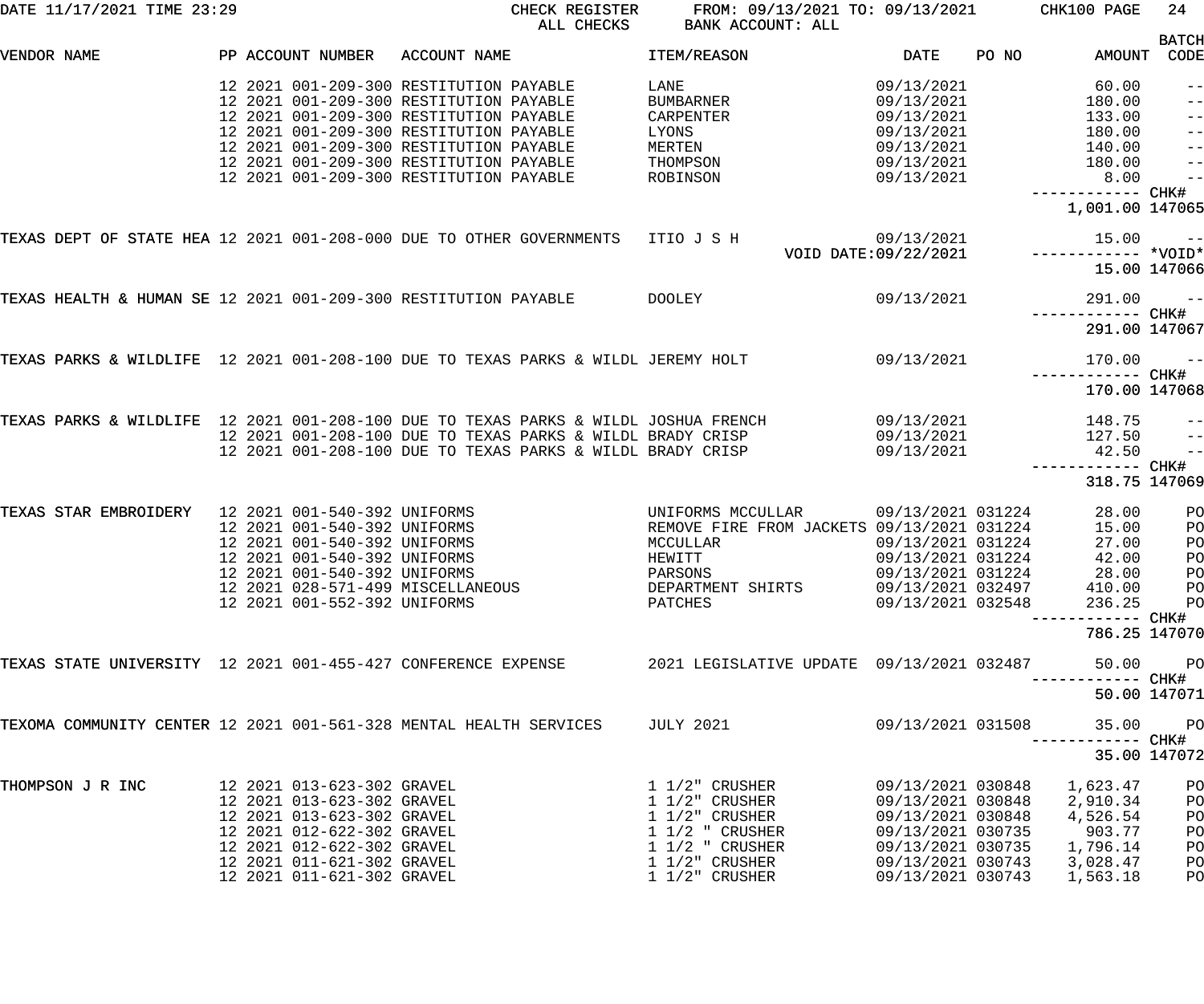| DATE 11/17/2021 TIME 23:29                                       |                                                                                                                                                  | CHECK REGISTER<br>ALL CHECKS                                                                                                                                                                                                                               | FROM: 09/13/2021 TO: 09/13/2021<br>BANK ACCOUNT: ALL                                        |                                                                                                                                          | CHK100 PAGE                                                 | 25                                               |
|------------------------------------------------------------------|--------------------------------------------------------------------------------------------------------------------------------------------------|------------------------------------------------------------------------------------------------------------------------------------------------------------------------------------------------------------------------------------------------------------|---------------------------------------------------------------------------------------------|------------------------------------------------------------------------------------------------------------------------------------------|-------------------------------------------------------------|--------------------------------------------------|
| VENDOR NAME                                                      | PP ACCOUNT NUMBER                                                                                                                                | ACCOUNT NAME                                                                                                                                                                                                                                               | <b>ITEM/REASON</b>                                                                          | <b>DATE</b><br>PO NO                                                                                                                     | AMOUNT                                                      | <b>BATCH</b><br>CODE                             |
|                                                                  | 12 2021 011-621-302 GRAVEL<br>12 2021 011-621-302 GRAVEL<br>12 2021 011-621-302 GRAVEL                                                           |                                                                                                                                                                                                                                                            | $1\frac{1}{2}$ CRUSHER<br>$1\frac{1}{2}$ CRUSHER<br>$1\frac{1}{2}$ CRUSHER                  | 09/13/2021 030743<br>09/13/2021 030743<br>09/13/2021 030743                                                                              | 1,448.94<br>694.06<br>163.43                                | PO<br>PO<br>PO                                   |
|                                                                  | 12 2021 011-621-302 GRAVEL<br>12 2021 013-623-302 GRAVEL<br>12 2021 013-623-302 GRAVEL                                                           |                                                                                                                                                                                                                                                            | $1\frac{1}{2}$ CRUSHER<br>$1\frac{1}{2}$ CRUSHER<br>1 1/2" CRUSHER                          | 09/13/2021 030743<br>09/13/2021 030848<br>09/13/2021 030848                                                                              | 705.91<br>2,897.65<br>2,895.42                              | PO<br>PO<br>PO                                   |
|                                                                  | 12 2021 013-623-302 GRAVEL<br>12 2021 013-623-302 GRAVEL<br>12 2021 013-623-302 GRAVEL                                                           |                                                                                                                                                                                                                                                            | $1\frac{1}{2}$ CRUSHER<br>$1\frac{1}{2}$ CRUSHER<br>$1\frac{1}{2}$ CRUSHER                  | 09/13/2021 030848<br>09/13/2021 030848<br>09/13/2021 030848                                                                              | 2,308.08<br>2,518.76<br>2,153.27                            | PO<br>PO<br>PO                                   |
|                                                                  |                                                                                                                                                  |                                                                                                                                                                                                                                                            |                                                                                             |                                                                                                                                          | ------------ CHK#<br>32, 137. 43 147073                     |                                                  |
| THOMSON WEST                                                     | 12 2021 040-651-390 SUBSCRIPTIONS<br>12 2021 001-560-390 SUBSCRIPTIONS<br>12 2021 001-426-390 SUBSCRIPTIONS<br>12 2021 001-435-390 SUBSCRIPTIONS |                                                                                                                                                                                                                                                            | AUG 2021<br>AUG 2021<br>AUG 2021<br>AUG 2021                                                | 09/13/2021 031162<br>09/13/2021 031163<br>09/13/2021 031432<br>09/13/2021 031300                                                         | 507.15<br>289.00<br>102.00<br>196.35                        | PO<br>PO<br>PO<br>PO                             |
|                                                                  |                                                                                                                                                  |                                                                                                                                                                                                                                                            |                                                                                             |                                                                                                                                          | ------------ CHK#<br>1,094.50 147074                        |                                                  |
| TONY'S SEED & FEED INC 12 2021 014-624-300 SUPPLIES & HARDWARE   |                                                                                                                                                  |                                                                                                                                                                                                                                                            | CORNERSTONE                                                                                 | 09/13/2021 030975                                                                                                                        | 392.00<br>------------ CHK#<br>392.00 147075                | PO                                               |
| TRACTOR SUPPLY PLAN                                              |                                                                                                                                                  | 12 2021 011-621-300 SUPPLIES & HARDWARE<br>12 2021 011-621-300 SUPPLIES & HARDWARE                                                                                                                                                                         | SUPPLIES<br>GEAR LUBE                                                                       | 09/13/2021 030788<br>09/13/2021 030788                                                                                                   | 18.47<br>23.99                                              | PO<br>PO                                         |
|                                                                  |                                                                                                                                                  |                                                                                                                                                                                                                                                            |                                                                                             |                                                                                                                                          | ------------ CHK#<br>42.46 147076                           |                                                  |
| TRADE CREDIT SERVICES                                            | 12 2021 001-409-499 MISCELLANEOUS                                                                                                                | 12 2021 001-560-310 OFFICE SUPPLIES<br>12 2021 001-560-354 VEHICLE MAINTENANCE<br>12 2021 001-560-354 VEHICLE MAINTENANCE<br>12 2021 001-560-354 VEHICLE MAINTENANCE<br>12 2021 001-560-354 VEHICLE MAINTENANCE<br>12 2021 001-560-354 VEHICLE MAINTENANCE | LATE FEE<br>GLASS CLEANER<br>TIRE FOAM<br>ARMOR ALL<br>LUG WRENCH<br>WRENCHES<br>FLOOR JACK | 09/13/2021<br>09/13/2021 032550<br>09/13/2021 032550<br>09/13/2021 032550<br>09/13/2021 032550<br>09/13/2021 032550<br>09/13/2021 032550 | 0.29<br>14.85<br>11.22<br>13.74<br>24.92<br>27.06<br>180.00 | $- -$<br>PO<br>PO<br>PO<br>PO<br><b>PO</b><br>PO |
|                                                                  |                                                                                                                                                  |                                                                                                                                                                                                                                                            |                                                                                             |                                                                                                                                          | -------- CHK#<br>272.08 147077                              |                                                  |
| TRANSUNION RISK AND ALT 12 2021 001-411-310 SUPPLIES             | 12 2021 001-475-495 TRIAL EXPENSE<br>12 2021 001-476-495 TRIAL EXPENSE                                                                           |                                                                                                                                                                                                                                                            | AUG 2021 COMPLIANCE<br>AUG 2021 CA<br>AUG 2021 DA                                           | 09/13/2021 031096<br>09/13/2021 031096<br>09/13/2021 031096                                                                              | 25.10<br>22.40<br>27.50                                     | <b>PO</b><br><b>PO</b><br>PO                     |
|                                                                  |                                                                                                                                                  |                                                                                                                                                                                                                                                            |                                                                                             |                                                                                                                                          | 75.00 147078                                                |                                                  |
| TURTLE HILL GOLF COURSE 12 2021 001-209-300 RESTITUTION PAYABLE  |                                                                                                                                                  |                                                                                                                                                                                                                                                            | SICKING                                                                                     | 09/13/2021                                                                                                                               | 218.61                                                      | $ -$                                             |
| TX DEPT LICENSING & REG 12 2021 001-510-451 ELEVATOR MAINTENANCE |                                                                                                                                                  |                                                                                                                                                                                                                                                            | COURTHOUSE ELEVATOR                                                                         | 09/13/2021 032534                                                                                                                        | 218.61 147079<br>20.00                                      | PO                                               |
|                                                                  |                                                                                                                                                  |                                                                                                                                                                                                                                                            |                                                                                             |                                                                                                                                          | 20.00 147080                                                |                                                  |
| UIL REGION 2                                                     |                                                                                                                                                  | 12 2021 001-209-300 RESTITUTION PAYABLE                                                                                                                                                                                                                    | KINGSLEY                                                                                    | 09/13/2021                                                                                                                               | 3.00                                                        | $-$ -l                                           |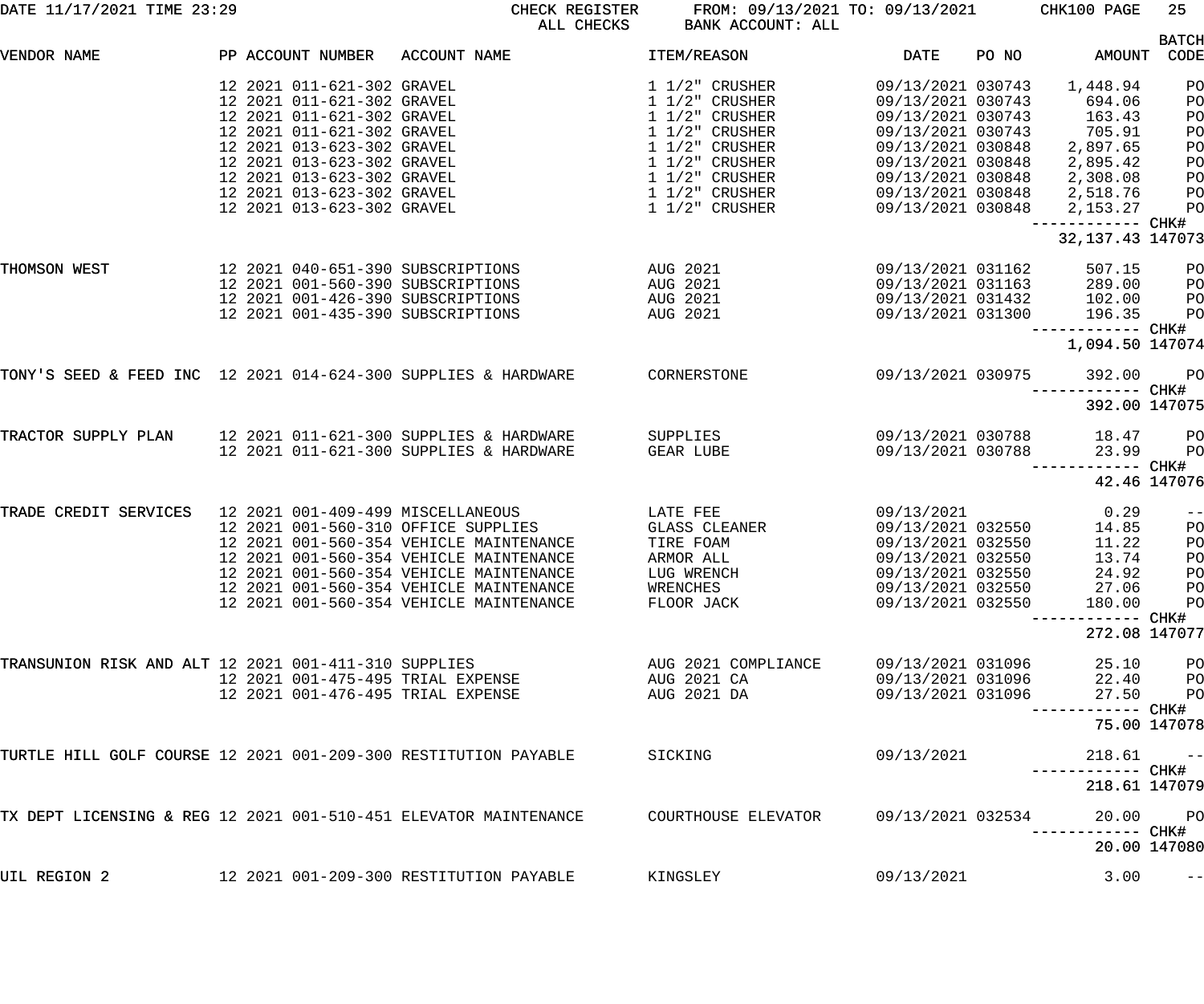| DATE 11/17/2021 TIME 23:29                                       |  |                              |                                                                                    | ALL CHECKS | CHECK REGISTER FROM: 09/13/2021 TO: 09/13/2021 CHK100 PAGE<br>BANK ACCOUNT: ALL                                   |                                        |                                    | 26             |
|------------------------------------------------------------------|--|------------------------------|------------------------------------------------------------------------------------|------------|-------------------------------------------------------------------------------------------------------------------|----------------------------------------|------------------------------------|----------------|
| VENDOR NAME                                                      |  |                              | PP ACCOUNT NUMBER ACCOUNT NAME                                                     |            | <b>ITEM/REASON</b>                                                                                                | DATE                                   | PO NO AMOUNT CODE                  | <b>BATCH</b>   |
|                                                                  |  |                              |                                                                                    |            |                                                                                                                   |                                        |                                    |                |
|                                                                  |  |                              |                                                                                    |            |                                                                                                                   |                                        | ------------ CHK#                  |                |
|                                                                  |  |                              |                                                                                    |            |                                                                                                                   |                                        |                                    | 3.00 147081    |
|                                                                  |  |                              |                                                                                    |            | US CORRECTIONS LLC 12 2021 001-561-424 RETURNING PRISONERS RETURNING PRISONER ADAMS 09/13/2021 031430 3,060.00 PO |                                        |                                    |                |
|                                                                  |  |                              |                                                                                    |            |                                                                                                                   |                                        | 3,060.00 147082                    |                |
| WAGNER SUPPLY COMPANY I 12 2021 001-510-300 SUPPLIES             |  |                              |                                                                                    |            | TOWELS, FOIL 09/13/2021 031024                                                                                    |                                        | 304.05 PO                          |                |
|                                                                  |  | 12 2021 001-510-300 SUPPLIES |                                                                                    |            | DEOC CONTINUOS CITRUS  09/13/2021  031024  80.78  PO                                                              |                                        |                                    |                |
|                                                                  |  | 12 2021 001-510-300 SUPPLIES |                                                                                    |            | TOWELS                                                                                                            | 09/13/2021 031024                      | 474.99                             | P <sub>O</sub> |
|                                                                  |  |                              |                                                                                    |            |                                                                                                                   |                                        | ------------ CHK#<br>859.82 147083 |                |
| WAL-MART RESTITUTION RE 12 2021 001-209-300 RESTITUTION PAYABLE  |  |                              |                                                                                    |            | JOHNSON                                                                                                           | 09/13/2021                             | 98.00                              | $\sim$ $-$     |
|                                                                  |  |                              |                                                                                    |            |                                                                                                                   |                                        |                                    |                |
|                                                                  |  |                              |                                                                                    |            |                                                                                                                   |                                        | 98.00 147084                       |                |
| WASTE CONNECTIONS OF TE 12 2021 011-621-301 TRASH DISPOSAL       |  |                              |                                                                                    |            | PCT 1 TRASH<br>09/13/2021                                                                                         |                                        | 274.07                             | $\sim$ $-$     |
|                                                                  |  |                              |                                                                                    |            |                                                                                                                   |                                        | 274.07 147085                      |                |
| WEEKLY NEWS OF COOKE CO 12 2021 001-409-430 LEGAL NOTICES        |  |                              |                                                                                    |            | JESSEN VARIANCE 09/13/2021 031113                                                                                 |                                        | 35.00                              | P <sub>O</sub> |
|                                                                  |  |                              | 12 2021 001-409-430 LEGAL NOTICES                                                  |            | REPLAT LOTS 1R-3R 09/13/2021 031113                                                                               |                                        | 35.00                              | PO             |
|                                                                  |  |                              | 12 2021 001-409-430 LEGAL NOTICES                                                  |            | LAKE KIOWA LEGAL NOTICE 09/13/2021 031113                                                                         |                                        | 35.00                              | P <sub>O</sub> |
|                                                                  |  |                              | 12 2021 014-624-499 MISCELLANEOUS                                                  |            | LEGAL NOTICE PCT 4 SPEED 09/13/2021 032509                                                                        |                                        | 70.00                              | PO             |
|                                                                  |  |                              | 12 2021 001-409-430 LEGAL NOTICES                                                  |            | SETTING SALARY NOTICE 08 09/13/2021 031113                                                                        |                                        | 35.00                              | P <sub>O</sub> |
|                                                                  |  |                              | 12 2021 001-409-430 LEGAL NOTICES                                                  |            | WILLOWBEND RV & SMITH RV 09/13/2021 031113                                                                        |                                        | 70.00                              | PO             |
|                                                                  |  |                              |                                                                                    |            |                                                                                                                   |                                        | 280.00 147086                      |                |
| WILLBROS T & D SERVICES 12 2021 001-209-300 RESTITUTION PAYABLE  |  |                              |                                                                                    |            | HUERTA                                                                                                            | 09/13/2021                             | 243.00                             | $- -$          |
|                                                                  |  |                              |                                                                                    |            |                                                                                                                   |                                        |                                    |                |
|                                                                  |  |                              |                                                                                    |            |                                                                                                                   |                                        | 243.00 147087                      |                |
| WINWHOLESALE COMMERCIAL 12 2021 001-510-450 BUILDING MAINTENANCE |  |                              |                                                                                    |            | WHT EL PL SEAT                                                                                                    | 09/13/2021 031043                      | 29.63                              | $_{\rm PO}$    |
|                                                                  |  |                              | 12 2021 001-510-450 BUILDING MAINTENANCE                                           |            | CAPACITOR X 2                                                                                                     | 09/13/2021 031043                      | 34.13                              | P <sub>O</sub> |
|                                                                  |  |                              |                                                                                    |            |                                                                                                                   |                                        | —————————— CHK#                    | 63.76 147088   |
| WYATT JOSEPH                                                     |  |                              | 12 2021 001-209-300 RESTITUTION PAYABLE                                            |            | LAYCO                                                                                                             | 09/13/2021                             | 43.00                              | $- -$          |
|                                                                  |  |                              |                                                                                    |            |                                                                                                                   |                                        |                                    |                |
|                                                                  |  |                              |                                                                                    |            |                                                                                                                   |                                        |                                    | 43.00 147089   |
| XEROX CORPORATION                                                |  |                              | 12 2021 001-409-463 COPY MACHINE RENTAL                                            |            | COPIES AUG                                                                                                        | 09/13/2021 031178                      | 18.87                              | PO             |
|                                                                  |  |                              | 12 2021 001-409-463 COPY MACHINE RENTAL                                            |            | AUG 2021                                                                                                          | 09/13/2021 031178                      | 159.53                             | PO             |
|                                                                  |  |                              | 12 2021 001-409-463 COPY MACHINE RENTAL                                            |            | COPIES AUG 2021                                                                                                   | 09/13/2021 031173                      | 104.54                             | PO             |
|                                                                  |  |                              | 12 2021 001-409-463 COPY MACHINE RENTAL                                            |            | AUG 2021                                                                                                          | 09/13/2021 031173                      | 129.03                             | PO             |
|                                                                  |  |                              | 12 2021 041-650-463 COPY MACHINE RENTAL                                            |            | COPIES AUG 2021<br>AUG 2021                                                                                       | 09/13/2021 031176                      | 101.19                             | PO             |
|                                                                  |  |                              | 12 2021 041-650-463 COPY MACHINE RENTAL<br>12 2021 001-409-463 COPY MACHINE RENTAL |            | COPIES AUG 2021                                                                                                   | 09/13/2021 031176<br>09/13/2021 031174 | 164.78<br>27.74                    | PO<br>PO       |
|                                                                  |  |                              | 12 2021 001-409-463 COPY MACHINE RENTAL                                            |            | AUG 2021                                                                                                          | 09/13/2021 031174                      | 64.96                              | PO             |
|                                                                  |  |                              | 12 2021 001-409-463 COPY MACHINE RENTAL                                            |            | COPIES AUG 2021                                                                                                   | 09/13/2021 031168                      | 12.45                              | PO             |
|                                                                  |  |                              | 12 2021 001-409-463 COPY MACHINE RENTAL                                            |            | AUG 2021                                                                                                          | 09/13/2021 031168                      | 58.61                              | PO             |
|                                                                  |  |                              |                                                                                    |            |                                                                                                                   |                                        |                                    |                |